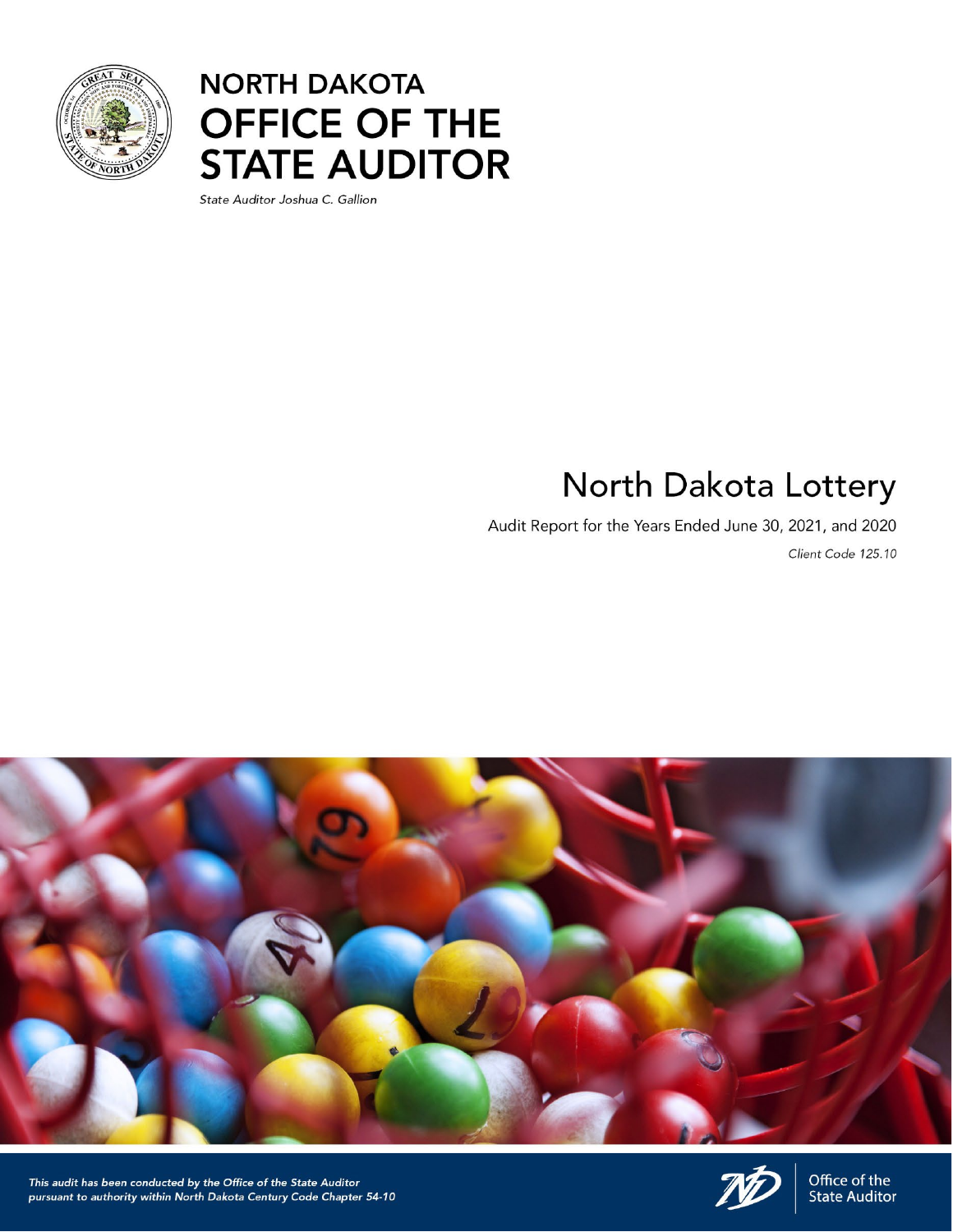## **KEY PERSONNEL**

## **State Auditor's Office Staff**

Lindsey Slappy, Audit Manager Delan Hellman, Lead Auditor Breck Hendrickson, CPA, Auditor Jason Kovacevich, Auditor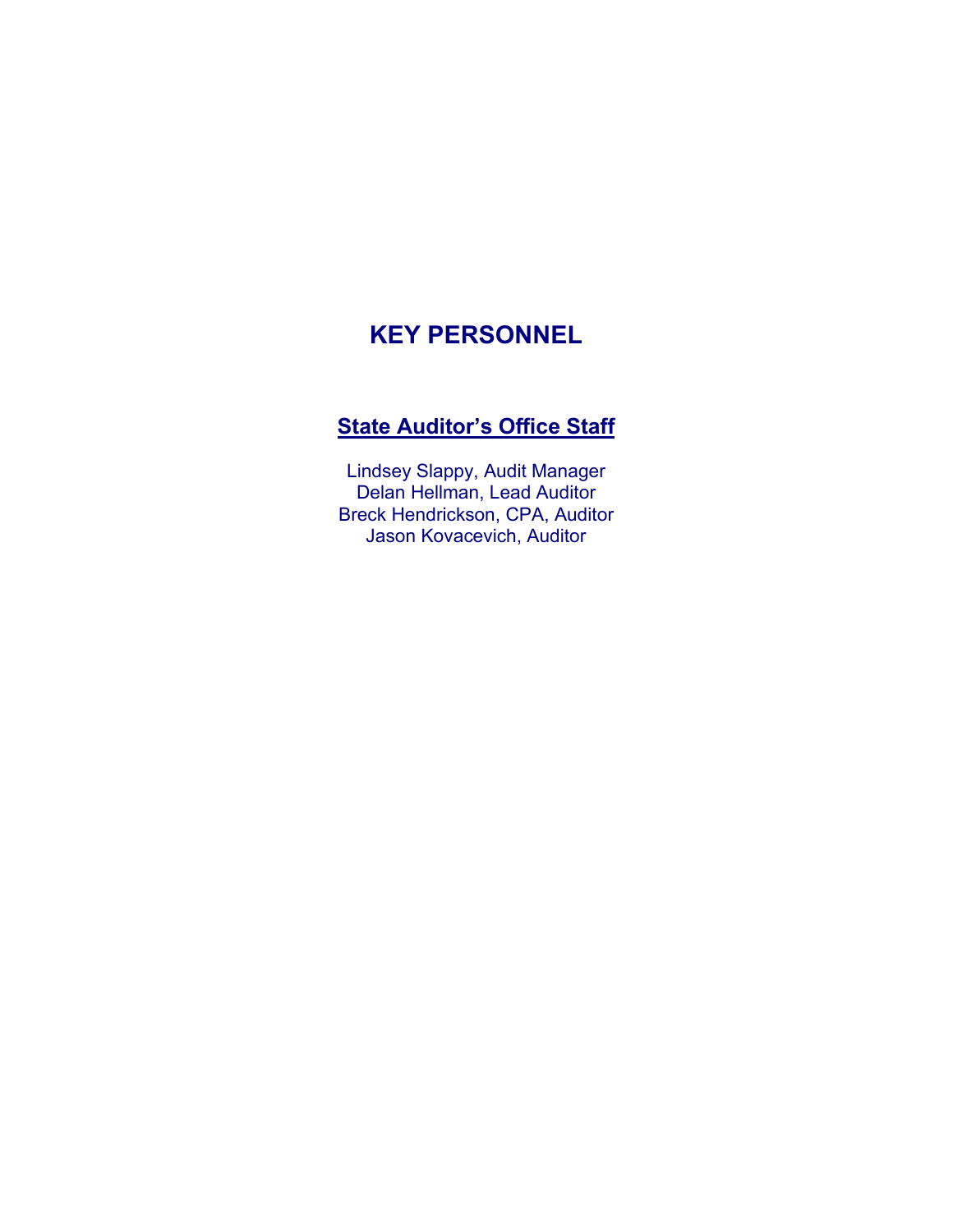# *Contents*

| <b>Independent Auditor's Report</b>                                                                                                                                                                                             | $\boldsymbol{l}$          |
|---------------------------------------------------------------------------------------------------------------------------------------------------------------------------------------------------------------------------------|---------------------------|
| <b>Management's Discussion and Analysis</b>                                                                                                                                                                                     | $\boldsymbol{\varLambda}$ |
| <b>Financial Statements</b>                                                                                                                                                                                                     | 9                         |
| <b>Comparative Statement of Net Position</b>                                                                                                                                                                                    | 9                         |
| <b>Comparative Statement of Revenues, Expenses, and Changes in Net Position</b>                                                                                                                                                 | 10                        |
| <b>Comparative Statement of Cash Flows</b>                                                                                                                                                                                      | 11                        |
| <b>Notes to the Financial Statements</b>                                                                                                                                                                                        | 13                        |
| <b>Required Supplementary Information</b>                                                                                                                                                                                       | 34                        |
| <b>Notes to the Required Supplementary Information</b>                                                                                                                                                                          | 36                        |
| <b>Exhibits</b>                                                                                                                                                                                                                 | 37                        |
| Independent Auditor's Report on Internal Control Over Financial Reporting and on<br><b>Compliance and Other Matters Based on an Audit of Financial Statements Performed</b><br>in Accordance with Government Auditing Standards | 37                        |
| Special Comments Requested by the Legislative Audit and Fiscal Review Committee 39                                                                                                                                              |                           |
| <b>Governance Communications</b>                                                                                                                                                                                                | 41                        |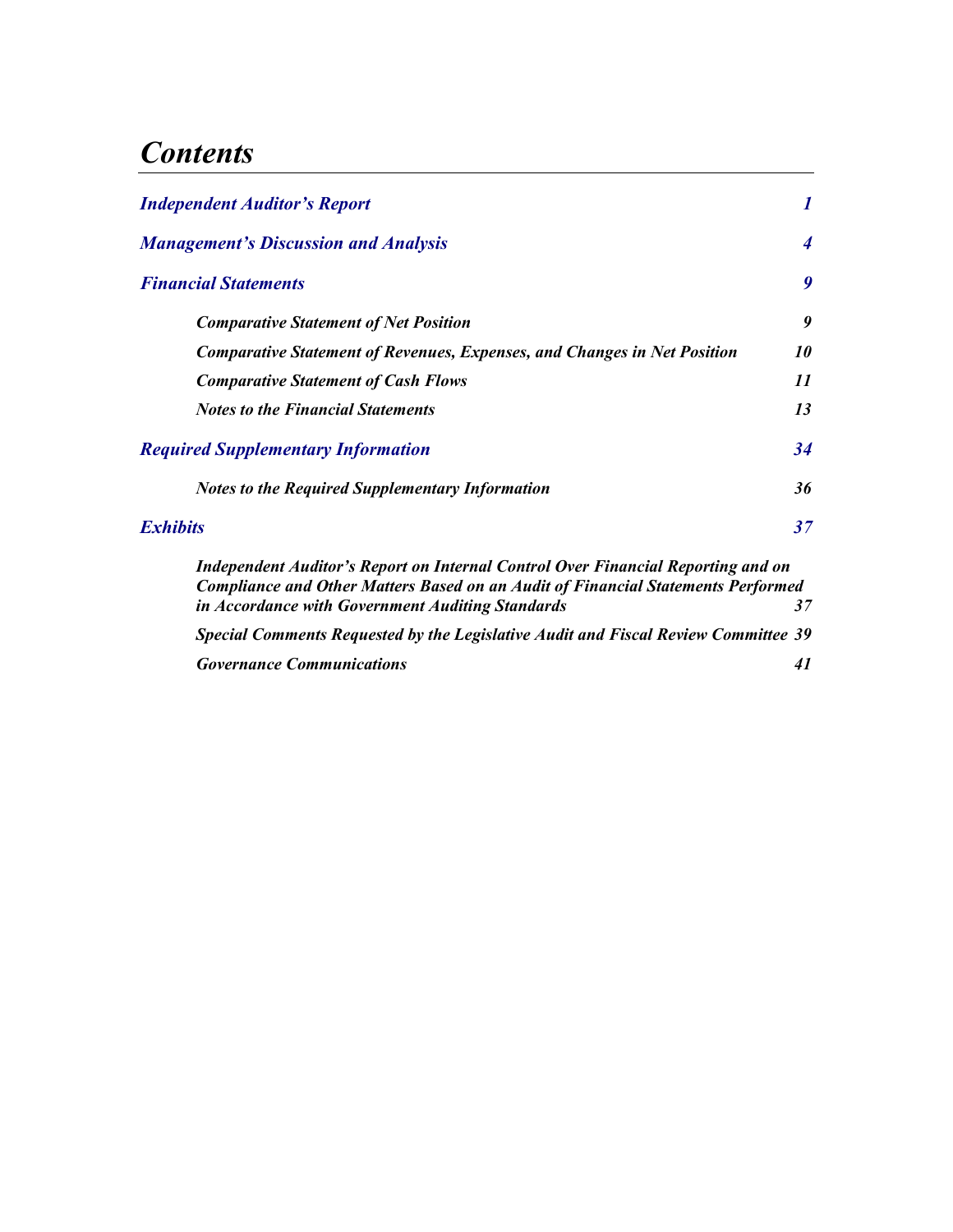**STATE AUDITOR** Joshua C. Gallion



Phone (701)328-2241

STATE OF NORTH DAKOTA OFFICE OF THE STATE AUDITOR STATE CAPITOL 600 E. BOULEVARD AVENUE - DEPT 117 BISMARCK, NORTH DAKOTA 58505

# *Independent Auditor's Report*

Members of the Legislative Assembly Honorable Drew Wrigley, Attorney General Randy Miller, Director, North Dakota Lottery

## **Report on the Financial Statements**

We have audited the accompanying financial statements of the business-type activities of the North Dakota Lottery, a division of the Office of the Attorney General of the State of North Dakota, as of and for the years ended June 30, 2021 and 2020, and the related notes to the financial statements, which collectively comprise the North Dakota Lottery's financial statements as listed in the table of contents.

## **Management's Responsibility for the Financial Statements**

Management is responsible for the preparation and fair presentation of these financial statements in accordance with accounting principles generally accepted in the United States of America; this includes the design, implementation, and maintenance of internal control relevant to the preparation and fair presentation of financial statements that are free from material misstatement, whether due to fraud or error.

## **Auditor's Responsibility**

Our responsibility is to express opinion on these financial statements based on our audit. We conducted our audit in accordance with auditing standards generally accepted in the United States of America and the standards applicable to financial audits contained in *Government Auditing Standards*, issued by the Comptroller General of the United States. Those standards require that we plan and perform the audit to obtain reasonable assurance about whether the financial statements are free of material misstatement.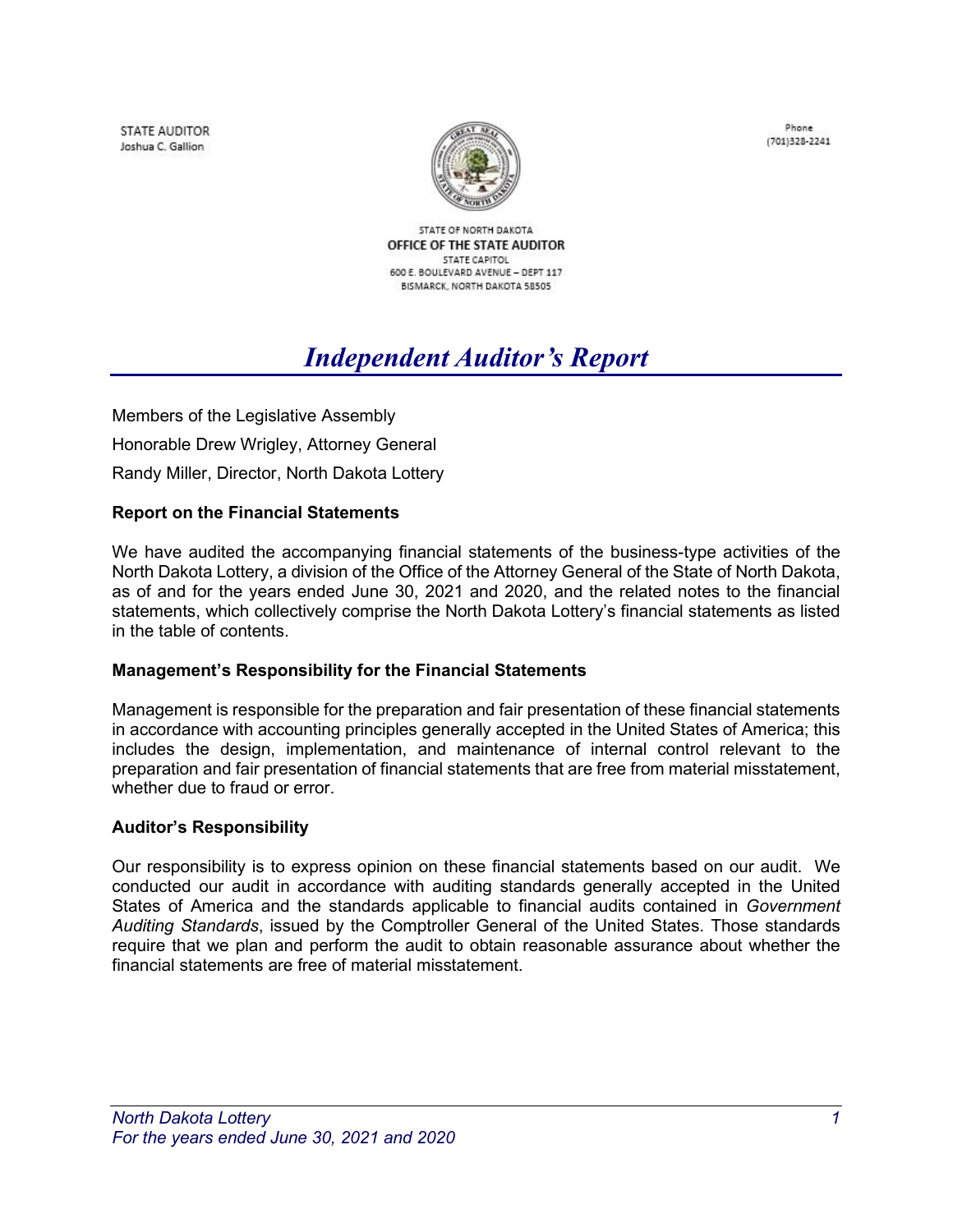An audit involves performing procedures to obtain audit evidence about the amounts and disclosures in the financial statements. The procedures selected depend on the auditor's judgment, including the assessment of the risks of material misstatement of the financial statements, whether due to fraud or error. In making those risk assessments, the auditor considers internal control relevant to the entity's preparation and fair presentation of the financial statements in order to design audit procedures that are appropriate in the circumstances, but not for the purpose of expressing an opinion on the effectiveness of the entity's internal control. Accordingly, we express no such opinion. An audit also includes evaluating the appropriateness of accounting policies used and the reasonableness of significant accounting estimates made by management, as well as evaluating the overall presentation of the financial statements.

We believe the audit evidence we obtained is sufficient and appropriate to provide a basis for our audit opinions.

## **Opinion**

In our opinion, the financial statements referred to above presents fairly, in all material respects, the respective financial position of the business-type activities of the North Dakota Lottery, as of June 30, 2021 and 2020, and the respective changes in financial position and cash flows thereof for the year then ended in accordance with accounting principles generally accepted in the United States of America.

## **Emphasis of Matter**

As discussed in Note 1, the financial statements of the North Dakota Lottery present the financial position, the changes in financial position, and cash flows of only that portion of the business-type activities of the state of North Dakota that is attributable to the transactions of the North Dakota Lottery. They do not purport to, and do not present fairly the financial position of the state of North Dakota as of June 30, 2021 or 2020, or the changes in its financial position, or its cash flows for the years then ended in conformity with accounting principles generally accepted in the United States of America. Our opinion is not modified with respect to this matter.

## **Other Matters**

## *Required Supplementary Information*

Accounting principles generally accepted in the United States of America require the management's discussion and analysis, the Schedule of Employer's Share of Net Pension Liability, the Schedule of Employer Contributions (Pension), the Schedule of Employer's Share of Net OPEB Liability, and the Schedule of Employer Contributions (OPEB), as listed in the table of contents, be presented to supplement the basic financial statements. Such information, although not a part of the financial statements, is required by the Governmental Accounting Standards Board who considers it to be an essential part of financial reporting for placing the financial statements in an appropriate operational, economic, or historical context. We have applied certain limited procedures to the required supplementary information in accordance with auditing standards generally accepted in the United States of America, which consisted of inquiries with management about the methods of preparing the information and comparing the information for consistency with management's responses to our inquiries, the financial statements, and other knowledge we obtained during our audit of the financial statements. We do not express an opinion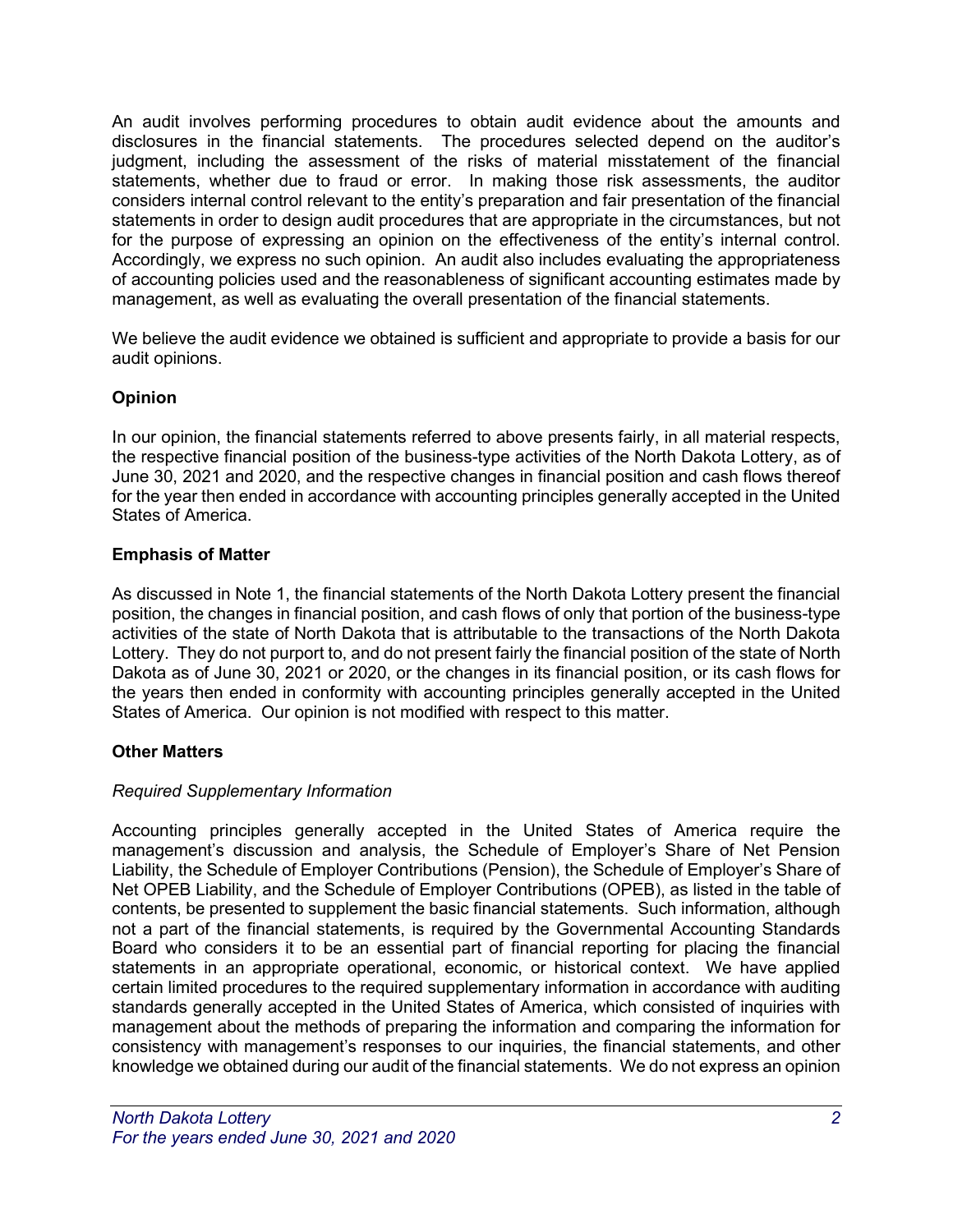or provide any assurance on the information, because the limited procedures do not provide us with sufficient evidence to express an opinion or provide any assurance.

## *Other Reporting Required by Government Auditing Standards*

In accordance with *Government Auditing Standards*, we have also issued our report dated March 24, 2022, on our considerations of the North Dakota Lottery's internal control over financial reporting and on our tests of its compliance with certain provisions of laws, regulations, contracts, grant agreements, and other matters. The purpose of that report is to describe the scope of our testing of internal control over financial reporting and compliance and the results of that testing, and not to provide an opinion on the effectiveness of the North Dakota Lottery's internal control over financial reporting or on compliance. That report is an integral part of an audit performed in accordance with *Government Auditing Standards* in considering the North Dakota Lottery's internal control over financial reporting and compliance.

/S/

Joshua C. Gallion State Auditor

Bismarck, North Dakota March 24, 2022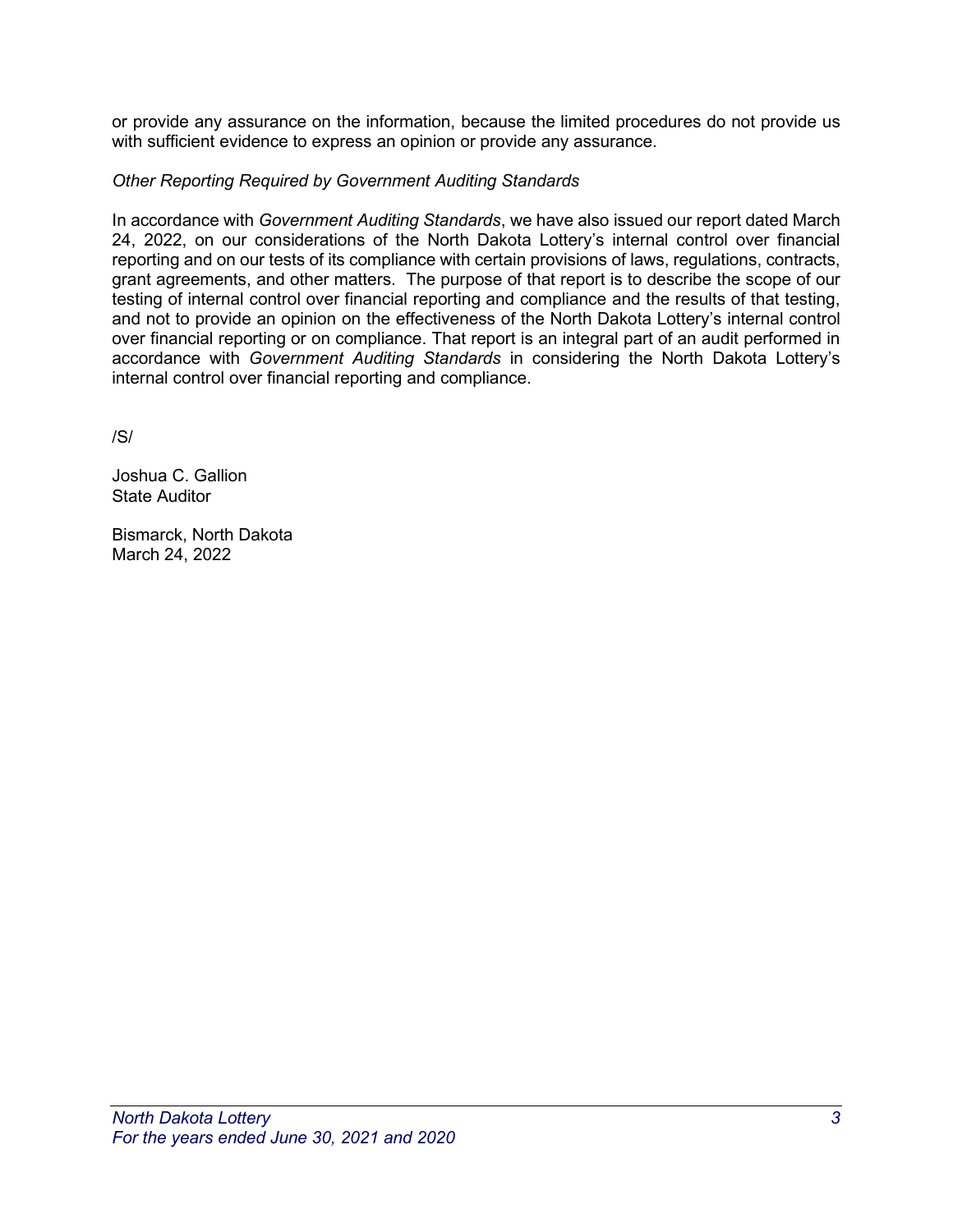The Management's Discussion and Analysis is an overview of the Lottery's financial activity for the fiscal year ended June 30, 2021. The analysis considered in conjunction with the financial statements will provide an objective breakdown of the Lottery's financial activity based on facts, decisions, and conditions that presently face the division.

#### Understanding the Lottery's Financial Statements

The Lottery Division of the Office of Attorney General is accounted for as an enterprise fund that reports all income, expense, assets, and liabilities using the accrual basis of accounting, similar to a private business entity. In accordance with generally accepted accounting principles, this report consists of three financial statements and explanatory notes. The financial statements include 1) Statement of Net Position; 2) Statement of Revenues, Expenses, and Changes in Net Position; and 3) Statement of Cash Flows. The financial statements highlight the Lottery's operating activity and provide a snapshot of its financial condition.

The Lottery is required by statute to transfer all net proceeds, less the amount allocated to the Compulsive Gambling Prevention and Treatment Fund, amount allocated to the Multijurisdictional Drug Task Force Grant Fund, Lottery's share of a game's prize reserve pool, and reserve funds the division may need for continued operations, to the State Treasurer on at least an annual basis for deposit in the State General Fund.

Most of the assets included on the Statements of Net Position represent current amounts such as cash and accounts receivable from lottery retailers. Most liabilities represent current prizes, including prizes payable to players in North Dakota and prizes payable to the Multi-State Lottery Association (MUSL) to fund grand/jackpot prizes, and an amount due to the State General Fund.

## Financial Highlights

Since the Lottery began in March 2004, North Dakota players have won over \$159 million in prizes and Lottery retailers earned over \$22.8 million in sales and bonus commissions. In addition, the Lottery contributed \$111 million to the General Fund, along with \$4.3 million to the Compulsive Gambling Prevention and Treatment Fund, and \$6.6 million to the Multijurisdictional Drug Task Force Grant Fund.

The Lottery's ticket sales for the fiscal year ended June 30, 2021, were \$30,383,394 as compared to \$24,391,859 for the fiscal year ended June 30, 2020. This reflects an increase of \$5,991,535 or 24.5% in ticket sales. The primary reason for the increase in sales was the Powerball and Mega Millions jackpots reached \$731 Million and \$1 Billion in fiscal year ended June 30, 2021 respectively compared to \$396 Million and \$410 Million in fiscal year ended June 30, 2020 respectively.

Total prizes won during the fiscal year ended June 30, 2021, were \$16,276,625, including prizes paid in North Dakota of \$13,565,491 and prizes paid to the MUSL to fund grand/jackpot prizes of \$3,144,106. In addition, North Dakota had expired prizes of \$432,972.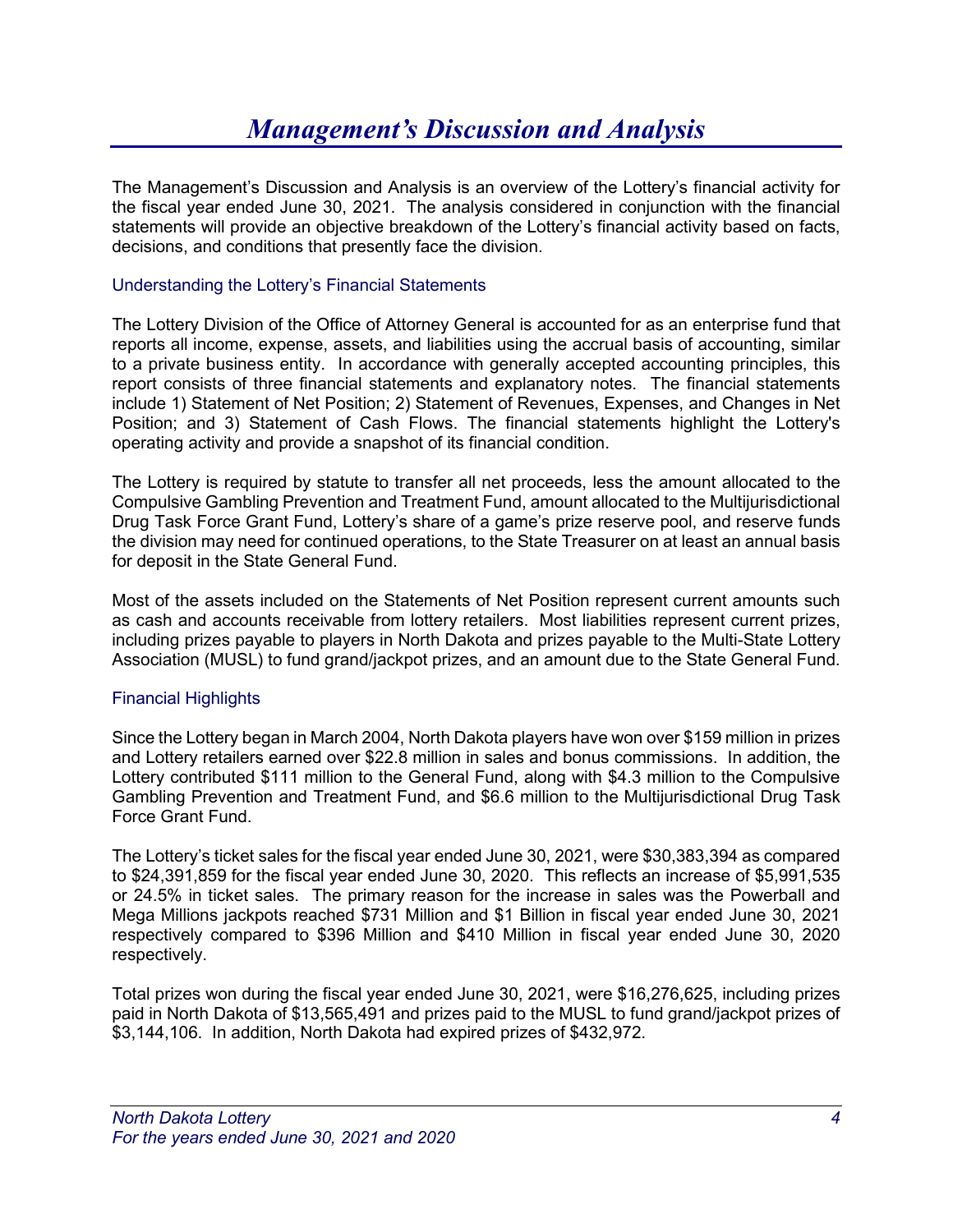The Lottery optimized the efficiency of its organizational structure, functions, and gaming system features to minimize operating expenses. Expenses such as salaries and fringe benefits, travel, telephone, and MUSL board dues are generally fixed. Other expenses have a direct incremental relationship to sales increases or decreases such as prizes, retailer commissions, and contractual services.

Total operating expenses for the fiscal year ended June 30, 2021, were \$23,591,872 as compared to \$18,929,003 for the fiscal year ended June 30, 2020. This reflects a \$4,662,869 or 24.6 % increase in total operating expenses. The increase was primarily due to the increase in prize expenses as a result of higher jackpots during the fiscal year ended June 30, 2021, along with the incremental relationship in sales for retailer commissions and contractual services.

Income before transfers earned for the fiscal year ended June 30, 2021, was \$6,916,463. The total transfer of funds equated to \$7,420,000. Of that amount, the Lottery transferred \$320,000 to the Compulsive Gambling Prevention and Treatment Fund, and \$800,000 to the Multijurisdictional Drug Task Force Grant Fund. The Lottery transferred the balance of \$6,300,000, to the State General Fund.

- By law, effective July 1, 2015, the Lottery must transfer \$80,000 to the State Treasurer each quarter for deposit in the Compulsive Gambling Prevention and Treatment Fund.
- By law, effective July 1, 2019, the Lottery must transfer \$200,000 to the State Treasurer each quarter for deposit in the Multijurisdictional Drug Task Force Grant Fund.

## Financial Position

The Lottery's net position (assets and deferred outflows of resources less liabilities and deferred inflows of resources) is one measure of the financial health or financial position. Total net position for the fiscal year ended June 30, 2021, was \$1,172,169. This reflects a decrease of \$503,537 or 30.0 % in total net position compared to the fiscal year ended June 30, 2020. The total net position restricted for MUSL uses was \$1,369,406. Each year in mid to late July, the Lottery estimates the State General Fund transfer amount. Therefore, the Lottery's net assets will increase or decrease depending on the amount transferred compared to the Lottery's net position. This year the General Fund transfer calculation resulted in a decrease of the final balance of the unrestricted net position.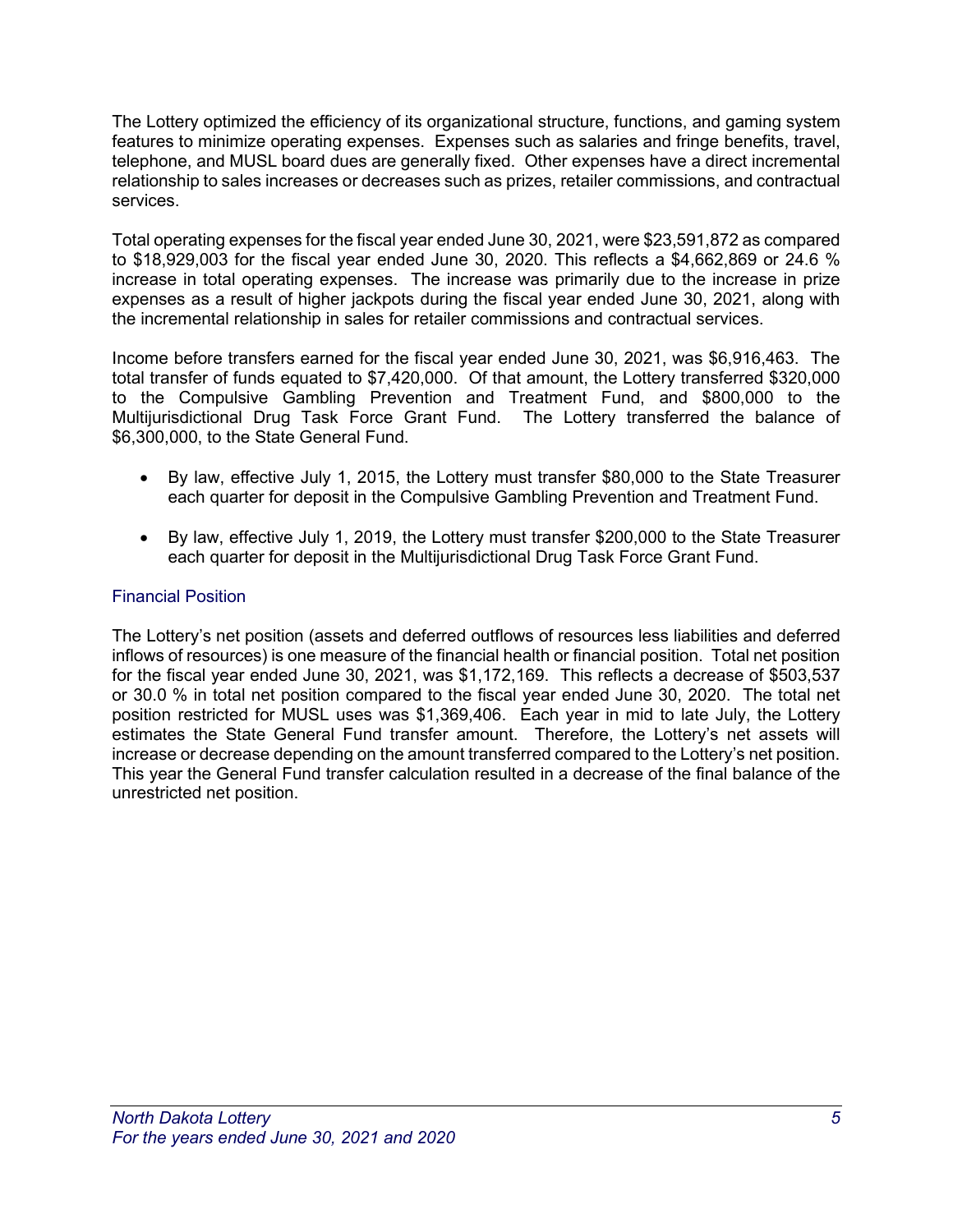## Overview of the Financial Statements

Statement of Net Position Summary:

|                                       | <b>June 30, 2021</b>        | June 30, 2020               | June 30, 2019   |
|---------------------------------------|-----------------------------|-----------------------------|-----------------|
| <b>Assets:</b>                        |                             |                             |                 |
| <b>Current Assets</b>                 | \$<br>8,821,765             | \$<br>6,229,434             | \$10,633,899    |
| <b>Noncurrent Assets</b>              | 1,381,247                   | 1,443,133                   | 1,438,427       |
| <b>Total Assets</b>                   | \$10,203,012                | \$<br>7,672,567             | \$12,072,326    |
| <b>Deferred Outflows of Resources</b> |                             |                             |                 |
| Deferred Outflows - Pension           | $\mathfrak{S}$<br>1,148,704 | \$<br>352,607               | \$<br>451,466   |
| <b>Liabilities:</b>                   |                             |                             |                 |
| <b>Current Liabilities</b>            | \$<br>7,880,080             | \$<br>5,123,684             | 9,991,791<br>\$ |
| <b>Noncurrent Liabilities</b>         | 2,011,260                   | 838,881                     | 1,155,447       |
| <b>Total Liabilities</b>              | $\mathfrak{L}$<br>9,891,340 | $\mathfrak{L}$<br>5,962,565 | \$11,147,238    |
| <b>Deferred Inflows of Resources</b>  |                             |                             |                 |
| Deferred Inflows - Pension            | \$<br>288,207               | \$<br>386,903               | \$<br>68,547    |
| <b>Net Position:</b>                  |                             |                             |                 |
| <b>Invested in Capital Assets</b>     | \$<br>11,841                | \$<br>9,064                 | \$<br>8,367     |
| <b>Restricted</b>                     | 1,369,406                   | 1,434,069                   | 1,430,060       |
| Unrestricted                          | (209,078)                   | 232,573                     | (130,420)       |
| <b>Total Net Position</b>             | \$<br>1,172,169             | \$<br>1,675,706             | \$<br>1,308,007 |

Statement of Revenues, Expenses, and Changes in Net Position Summary:

|                                 | June 30, 2021 | June 30, 2020 | June 30, 2019 |
|---------------------------------|---------------|---------------|---------------|
| Revenues:                       |               |               |               |
| <b>Ticket Sales</b>             | \$30,383,394  | \$24,391,859  | \$35,352,991  |
| <b>Other Operating Revenue</b>  | 117,892       | 114,073       | 158,067       |
| <b>Total Revenues</b>           | \$30,501,286  | \$24,505,932  | \$35,511,058  |
|                                 |               |               |               |
| <b>Expenses:</b>                |               |               |               |
| <b>Prizes</b>                   | \$16,276,625  | \$12,669,467  | \$18,240,852  |
| <b>Retailer Commissions</b>     | 1,403,760     | 1,145,433     | 1,696,687     |
| <b>Retailer Bonuses</b>         | 56,250        | 42,250        | 56,000        |
| <b>Other Operating Expenses</b> | 5,855,237     | 5,071,853     | 6,181,147     |
| <b>Total Expenses</b>           | \$23,591,872  | \$18,929,003  | \$26,174,686  |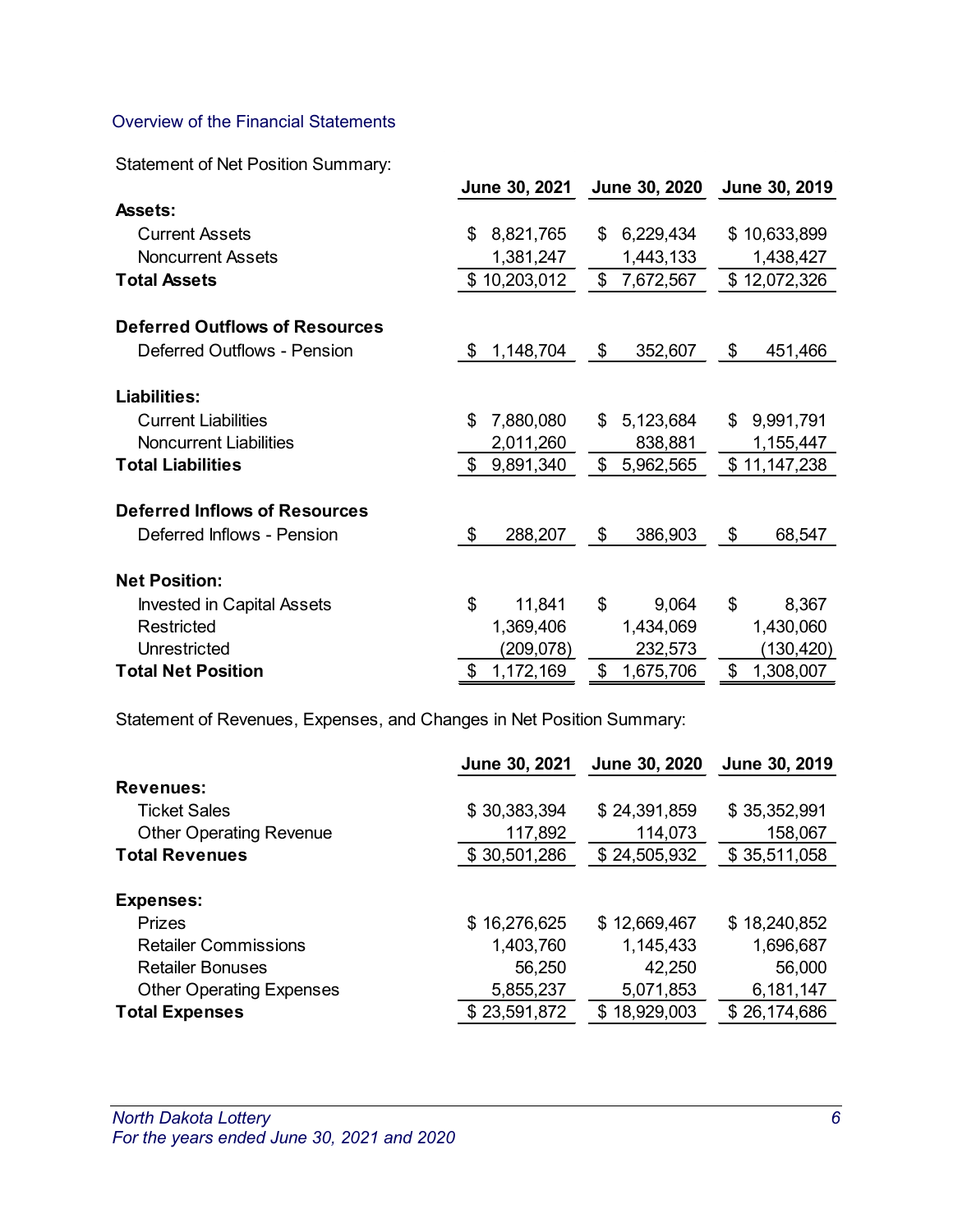Statement of Revenues, Expenses, and Changes in Net Position Summary (Continued):

|                                    | June 30, 2021<br>June 30, 2020 |                 | June 30, 2019               |  |
|------------------------------------|--------------------------------|-----------------|-----------------------------|--|
|                                    |                                |                 |                             |  |
| Nonoperating Revenues              | 7,049<br>\$                    | 10,770<br>\$    | \$<br>12,952                |  |
| <b>Income Before Transfers</b>     | \$<br>6,916,463                | \$<br>5,587,699 | $\mathfrak{L}$<br>9,349,324 |  |
| <b>Transfers to Other Funds</b>    | (7,420,000)                    | (5,220,000)     | (9,342,500)                 |  |
| Change in Net Position             | (503, 537)<br>\$               | 367,699<br>\$   | \$<br>6,824                 |  |
|                                    |                                |                 |                             |  |
| Net Position, Beginning of Year    | 1,675,706<br>\$                | 1,308,007<br>\$ | 1,301,183<br>\$             |  |
| Net Position, End of Year          | 1,172,169<br>\$                | \$<br>1,675,706 | 1,308,007<br>\$             |  |
|                                    |                                |                 |                             |  |
|                                    |                                |                 |                             |  |
| Supplemental Information           |                                |                 |                             |  |
|                                    | June 30, 2021                  | June 30, 2020   | June 30, 2019               |  |
| <b>Ticket Sales by Game</b>        |                                |                 |                             |  |
| Powerball                          | \$10,541,688                   | \$<br>8,265,491 | \$12,769,745                |  |
| Mega Millions                      | 8,817,242                      | 6,094,382       | 11,189,777                  |  |
| Lotto America                      | 2,248,769                      | 2,186,765       | 2,689,458                   |  |
| Lucky for Life                     | 3,422,848                      | 2,912,440       | 3,469,442                   |  |
| 2by2                               | 5,354,382                      | 4,933,954       | 5,235,610                   |  |
| <b>Retailer Credit Adjustments</b> | (1,535)                        | (1, 173)        | (1,041)                     |  |

## Potential Factors Affecting Future Sales

The challenge facing the Lottery is to sustain sales and net position by actively promoting sales of tickets for present and new games in a very competitive retail environment.

The Lottery is unique compared to most other state lotteries since the constitution restricts the Lottery to multi-state online games. The Lottery must partner with one or more other governmentauthorized lotteries to conduct a game. This restriction generally limits the Lottery to games administered by MUSL. MUSL may not have a broad range of games available to fulfill the Lottery's desired product mix or the MUSL's games may become stale. Should MUSL dissolve, although it is not anticipated, the Lottery would not have a source of games to conduct.

## Looking Ahead

The Lottery's goal is to provide a service to the citizens of North Dakota and, while considering the sensitive nature of the Lottery, promote games, and ensure the integrity, security, and fairness of its operation. To accomplish this, the Lottery must offer attractive games that add value to the Lottery's product mix, license retailers that are in convenient locations, create effective annual marketing plans, provide quality customer service to retailers and players, and control operating expenses.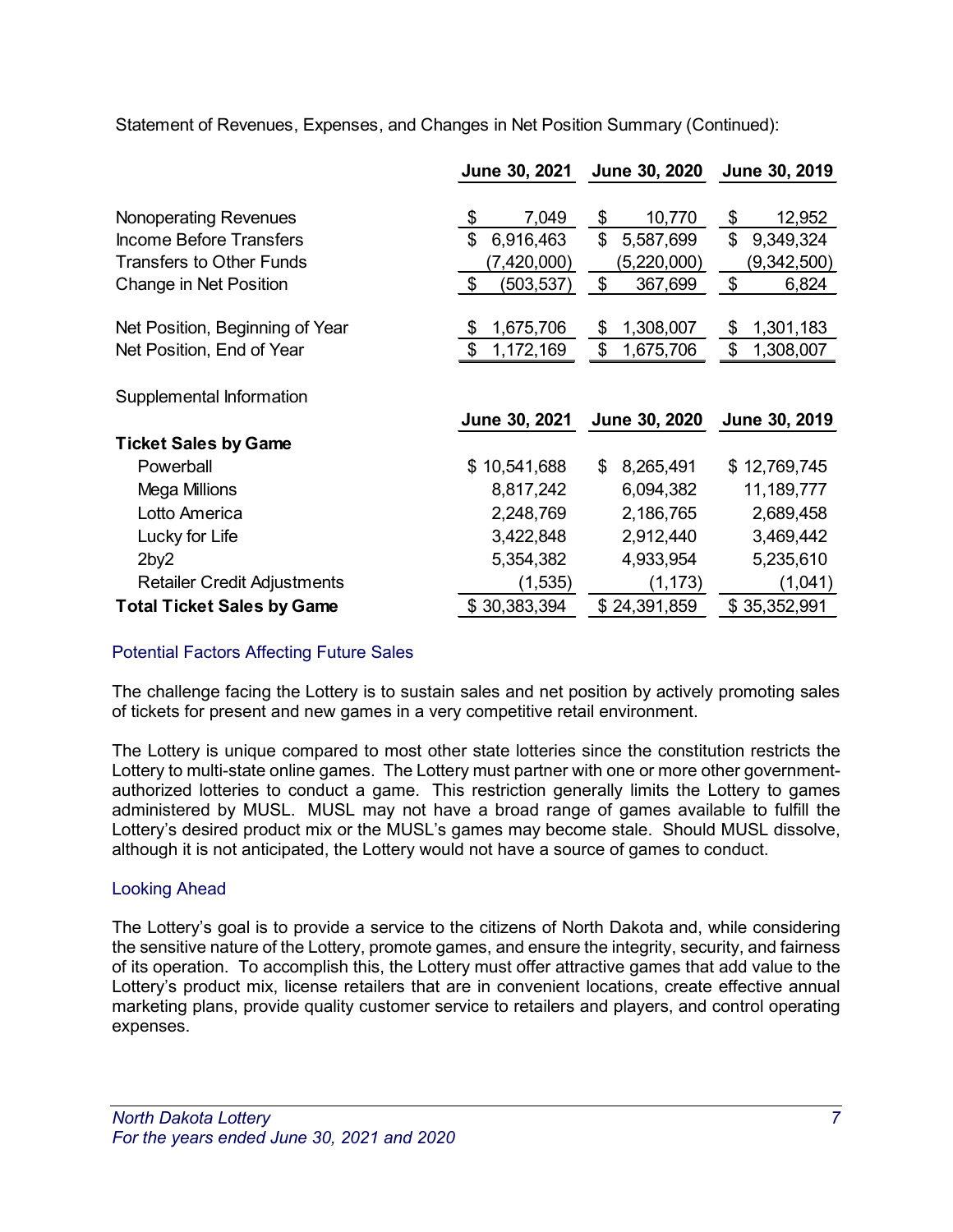To attract players, games must be interesting to play and have a broad range of player odds and starting jackpot prizes. The MUSL game groups periodically refresh their games by replacing them or re-launching the games with new features or options. Total sales of a game are dramatically affected by the size of the game's jackpot and, to a lesser degree, on the odds of winning a prize. Larger jackpots generate higher sales. However, larger jackpots cannot be predicted or relied upon. Therefore, a variety of games with varying jackpots and odds of winning a prize is necessary to attract players.

For the fiscal year 2022, the Lottery plans to:

- Add a new online game that will complement the Lottery's product mix;
- Relaunch the Powerball, Lucky for Life, and Lotto America games with additional draw days;
- Increase awareness and usage of the Players Club Mobile Application;
- Increase Pick & Click online play sales;
- Build membership in the Players Club that rewards players for their continued loyalty;
- Continue to develop and conduct innovative marketing promotions and public awareness campaigns;
- Continue to review and enhance security policies and procedures to ensure the integrity and fairness of its operation; and
- Upon completion of the Request For Proposal process, issue a contract for a marketing vendor (the current contract period ends June 30, 2022).

## Contacting the Lottery

If a person has a question on any information in this report or desires additional information, please write to:

North Dakota Lottery Office of Attorney General 1720 Burlington Drive, Suite C Bismarck, ND 58504-7736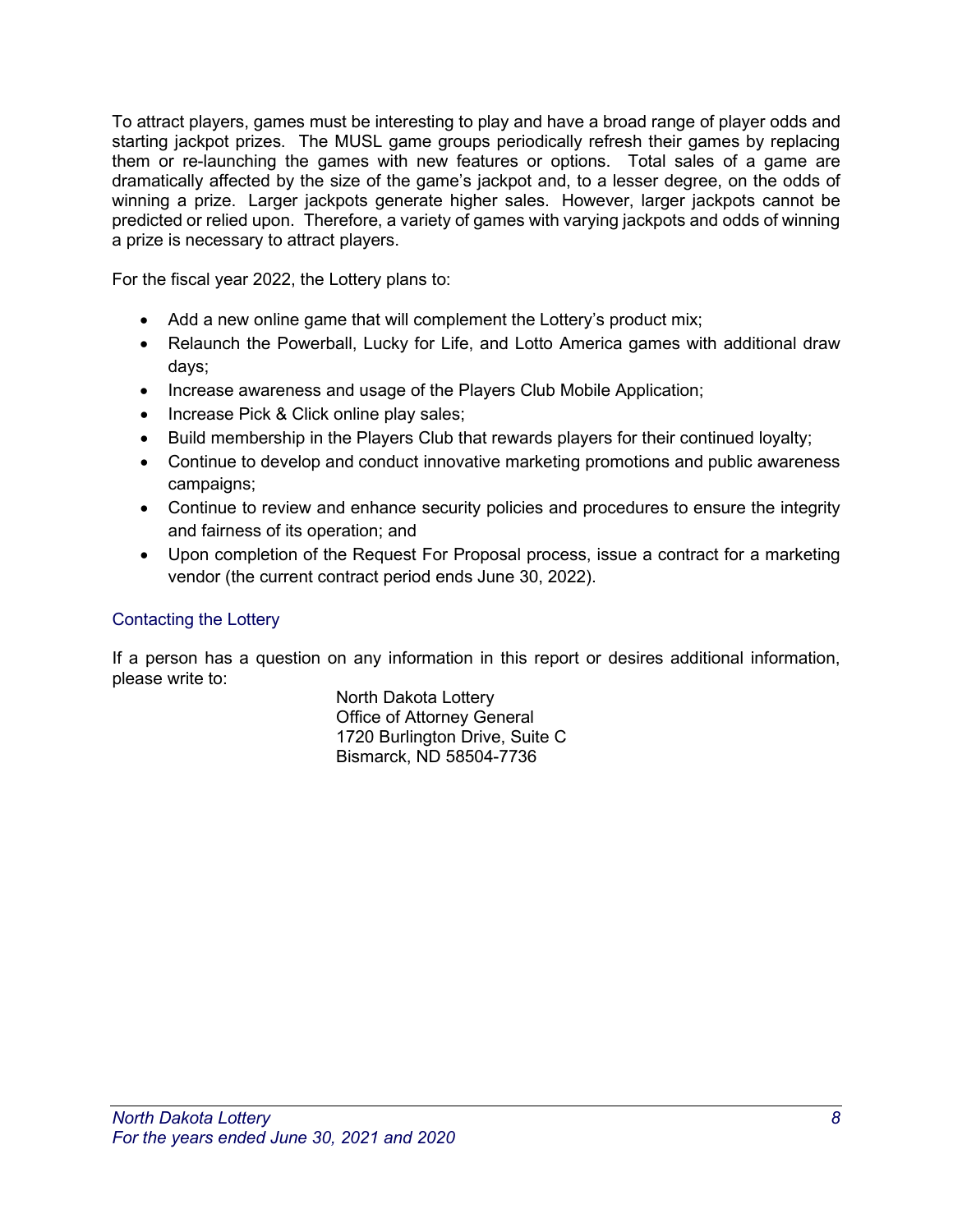# *Financial Statements*

# **Comparative Statement of Net Position**

|                                                                    | June 30, 2021           |            | June 30, 2020                        |           |
|--------------------------------------------------------------------|-------------------------|------------|--------------------------------------|-----------|
| <b>Assets:</b>                                                     |                         |            |                                      |           |
| <b>Current Assets:</b>                                             |                         |            |                                      |           |
| Cash and Cash Equivalents                                          | \$                      | 8,213,483  | \$                                   | 5,263,456 |
| Cash at Fiscal Agent                                               |                         | 453,389    |                                      | 194,323   |
| <b>Accounts Receivable</b>                                         |                         | 144,893    |                                      | 756,937   |
| <b>Prepaid Expenses</b>                                            |                         | 10,000     |                                      | 14,718    |
| <b>Total Current Assets</b>                                        | \$                      | 8,821,765  | \$                                   | 6,229,434 |
| <b>Noncurrent Assets:</b>                                          |                         |            |                                      |           |
| <b>Reserves on Deposit</b>                                         | \$                      | 1,369,406  | \$                                   | 1,434,069 |
| <b>Equipment and Software, Net</b>                                 |                         | 11,841     |                                      | 9,064     |
| <b>Total Noncurrent Assets</b>                                     | \$                      | 1,381,247  | \$                                   | 1,443,133 |
| <b>Total Assets</b>                                                | $\overline{\mathbb{S}}$ | 10,203,012 | $\overline{\boldsymbol{\mathsf{S}}}$ | 7,672,567 |
| <b>Deferred Outflows of Resources</b>                              |                         |            |                                      |           |
| <b>Deferred Outflows - Pension</b>                                 | \$                      | 1,148,704  | \$                                   | 352,607   |
| <b>Liabilities:</b>                                                |                         |            |                                      |           |
| <b>Current Liabilities:</b>                                        |                         |            |                                      |           |
| <b>Accounts Payable</b>                                            | \$                      | 502,386    | \$                                   | 134,406   |
| Due to Other State Funds                                           |                         | 6,406,630  |                                      | 4,161,040 |
| <b>Accrued Payroll</b>                                             |                         | 92,547     |                                      | 88,006    |
| <b>Prizes Payable</b>                                              |                         | 612,627    |                                      | 300,256   |
| <b>Unearned Revenue</b>                                            |                         | 265,890    |                                      | 439,976   |
| <b>Total Current Liabilities</b>                                   | \$                      | 7,880,080  | \$                                   | 5,123,684 |
| <b>Noncurrent Liabilities:</b>                                     |                         |            |                                      |           |
| <b>Net Pension Liability</b>                                       | \$                      | 1,884,569  | \$                                   | 722,420   |
| Net Other Postemployment Benefit Plan<br>Liability                 |                         | 48,762     |                                      | 46,147    |
| <b>Compensated Absences Payable</b>                                |                         | 77,929     |                                      | 70,314    |
| <b>Total Noncurrent Liabilities</b>                                | \$                      | 2,011,260  | \$                                   | 838,881   |
| <b>Total Liabilities</b>                                           | \$                      | 9,891,340  | \$                                   | 5,962,565 |
|                                                                    |                         |            |                                      |           |
| <b>Deferred Inflows of Resources</b><br>Deferred Inflows - Pension | \$                      | 288,207    | \$                                   | 386,903   |
|                                                                    |                         |            |                                      |           |
| <b>Net Position:</b><br>Net Investment in Capital Assets           | \$                      | 11,841     | \$                                   | 9,064     |
| Restricted                                                         |                         | 1,369,406  |                                      | 1,434,069 |
| Unrestricted                                                       |                         | (209,078)  |                                      | 232,573   |
| <b>Total Net Position</b>                                          | \$                      | 1,172,169  | \$                                   | 1,675,706 |

The accompanying Notes to the Financial Statements are an integral part of this statement.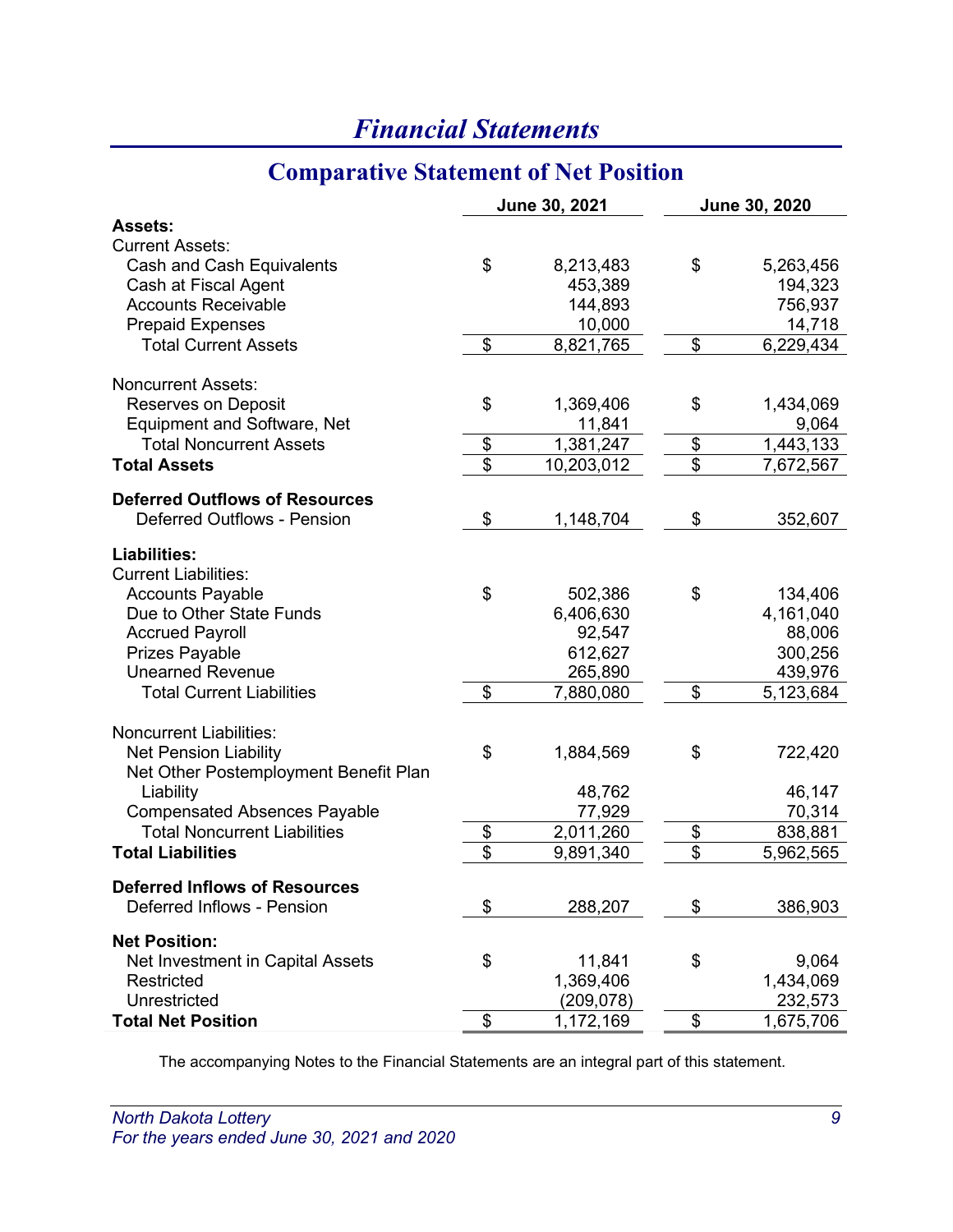## **Comparative Statement of Revenues, Expenses, and Changes in Net Position**

|                                           | June 30, 2021   |            | June 30, 2020                             |            |  |
|-------------------------------------------|-----------------|------------|-------------------------------------------|------------|--|
| <b>Operating Revenues:</b>                |                 |            |                                           |            |  |
| <b>Ticket Sales</b>                       | \$              | 30,383,394 | \$                                        | 24,391,859 |  |
| <b>Other Operating Revenue</b>            |                 | 117,892    |                                           | 114,073    |  |
| <b>Total Operating Revenues</b>           | \$              | 30,501,286 | \$                                        | 24,505,932 |  |
| <b>Operating Expenses:</b>                |                 |            |                                           |            |  |
| <b>Prizes</b>                             | \$              | 16,276,625 | \$                                        | 12,669,467 |  |
| <b>Retailer Commissions and Bonuses</b>   |                 | 1,460,010  |                                           | 1,187,683  |  |
| <b>Contractual Services</b>               |                 | 3,152,070  |                                           | 2,846,522  |  |
| <b>Players Club</b>                       |                 | 325,000    |                                           | 325,000    |  |
| Marketing                                 |                 | 523,023    |                                           | 564,070    |  |
| <b>Salaries and Benefits</b>              |                 | 1,289,956  |                                           | 1,087,717  |  |
| Operating                                 |                 | 565,188    |                                           | 248,544    |  |
| <b>Total Operating Expenses</b>           | \$              | 23,591,872 | $\, \, \raisebox{12pt}{$\scriptstyle \$}$ | 18,929,003 |  |
|                                           |                 |            |                                           |            |  |
| Operating Income                          | \$              | 6,909,414  | \$                                        | 5,576,929  |  |
| <b>Nonoperating Revenues:</b>             |                 |            |                                           |            |  |
| Interest Income                           | \$              | 7,049      | \$                                        | 10,770     |  |
| <b>Total Nonoperating Revenues</b>        | $\overline{\$}$ | 7,049      | $\overline{\$}$                           | 10,770     |  |
|                                           |                 |            |                                           |            |  |
| <b>Income Before Transfers</b>            | \$              | 6,916,463  | \$                                        | 5,587,699  |  |
|                                           |                 |            |                                           |            |  |
| <b>Transfers to Other Funds:</b>          |                 |            |                                           |            |  |
| <b>Compulsive Gambling Treatment Fund</b> | \$              | 320,000    | \$                                        | 320,000    |  |
| Multijurisdictional Drug Task Force Fund  |                 | 800,000    |                                           | 800,000    |  |
| <b>State General Fund</b>                 |                 | 6,300,000  |                                           | 4,100,000  |  |
| <b>Total Transfers to Other Funds</b>     | \$              | 7,420,000  | \$                                        | 5,220,000  |  |
| Change in Net Position                    | \$              | (503, 537) | \$                                        | 367,699    |  |
|                                           |                 |            |                                           |            |  |
| Total Net Position- Beginning of Year     | \$              | 1,675,706  | \$                                        | 1,308,007  |  |
| <b>Total Net Position- End of Year</b>    | $\overline{\$}$ | 1,172,169  | $\overline{\$}$                           | 1,675,706  |  |

The accompanying Notes to the Financial Statements are an integral part of this statement.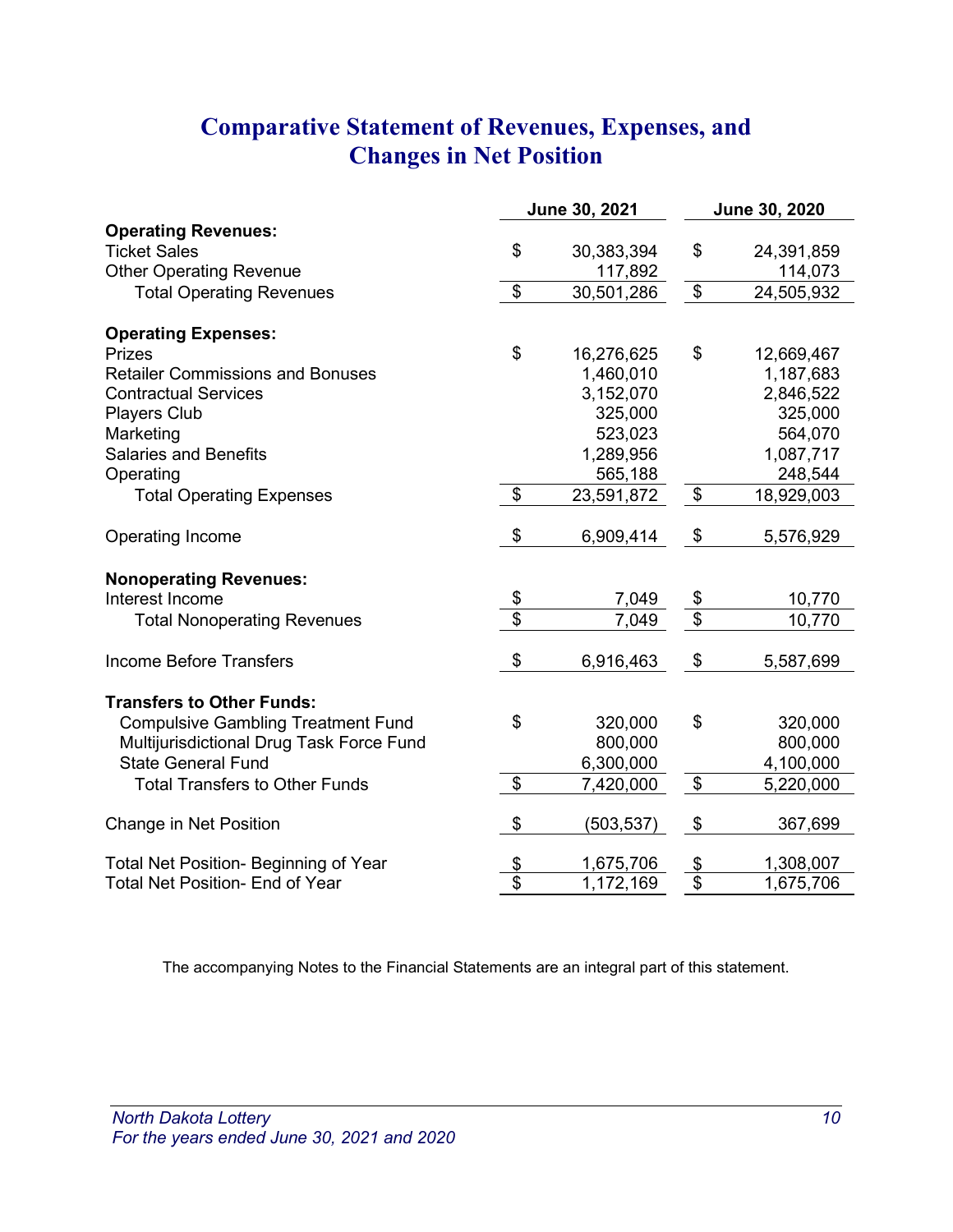# **Comparative Statement of Cash Flows**

|                                                                                                                 |                            | June 30, 2021<br>June 30, 2020 |                            |               |
|-----------------------------------------------------------------------------------------------------------------|----------------------------|--------------------------------|----------------------------|---------------|
| <b>Cash Flows from Operating Activities:</b>                                                                    |                            |                                |                            |               |
| <b>Ticket Sales</b>                                                                                             | \$                         | 22,613,052                     | \$                         | 17,617,202    |
| <b>Other Revenues</b>                                                                                           |                            | 84,491                         |                            | 79,426        |
| <b>Paid to Prize Winners</b>                                                                                    |                            | (6,783,921)                    |                            | (3,050,262)   |
| Paid to Vendors                                                                                                 |                            | (6,671,377)                    |                            | (8, 554, 268) |
| Paid to Employees                                                                                               |                            | (1,007,829)                    |                            | (979, 478)    |
| <b>Payments to MUSL Prize Reserve</b>                                                                           |                            | (73, 486)                      |                            | (38, 438)     |
| <b>Funds Received from MUSL Prize Reserve</b>                                                                   |                            | 10,444                         |                            | 34,429        |
| Net Cash Provided by Operating Activities                                                                       | $\frac{1}{2}$              | 8,171,374                      | $\boldsymbol{\mathsf{\$}}$ | 5,108,611     |
| <b>Cash Flows from Noncapital Financing Activities:</b>                                                         |                            |                                |                            |               |
| <b>Transferred to Compulsive Gambling Treatment Fund</b><br>Transferred to Multi-Jurisdictional Drug Task Force | \$                         | (320,000)                      | \$                         | (320,000)     |
| Fund                                                                                                            |                            | (800,000)                      |                            | (800,000)     |
| <b>Transferred to State General Fund</b>                                                                        |                            | (4, 100, 000)                  |                            | (8,600,000)   |
| Net Cash Used in Noncapital Financing Activities                                                                | $\sqrt[6]{3}$              | (5, 220, 000)                  | $\boldsymbol{\mathsf{S}}$  | (9,720,000)   |
| <b>Cash Flows from Capital and Related Financing</b><br><b>Activities:</b>                                      |                            |                                |                            |               |
| Purchase of Property and Equipment                                                                              | $\boldsymbol{\mathsf{\$}}$ | (5, 530)                       |                            | (3, 450)      |
| <b>Cash Flows from Investing Activities:</b>                                                                    |                            |                                |                            |               |
| Interest Income                                                                                                 |                            | 4,183                          | $\frac{1}{2}$              | 7,960         |
| Net Cash Provided by Investing Activities                                                                       | $\frac{6}{3}$              | 4,183                          | \$                         | 7,960         |
| Cash and Cash Equivalents at Beginning of Year                                                                  | $\boldsymbol{\mathcal{F}}$ | 5,263,456                      | \$                         | 9,870,335     |
| <b>Cash and Cash Equivalents at End of Year</b>                                                                 | \$                         | 8,213,483                      | \$                         | 5,263,456     |

(continued)

Statement of Cash Flows – Continued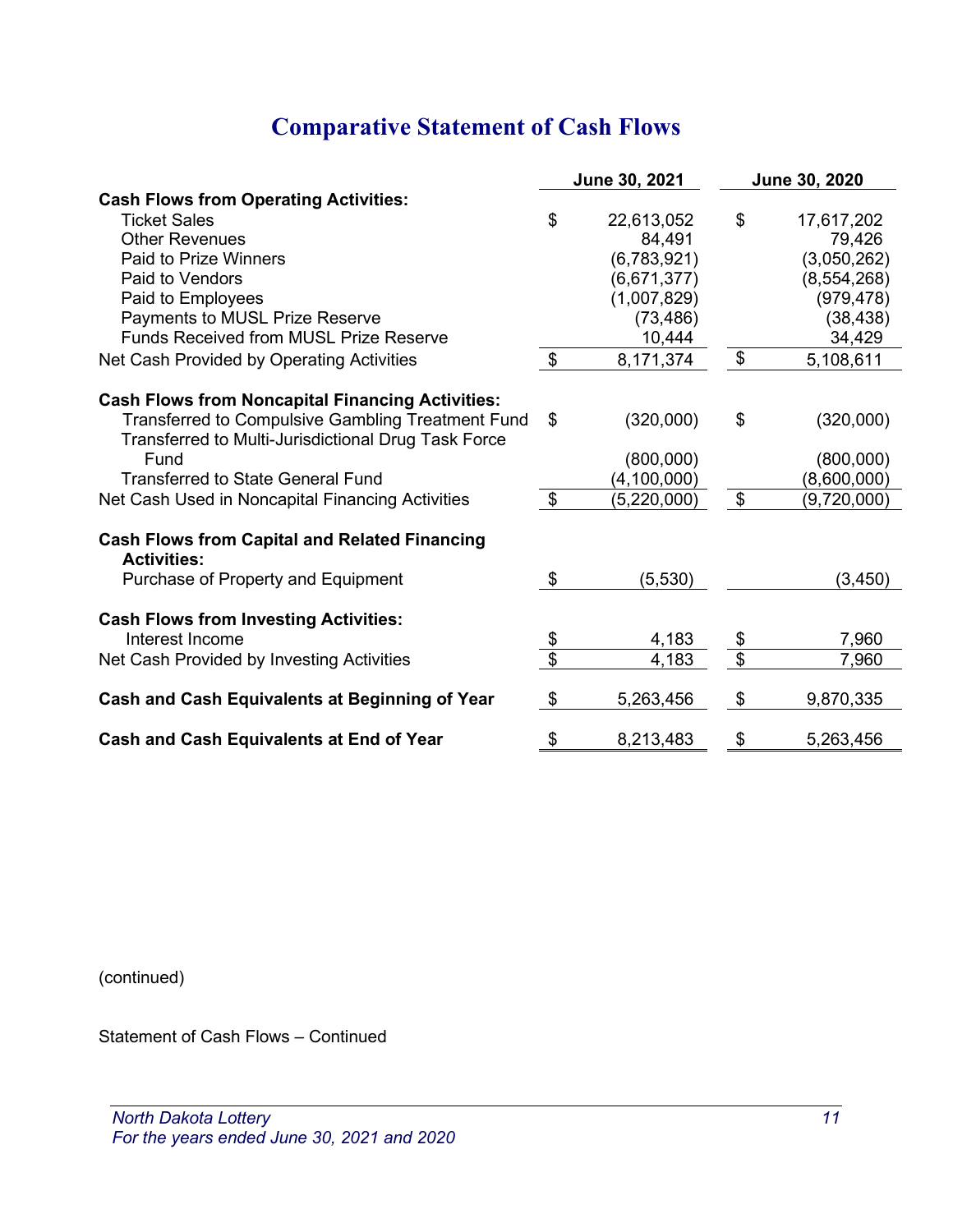|                                                                                                                                                                                                                                                                                                                                                                                                                                                                                                                                                           | June 30, 2021                                                                                                         | June 30, 2020                                                                                                         |
|-----------------------------------------------------------------------------------------------------------------------------------------------------------------------------------------------------------------------------------------------------------------------------------------------------------------------------------------------------------------------------------------------------------------------------------------------------------------------------------------------------------------------------------------------------------|-----------------------------------------------------------------------------------------------------------------------|-----------------------------------------------------------------------------------------------------------------------|
| <b>Reconciliation of Operating Income to Net Cash</b><br><b>Provided by Operating Activities:</b><br>Operating Income<br>Adjustments to Reconcile Operating Income to Net Cash                                                                                                                                                                                                                                                                                                                                                                            | \$<br>6,909,414                                                                                                       | 5,576,929<br>\$                                                                                                       |
| <b>Provided by Operating Activities:</b><br>Depreciation                                                                                                                                                                                                                                                                                                                                                                                                                                                                                                  | 2,753                                                                                                                 | 2,753                                                                                                                 |
| Changes in Assets and Liabilities:<br>(Increase) Decrease in Cash at Fiscal Agent                                                                                                                                                                                                                                                                                                                                                                                                                                                                         | (259,066)                                                                                                             | 195,717                                                                                                               |
| (Increase) Decrease in Accounts Receivable<br>(Increase) Decrease in Prepaid Expenses<br>(Increase) Decrease in Reserves on Deposit<br>(Increase) Decrease in Deferred Outflows - Pension<br>Increase (Decrease) in Accounts Payable<br>Increase (Decrease) in Due to Other State Funds<br>Increase (Decrease) in Accrued Payroll<br>Increase (Decrease) in Prizes Payable<br>Increase (Decrease) in Unearned Revenue<br>Increase (Decrease) in Net Pension Liability<br>Increase (Decrease) in Net Other Postemployment<br><b>Benefit Plan Liability</b> | 611,991<br>4,718<br>67,582<br>(796, 097)<br>367,980<br>45,590<br>4,541<br>312,371<br>(174, 086)<br>1,162,149<br>2,615 | (396, 846)<br>(2,633)<br>149<br>98,859<br>(106, 529)<br>42,543<br>7,590<br>(485, 503)<br>173,792<br>(326, 117)<br>206 |
| Increase (Decrease) in Compensated Absences<br>Payable                                                                                                                                                                                                                                                                                                                                                                                                                                                                                                    | 7,615                                                                                                                 | 9,345                                                                                                                 |
| Increase (Decrease) in Deferred Inflows - Pension<br><b>Total Adjustments</b>                                                                                                                                                                                                                                                                                                                                                                                                                                                                             | (98, 696)<br>1,261,960                                                                                                | 318,356<br>$\overline{\Phi}$<br>(468, 318)                                                                            |
| Net Cash Provided by Operating Activities                                                                                                                                                                                                                                                                                                                                                                                                                                                                                                                 | $\frac{6}{3}$<br>8,171,374                                                                                            | $\overline{\mathfrak{s}}$<br>5,108,611                                                                                |
| <b>Noncash Transactions:</b><br>Interest Revenue on Prize Reserves<br><b>Total Noncash Transactions</b>                                                                                                                                                                                                                                                                                                                                                                                                                                                   | \$<br>2,919<br>\$<br>2,919                                                                                            | \$<br>4,158<br>$\overline{\$}$<br>4,158                                                                               |

The accompanying Notes to the Financial Statements are an integral part of this statement.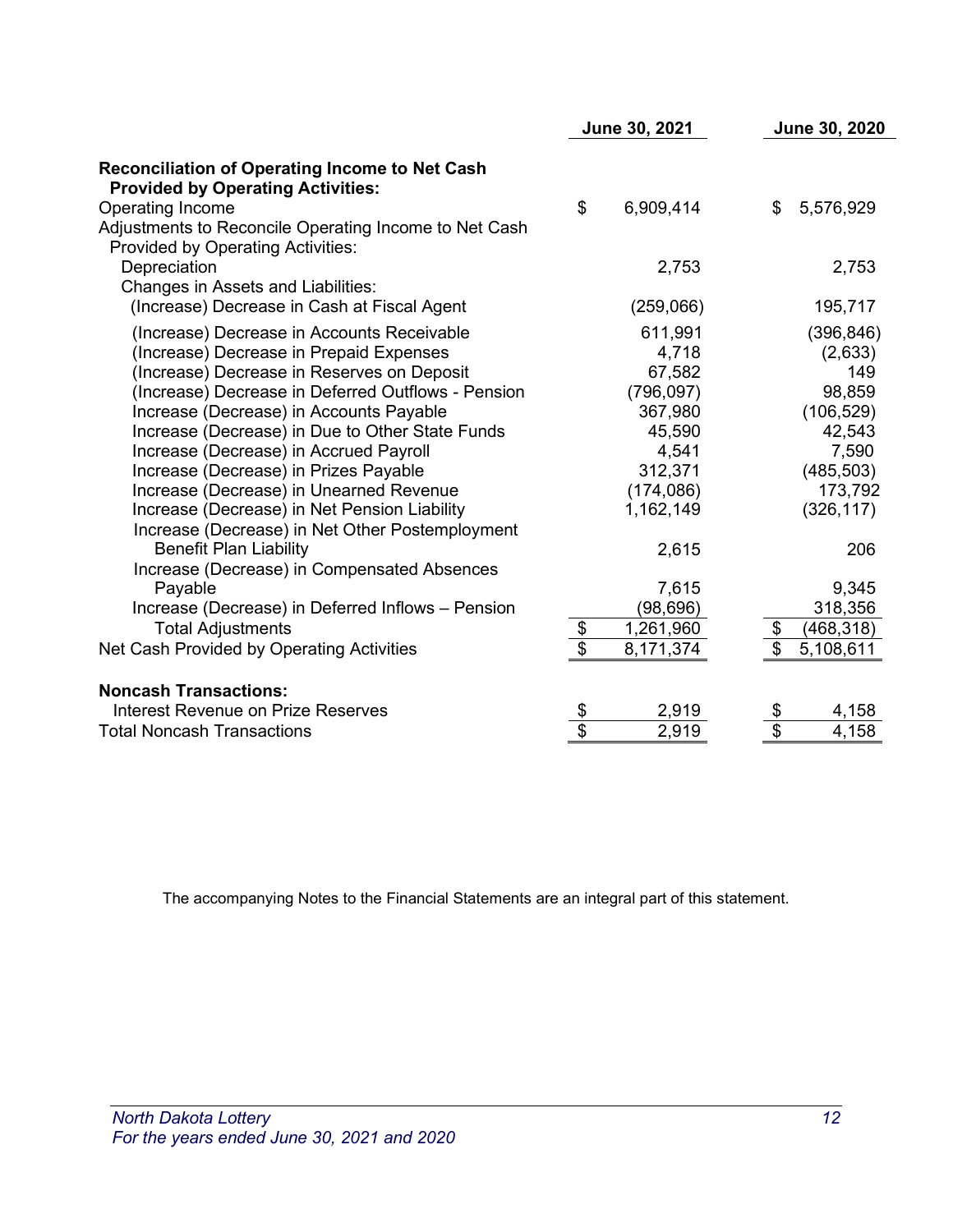## **Notes to the Financial Statements**

## **Note 1. Summary of Significant Accounting Policies**

## Reporting Entity

In accordance with Governmental Accounting Standards Board (GASB) Statement No. 14, *The Financial Reporting Entity*, the Lottery should include all component units over which the Lottery exercises such aspects as (1) appointing a voting majority of an organization's governing body and (2) has the ability to impose its will on that organization; or (3) the potential for the organization to provide specific financial benefits to, or impose specific burdens on the Lottery.

Based on the criteria of GASB Statement No. 14, no organization was determined to be part of the Lottery as a reporting entity. The Lottery is a division of the Office of Attorney General, which is part of the primary government of the state of North Dakota.

## Basis of Accounting and Measurement Focus

The Lottery's activity is accounted for as a proprietary type enterprise fund for the state of North Dakota. A proprietary fund is accounted for using the accrual basis of accounting. Revenues are recognized when they are earned and expenses are recognized when they are incurred.

An enterprise fund is used to account for an activity that is financed and operated in a manner similar to a private business enterprise where the costs of providing goods or services to the public on a continuing basis are financed through the sale of those goods or services. The accounting and financial reporting treatment applied to a fund is determined by its measurement focus. An enterprise fund is accounted for by using the economic resources measurement focus in which all assets and liabilities associated with the operation of the funds are included on the statement of net position. Net position is segregated into investments in capital assets and restricted and unrestricted components. The statement of revenues, expenses, and changes in net position presents increases and decreases in total net position. The statement of cash flows presents the cash flows for operating, investing, capital, and non-capital financing activities.

According to North Dakota Century Code chapter 53-12.1, the Lottery must be self-funded and self-sustaining. As a result, general fund monies of the state may not be used or obligated to pay expenses or prizes of the Lottery.

## Accounting Standards

The Lottery follows the pronouncements of the GASB, which is the nationally accepted standardsetting body for establishing generally accepted accounting principles for governmental entities.

## Operating and Nonoperating Revenues

An enterprise fund distinguishes operating revenues and expenses from nonoperating items. Operating revenues and expenses generally result from providing services and producing and delivering goods in connection with the proprietary fund's principal ongoing operation. The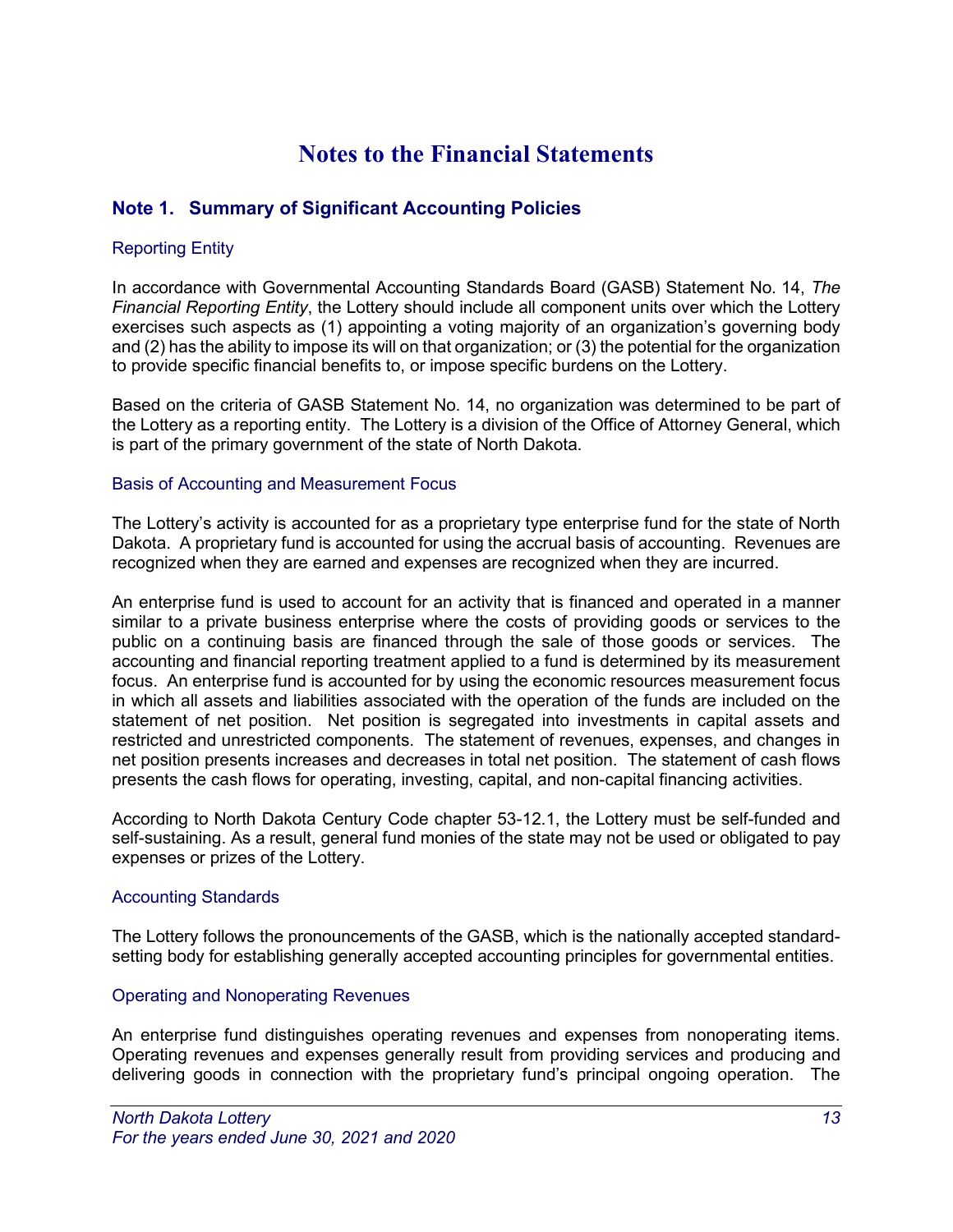principal operating revenue of the Lottery is sales of tickets. The principal operating expenses of the Lottery are prizes, retailer commissions, contractual services, marketing, MUSL game group dues, and salaries and fringe benefits. All revenue and expenses not meeting the criteria are reported as nonoperating revenues and expenses.

#### Cash and Cash Equivalents

Cash and cash equivalents are defined as deposits with the Bank of North Dakota and the State Treasurer. The Lottery does not invest in marketable securities.

#### Cash at Fiscal Agent

Cash at fiscal agent is the balance in the bank account held by Scientific Games, Inc. to service Pick & Click on the internet. This account balance consists of ticket sales netted with prize expense, player account withdrawals, discounts and bank fees. As of June 30, 2021 and 2020, the balance was \$453,389 and \$194,323, respectively.

#### Accounts Receivable

Accounts receivable primarily represents prizes due from MUSL and Lottery funds due from retailers for ticket sales, less commissions and prizes on winning tickets paid by retailers. Lottery funds are collected weekly through electronic funds transfer by the Lottery from retailers' bank accounts. The Lottery has not incurred and does not project any bad debts.

#### Reserves on Deposit

As of June 30, 2021, the Lottery has \$1,369,406 on deposit with MUSL related to the Prize Reserve Pools and Unreserved Account as compared to \$1,434,069 at June 30, 2020. When both restricted and unrestricted resources are available, which is only applicable for certain MUSL related expenses, it is the Lottery's policy to generally use restricted resources first. See Note 8.

#### Prepaid Expenses

The prepaid expenses are primarily dues and postage. There was \$10,000 of prepaid expenses at June 30, 2021, as compared to \$14,718 at June 30, 2020.

#### Equipment and Software

Equipment and software are stated at cost, net of accumulated depreciation. Equipment and software with a cost of \$5,000 or more per unit are capitalized and reported in the accompanying financial statements. Depreciation is computed using the straight-line method over the estimated useful lives of the assets, which range from three to ten years.

#### Prizes

Prize expense is recorded based on actual drawing results. Prize expense also includes the net prize expense paid to MUSL according to the prize pool rates and game terms disclosed in the Multi-State Lottery Association note to the financial statements.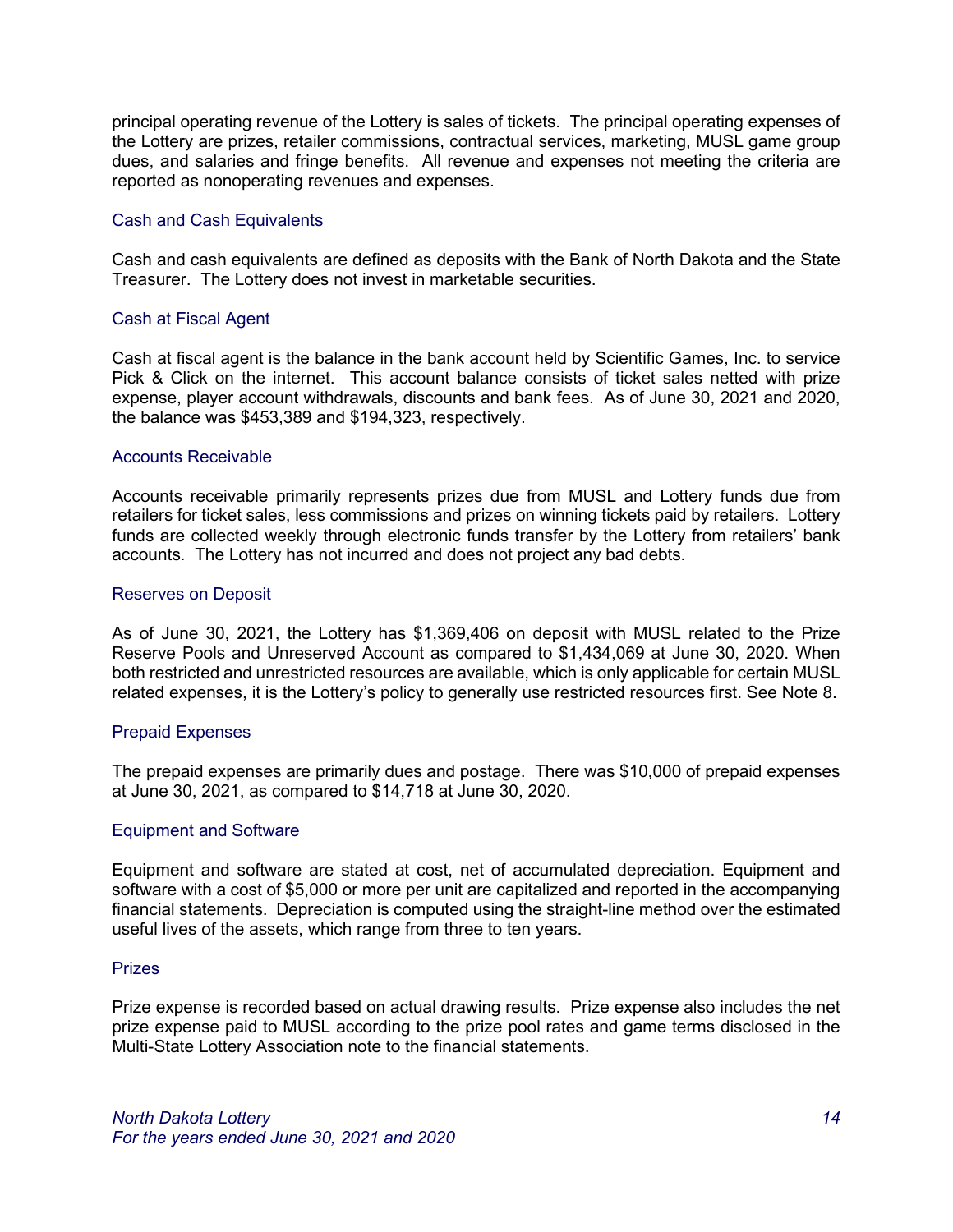Prizes payable is the difference between the amounts of prize expense recognized (won) and actual prizes paid (claimed).

Players may redeem winning tickets for up to 180 days after the draw. As of June 30, 2021 and 2020, prizes payable were \$612,627 and \$300,256, respectively. Prizes that expired during fiscal years ended June 30, 2021 and 2020 were \$432,972 and \$439,902, respectively.

#### Unearned Revenue

The Lottery recorded a liability for lottery tickets, multi-draw tickets and for Pick & Click sales for draws that will occur after June 30, 2021 and 2020, respectively. The amount related to future ticket sales on multi-draw tickets as of June 30, 2021 and 2020 were \$92,673 and \$127,859, respectively. Future sales for Pick & Click as of June 30, 2021 and 2020 were \$109,492 and \$99,169, respectively.

Sales of uncashed gift certificates for fiscal years ended June 30, 2021 and 2020 were \$6,988 and \$6,682, respectively. Sales of uncashed play central terminal (PCT) vouchers for fiscal years ended June 30, 2021 and 2020 were \$56,737 and \$50,331, respectively. The Lottery classifies uncashed gift certificates and uncashed PCT vouchers as unearned revenue.

## Interfund Balances and Transfers

At June 30, 2021, the Lottery had nominal accounts payable and accounts receivable involving normal business expenses with several state agencies and had net proceeds due to one state fund.

By statute, the net proceeds of the Lottery, less the amount allocated to the Compulsive Gambling Prevention and Treatment Fund, amount allocated to the Multijurisdictional Drug Task Force Grant Fund, Lottery's share of a game's prize reserve pool, and holdback of any reserve funds the division may need for continuing operations, must be transferred to the State Treasurer on at least an annual basis for deposit in the State General Fund. By statute, \$80,000 must be transferred to the State Treasurer each quarter for deposit in the Compulsive Gambling Prevention and Treatment Fund. Prior to July 1, 2019 law required \$105,625 be transferred to the State Treasurer each quarter for deposit in the Multijurisdictional Drug Task Force Grant Fund. Beginning July 1, 2019, by statute, \$200,000 must be transferred to the State Treasurer each quarter for deposit in the Multijurisdictional Drug Task Force Grant Fund. The reserve funds held by the division are required to be transferred to MUSL for prize reserve pools. The balance of the net proceeds is transferred to the State General Fund.

#### Retailer Commissions

Lottery retailers receive a 5% commission on each ticket sold or otherwise provided to players, and for Pick & Click, players may choose to designate to a recipient retailer. Effective January 1, 2006, the Lottery provides retailers a bonus commission, as a sales incentive, for selling jackpot/grand prize and certain high tier prize winning tickets. The Lottery does not provide retailers a commission for redeeming winning tickets. Total retailer commissions for June 30, 2021 and 2020 were \$1,460,010 and \$1,187,683, including bonus commissions of \$56,250 and \$42,250, respectively.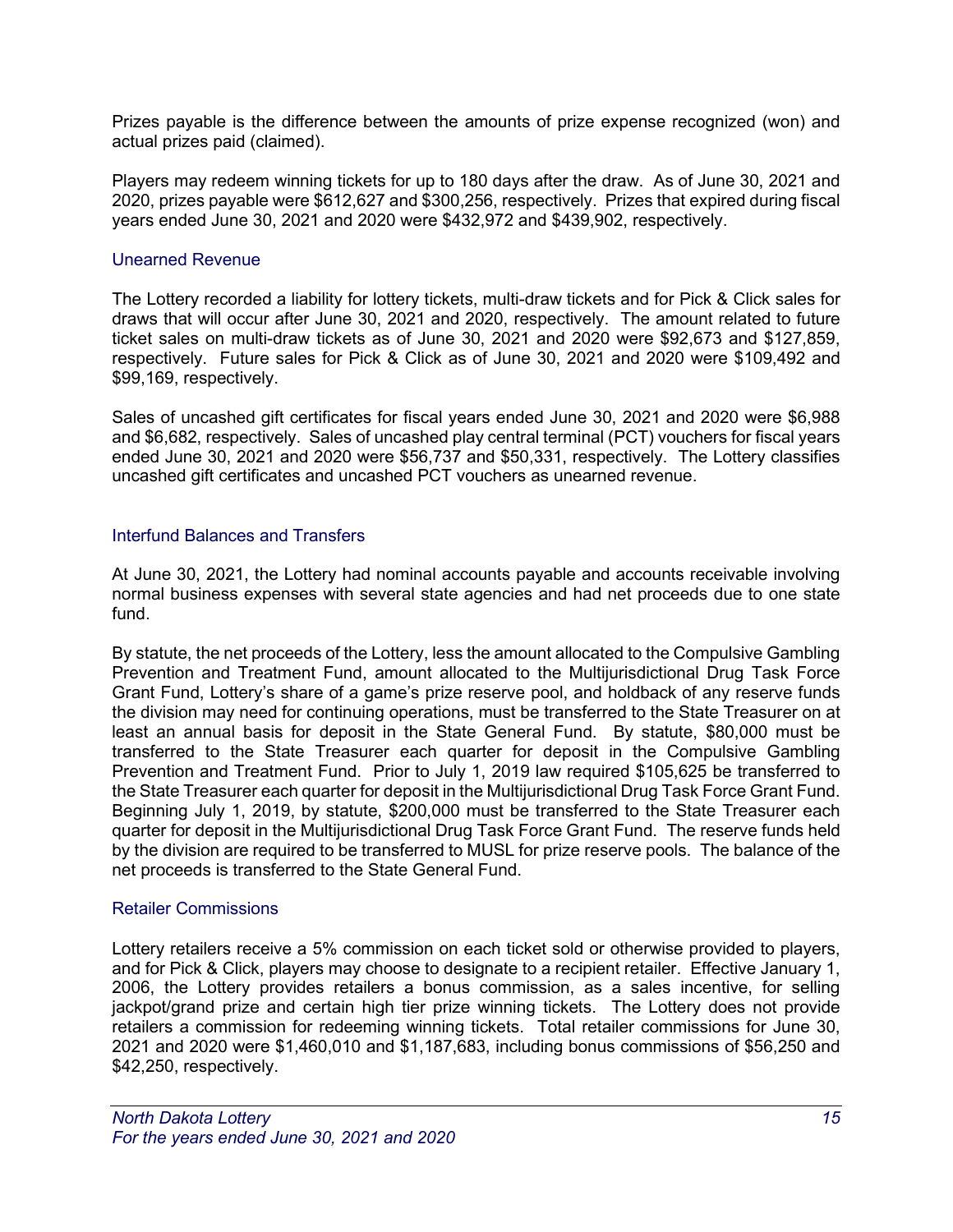#### Marketing and Advertising

Costs incurred for developing creative, including point-of-sale items, research, and media advertising are expensed when incurred which generally is when point-of-sale items are first distributed to retailers or advertising first takes place.

#### **Pensions**

For purposes of measuring the net pension liability, deferred outflows of resources and deferred inflows of resources related to pensions, and pension expense, information about the fiduciary net position of the North Dakota Public Employees Retirement System (NDPERS) and additions to/deductions from NDPERS' fiduciary net position have been determined on the same basis as they are reported by NDPERS. For this purpose, benefit payments (including refunds of employee contributions) are recognized when due and payable in accordance with the benefit terms. Investments are reported at fair value.

#### Other Post Employment Benefits (OPEB)

For purposes of measuring the net OPEB liability, deferred outflows of resources and deferred inflows of resources related to OPEB, and OPEB expense, information about the fiduciary net position of the North Dakota Public Employees Retirement System (NDPERS) and additions to/deductions from NDPERS' fiduciary net position have been determined on the same basis as they are reported by NDPERS. For this purpose, benefit payments are recognized when due and payable in accordance with the benefit terms. Investments are reported at fair value.

#### Accumulated Unpaid Vacation, Sick Pay, and Compensatory Pay

Annual leave and sick leave are a part of permanent employees' compensation as set forth in Section 54-06-14 of the North Dakota Century Code. Annual leave is earned based on tenure of employment, within a range of a minimum of one working day per month of employment, to a maximum of two working days per month of employment, to be fixed by rules and regulations adopted by the employing unit. In general, accrued annual leave cannot exceed 30 days at April 30 each year, as set by the North Dakota Administrative Code Section 4-7-12-08. Employees are paid for unused annual leave upon termination or retirement.

Sick leave is earned at the rate of one working day per month of employment. There are no limitations on the amount of sick leave that an employee can accumulate. Employees who have ten continuous years of service are paid one-tenth of their accumulated sick leave upon termination or retirement under chapter 54-52 of the North Dakota Century Code. A liability is recognized for that portion of accumulated sick leave benefits that is estimated will be taken as required by the GASB Statement No. 16, *Accounting for Compensated Absences.*

Compensatory leave is earned by employees who work overtime each week in accordance with the Office of Attorney General's policy. Generally, upon termination or retirement, employees are not eligible to receive compensation for their compensatory leave balances.

#### Deferred Outflows/Inflows of Resources

In addition to assets, the statement of net position reports a separate section for deferred outflows of resources. This separate financial statement element, *deferred outflows of resources*,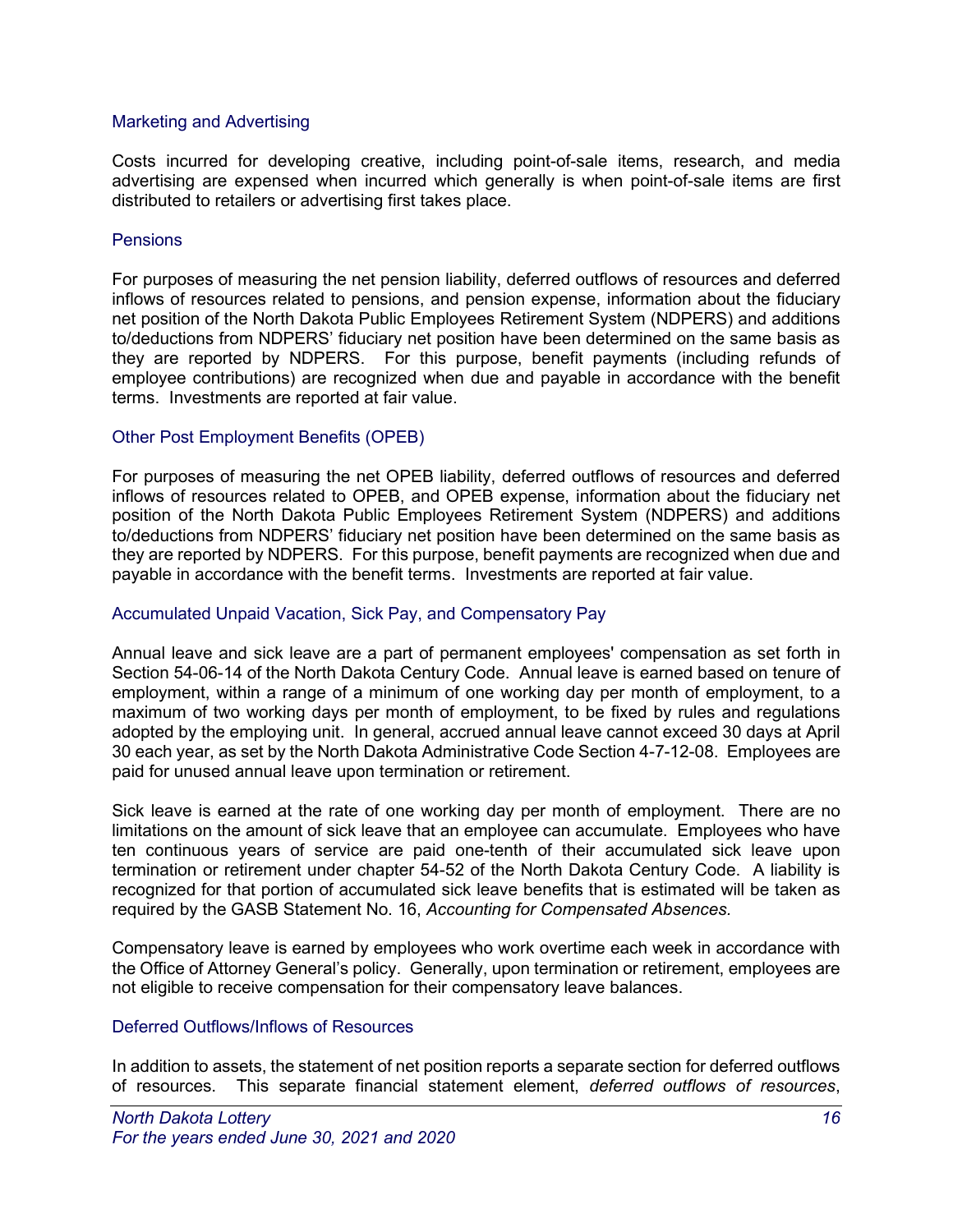represents a consumption of net position that applies to a future period(s) and so will not be recognized as an outflow of resources (expense/expenditure) until then.

In addition to liabilities, the statement of net position reports a separate section for deferred inflows of resources. This separate financial statement element, *deferred inflows of resources*, represents an acquisition of net position that applies to a future period(s) and so will not be recognized as an inflow of resources (revenue) until that time.

#### New Accounting Pronouncements

During fiscal year 2020, the Lottery adopted GASB 95, Postponement of the Effective Dates of Certain Authoritative Guidance, which provided temporary relief to governments in light of the COVID-19 pandemic to postpone the effective dates of certain pronouncements.

During fiscal year 2021, the Lottery adopted GASB Statement No. 98, The Annual Comprehensive Financial Report, GASB Statement No.90, Majority Equity Interests-an amendment of GASB Statements No. 14 and No. 61 and GASB Statement No. 84, Fiduciary **Activities** 

The Lottery will implement the following new pronouncements for fiscal years ending after 2021: GASB Statement No. 87, Leases, GASB Statement No. 89, Accounting for Interest Cost Incurred before the End of a Construction Period, GASB Statement No. 91, Conduit Debt Obligations, GASB Statement No. 92, Omnibus 2020, GASB Statement No. 93, Replacement of Interbank Offered Rates, GASB Statement No. 94, Public-Private and Public-Public Partnerships and Availability Payment Arrangements, GASB Statement No. 96, Subscription-Based Information Arrangements (SBITAs), and GASB Statement No. 97, Certain Component Unit Criteria, and Accounting and Financial Reporting for Internal Revenue Code Section 457 Deferred Compensation Plans. The effect that these GASB Statements will have on future financial statements has not yet been determined.

## **Note 2. Deposits**

## Custodial Credit Risk

State law generally requires all state funds be deposited in the state owned Bank of North Dakota. North Dakota Century Code (NDCC) Section 21-04-01 provides that public funds belonging to or in the custody of the state shall be deposited in the Bank of North Dakota. Also, NDCC Section 6-09-07 states, "[a]ll state funds … must be deposited in the Bank of North Dakota" or must be deposited in accordance with constitutional and statutory provisions.

The Lottery deposits at the Bank of North Dakota at June 30, 2021 and 2020 include \$8,213,483 and \$5,263,456, respectively.

These deposits are exposed to custodial credit risk as uninsured and uncollateralized. However, these deposits at the Bank of North Dakota are guaranteed by the state of North Dakota through NDCC Section 6-09-10.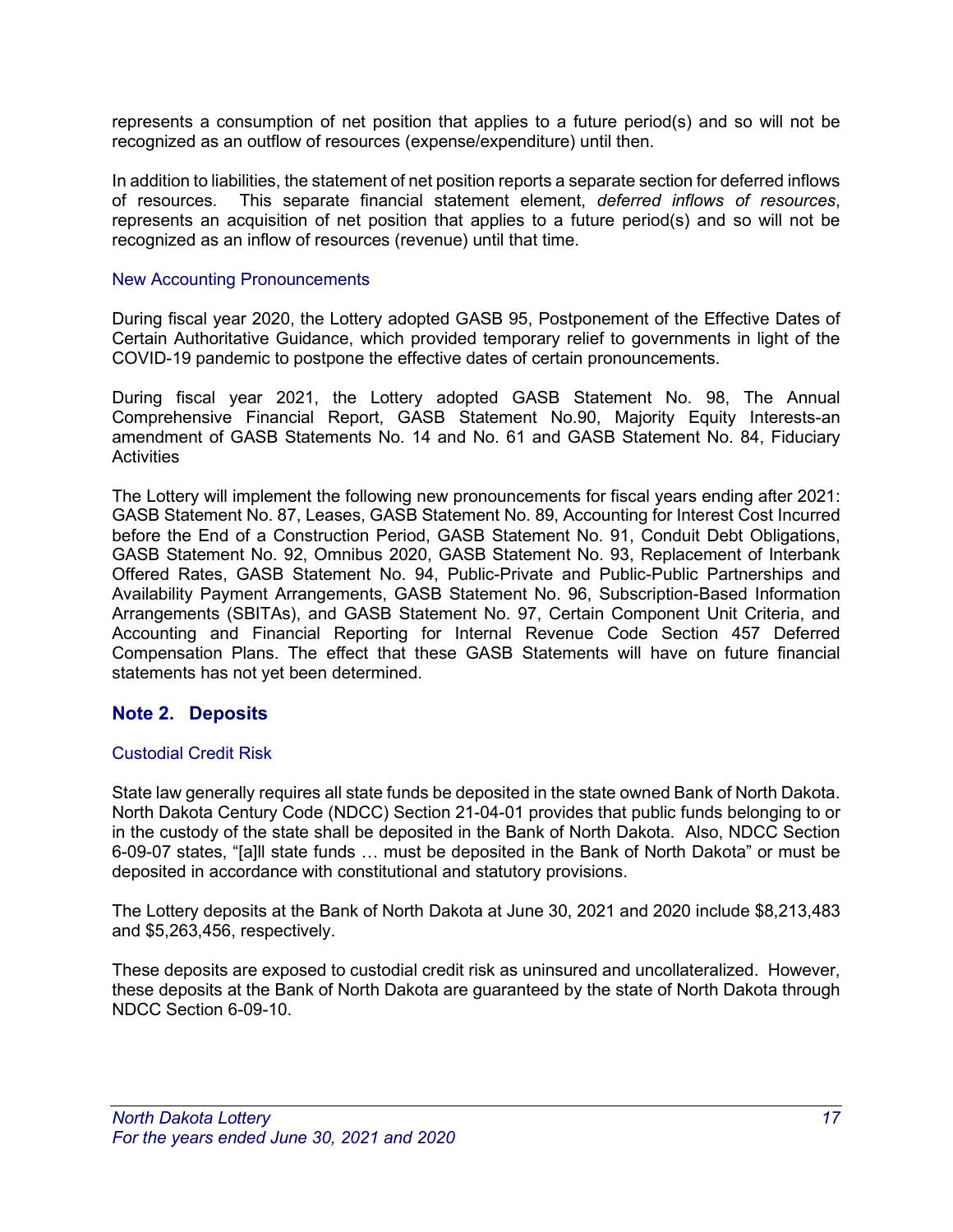## **Note 3. Compensated Absences**

A summary of compensated absences follows for 2021 and 2020:

| Balance, July 1, 2020          |    | 70,314 |
|--------------------------------|----|--------|
| Addition                       |    | 7,615  |
| Reduction                      |    |        |
| Balance, June 30, 2021         |    | 77,929 |
| Amount payable within one year |    |        |
|                                |    |        |
| Balance, July 1, 2019          | S  | 60,969 |
| Addition                       |    | 9,345  |
| Reduction                      |    |        |
| Balance, June 30, 2020         |    | 70,314 |
| Amount payable within one year | \$ |        |

## **Note 4. Due to / Due from Other State Funds**

At June 30, 2021 and 2020, accounts payable due to several state agencies and transfers of net proceeds due to the state general fund are:

|                                              | June 30, 2021 |           |   | June 30, 2020 |  |  |       |
|----------------------------------------------|---------------|-----------|---|---------------|--|--|-------|
| Due to the Department of Transportation      | \$            | 905       | S | 385           |  |  |       |
| Due to the Information Technology Department | 5,918         |           |   |               |  |  | 3,157 |
| Due to the Office of Management and Budget   | 743           |           |   | 541           |  |  |       |
| Due to the Office of State Tax Commissioner  | 99,064        |           |   | 56,957        |  |  |       |
| Due to the State General Fund                |               | 6,300,000 |   | 4,100,000     |  |  |       |
| Total                                        |               | 6,406,630 |   | 4,161,040     |  |  |       |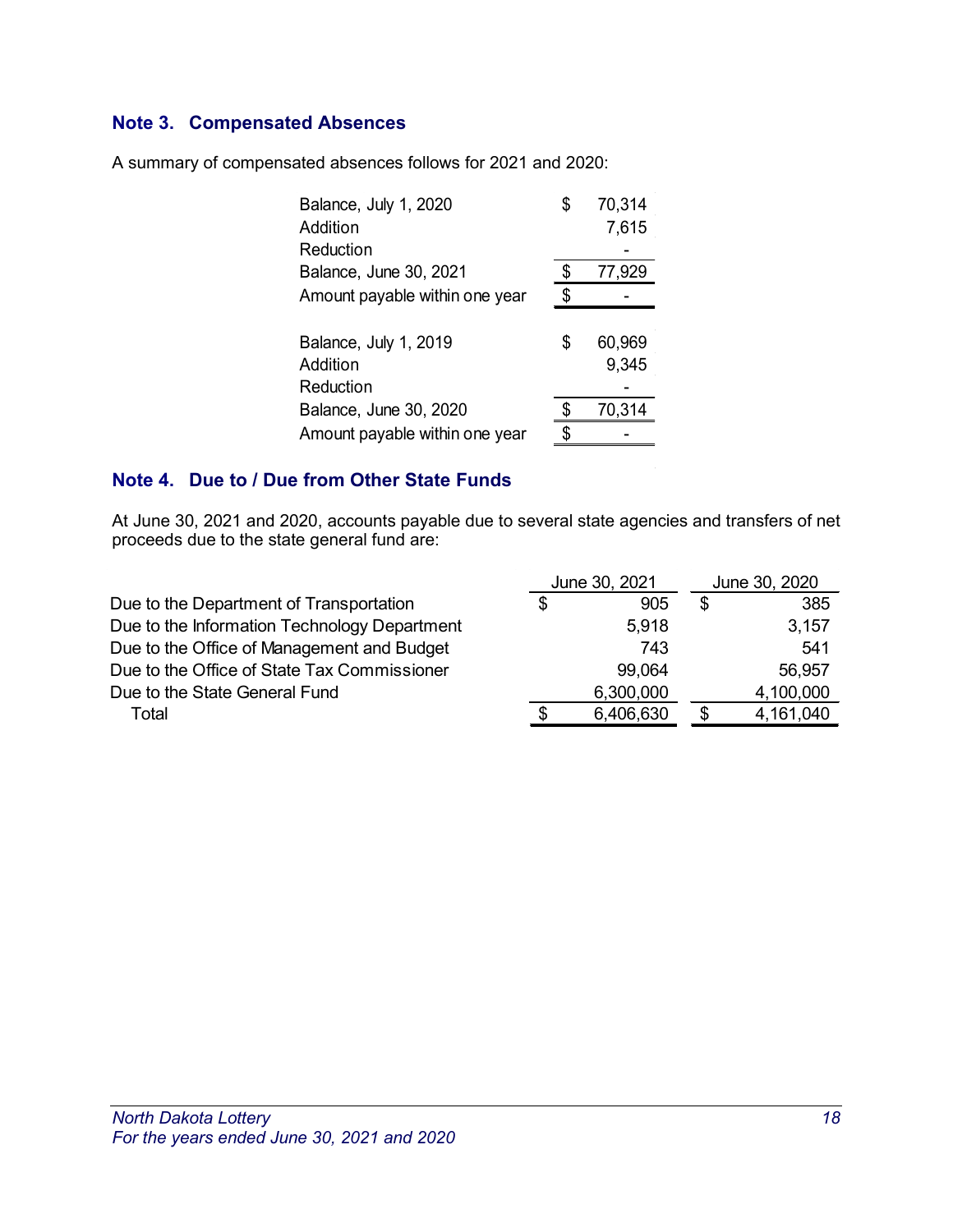## **Note 5. Equipment and Software**

A summary of changes in equipment, software, and accumulated depreciation is as follows for 2021 and 2020:

|                                           |                       |    |          |    | Accumulated                 |      |                |  |            |
|-------------------------------------------|-----------------------|----|----------|----|-----------------------------|------|----------------|--|------------|
|                                           | Equipment             |    | Software |    |                             |      | Depreciation   |  | <b>Net</b> |
| Balance, June 30,2020<br><b>Additions</b> | \$<br>52,807<br>5,530 | \$ | 32,000   | \$ | 75,743<br>2,753             | \$   | 9,064<br>2,777 |  |            |
| <b>Disposals</b>                          |                       |    |          |    |                             |      |                |  |            |
| Balance, June 30,2021                     | \$<br>58,337          | \$ | 32,000   | \$ | 78,496                      | - \$ | 11,841         |  |            |
|                                           | Equipment             |    | Software |    | Accumulated<br>Depreciation |      | <b>Net</b>     |  |            |
|                                           |                       |    |          |    |                             |      |                |  |            |
| Balance, June 30,2019<br><b>Additions</b> | \$<br>58,734<br>3,450 | \$ | 32,000   | \$ | 82,367<br>2,753             | \$   | 8,367<br>697   |  |            |
| <b>Disposals</b>                          | 9,377                 |    |          |    | 9,377                       |      |                |  |            |
| Balance, June 30,2020                     | \$<br>52,807          |    | 32,000   | \$ | 75,743                      |      | 9,064          |  |            |

## **Note 6. Employee Pension Plan**

## **General Information about the Pension Plan**

## North Dakota Public Employees Retirement System (Main System)

The following brief description of NDPERS is provided for general information purposes only. Participants should refer to NDCC Chapter 54-52 for more complete information.

NDPERS is a cost-sharing multiple-employer defined benefit pension plan that covers substantially all employees of the State of North Dakota, its agencies and various participating political subdivisions. NDPERS provides for pension, death and disability benefits. The cost to administer the plan is financed through the contributions and investment earnings of the plan.

Responsibility for administration of the NDPERS defined benefit pension plan is assigned to a Board comprised of nine members. The Board consists of a Chairman, who is appointed by the Governor; one member appointed by the Attorney General; one member appointed by the State Health Officer; three members elected by the active membership of the NDPERS system; one member elected by the retired public employees; and two members of the legislative assembly appointed by the chairman of Legislative Management.

## Pension Benefits

Benefits are set by statute. NDPERS has no provision or policies with respect to automatic and ad hoc post-retirement benefit increases. Members of the Main System are entitled to unreduced monthly pension benefits beginning when the sum of age and years of credited service equal or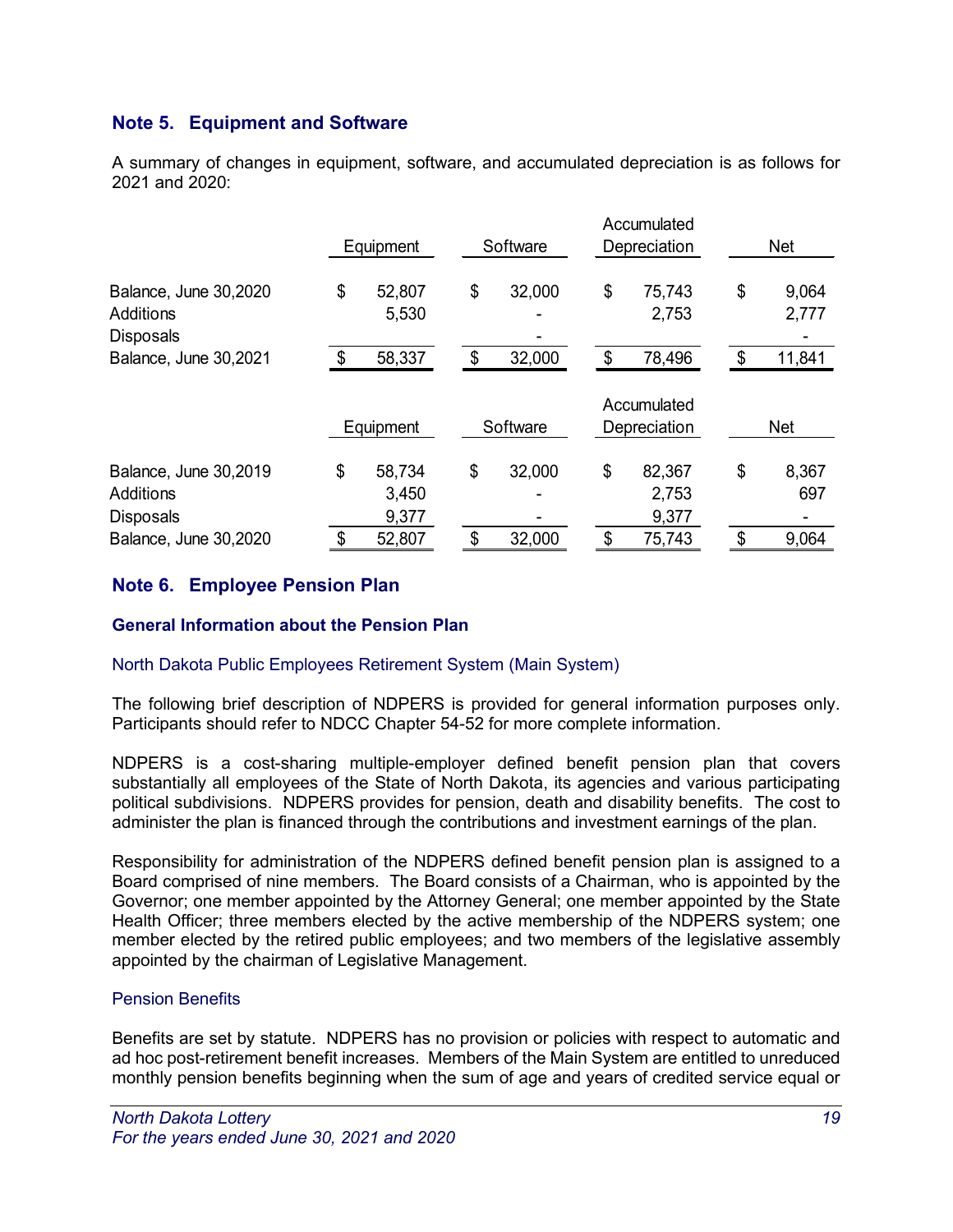exceed 85 (Rule of 85), or at normal retirement age (65). For members hired on or after January 1, 2016 the Rule of 85 will be replaced with the Rule of 90 with a minimum age of 60. The monthly pension benefit is equal to 2.00% of their average monthly salary, using the highest 36 months out of the last 180 months of service, for each year of service. For members hired on or after January 1, 2020 the 2.00% multiplier was replaced with a 1.75% multiplier. The plan permits early retirement at ages 55-64 with three or more years of service.

Members may elect to receive the pension benefits in the form of a single life, joint and survivor, term-certain annuity, or partial lump sum with ongoing annuity. Members may elect to receive the value of their accumulated contributions, plus interest, as a lump sum distribution upon retirement or termination, or they may elect to receive their benefits in the form of an annuity. For each member electing an annuity, total payment will not be less than the members' accumulated contributions plus interest.

## Death and Disability Benefits

Death and disability benefits are set by statute. If an active member dies with less than three years of service for the Main System, a death benefit equal to the value of the member's accumulated contributions, plus interest, is paid to the member's beneficiary. If the member has earned more than three years of credited service for the Main System, the surviving spouse will be entitled to a single payment refund, life-time monthly payments in an amount equal to 50% of the member's accrued normal retirement benefit, or monthly payments in an amount equal to the member's accrued 100% Joint and Survivor retirement benefit if the member had reached normal retirement age prior to date of death. If the surviving spouse dies before the member's accumulated pension benefits are paid, the balance will be payable to the surviving spouse's designated beneficiary.

Eligible members, who become totally disabled after a minimum of 180 days of service, receive monthly disability benefits equal to 25% of their final average salary with a minimum benefit of \$100. To qualify under this section, the member has to become disabled during the period of eligible employment and apply for benefits within one year of termination. The definition of disabled is set by the NDPERS in the North Dakota Administrative Code.

## Refunds of Member Account Balance

Upon termination, if a member of the Main System is not vested (is not 65 or does not have three years of service), they will receive the accumulated member contributions and vested employer contributions, plus interest, or may elect to receive this amount at a later date. If the member has vested, they have the option of applying for a refund or can remain as a terminated vested participant. If a member terminated and withdrew their accumulated member contribution and is subsequently reemployed, they have the option of repurchasing their previous service.

## Member and Employer Contributions

Member and employer contributions paid to NDPERS are set by statute and are established as a percent of salaries and wages. Member contribution rates are 7% and employer contribution rates are 7.12% of covered compensation. For members hired on or after January 1, 2020 member contribution rates are 7% and employer contribution rates are 8.26% of covered compensation.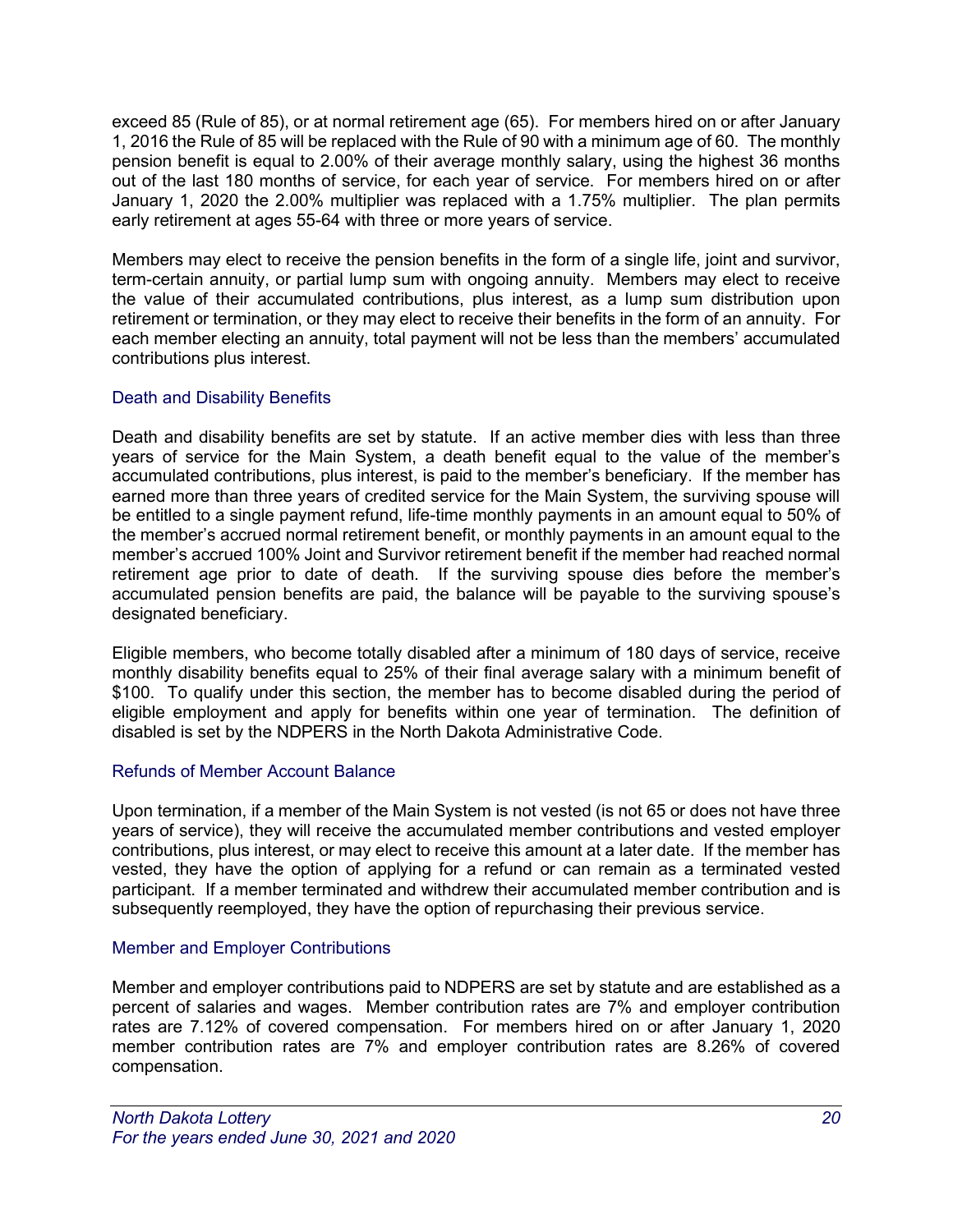The member's account balance includes the vested employer contributions equal to the member's contributions to an eligible deferred compensation plan. The minimum member contribution is \$25 and the maximum may not exceed the following:

1 to 12 months of service – greater of 1% of monthly salary or \$25 13 to 24 months of service – greater of 2% of monthly salary or \$25 25 to 36 months of service – greater of 3% of monthly salary or \$25 Longer than 36 months of service – greater of 4% of monthly salary or \$25

#### Pension Liabilities, Pension Expense, and Deferred Outflows of Resources and Deferred Inflows of Resources Related to Pensions

At fiscal years ending June 30, 2021 and 2020 the North Dakota Lottery reported a liability of \$1,884,569 and \$722,420, respectively for its proportionate share of the net pension liability. The net pension liability was measured as of July 1, 2020 and July 1, 2019, respectively, and the total pension liability used to calculate the net pension liability was determined by an actuarial valuation as of that date. The North Dakota Lottery's proportion of the net pension liability was based on the North Dakota Lottery's share of covered payroll in the Main System pension plan relative to the covered payroll of all participating Main System employers. At June 30, 2020, the North Dakota Lottery's proportion was 0.059903%, which was a decrease of 0.001733% from its proportion measured as of June 30, 2019, which was 0.061636%.

For the years ended June 30, 2021 and 2020 the North Dakota Lottery recognized pension expense of (\$330,728) and (\$128,900), respectively. At June 30, 2021, the North Dakota Lottery reported deferred outflows of resources and deferred inflows of resources related to pensions from the following sources:

|                                                         | Deferred<br>Outflows of |           | Deferred<br>Inflows of<br><b>Resources</b><br><b>Resources</b> |         |  |
|---------------------------------------------------------|-------------------------|-----------|----------------------------------------------------------------|---------|--|
| Differences between expected and actual experience      | \$                      | 7,334     | \$                                                             | 95,493  |  |
| Changes of assumptions                                  |                         | 1,010,248 |                                                                | 167,019 |  |
| Net difference between projected and actual earnings on |                         |           |                                                                |         |  |
| pension plan investments                                |                         | 60,824    |                                                                |         |  |
| Changes in proportion and difference between employer   |                         |           |                                                                |         |  |
| contributions and proportionate share of contributions  |                         | 3,779     |                                                                | 22,838  |  |
| Employer contributions subsequent to the measurement    |                         |           |                                                                |         |  |
| date (see below)                                        |                         | 48,798    |                                                                |         |  |
| Total                                                   |                         | 1,130,983 |                                                                | 285,350 |  |

The \$48,798 reported as deferred outflows of resources related to pensions resulting from employer contributions subsequent to the measurement date will be recognized as a reduction of the net pension liability in the year ended June 30, 2022.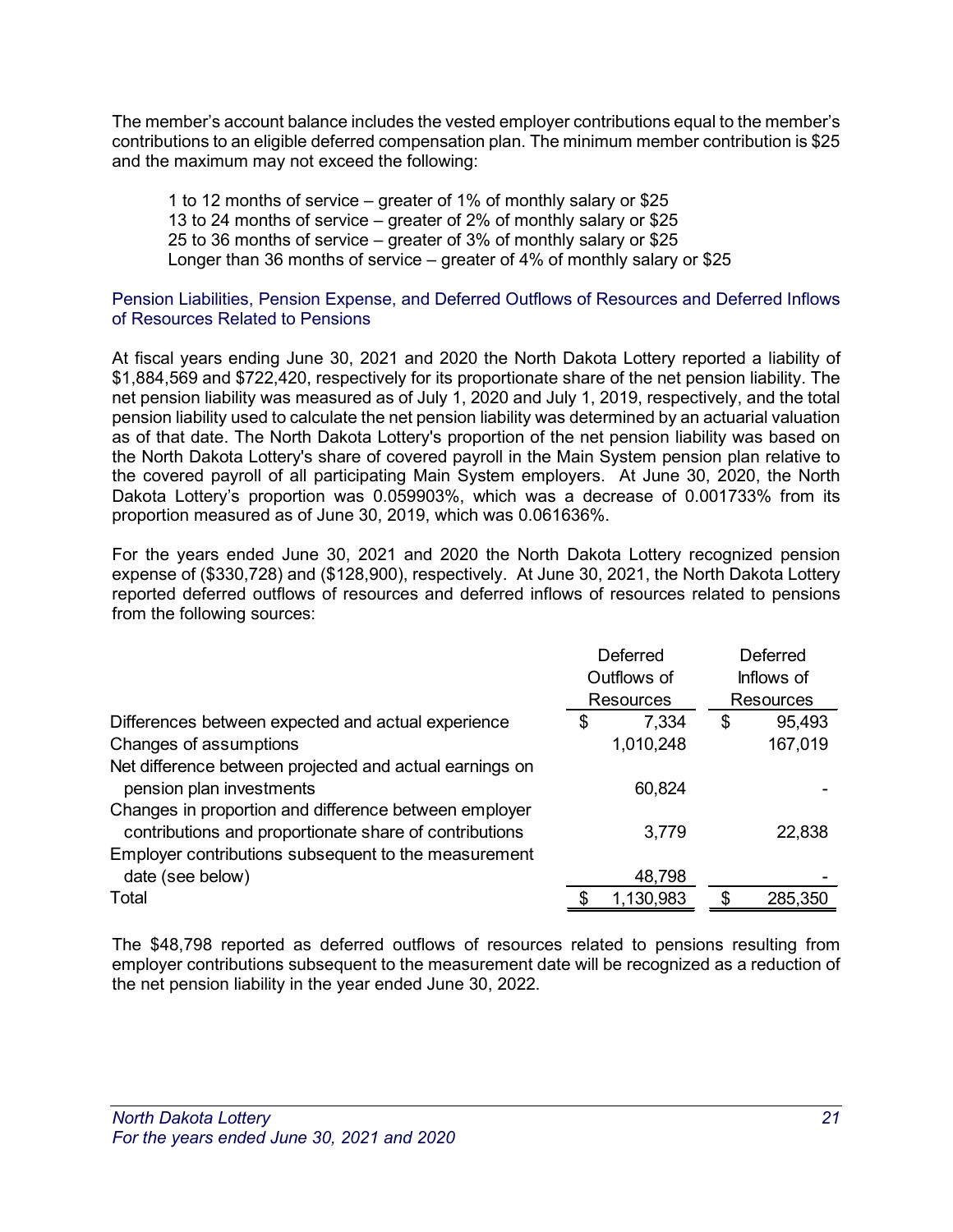At June 30, 2020 the North Dakota Lottery reported deferred outflows of resources and deferred inflows of resources related to pensions from the following sources:

|                                                         | Deferred<br>Outflows of<br>Resources |         | Deferred Inflows<br>of Resources |         |
|---------------------------------------------------------|--------------------------------------|---------|----------------------------------|---------|
| Differences between expected and actual experience      | \$                                   | 428     | \$                               | 131,105 |
| Changes of assumptions                                  |                                      | 269,949 |                                  | 231,775 |
| Net difference between projected and actual earnings on |                                      |         |                                  |         |
| pension plan investments                                |                                      | 12,586  |                                  |         |
| Changes in proportion and difference between employer   |                                      |         |                                  |         |
| contributions and proportionate share of contributions  |                                      | 7,619   |                                  | 21,380  |
| Employer contributions subsequent to the measurement    |                                      |         |                                  |         |
| date (see below)                                        |                                      | 47,049  |                                  |         |
| Total                                                   |                                      | 337,631 |                                  | 384,260 |

The \$47,049 reported as deferred outflows of resources related to pensions resulting from employer contributions subsequent to the measurement date will be recognized as a reduction of the net pension liability in the year ended June 30, 2021.

Other amounts reported as deferred outflows of resources and deferred inflows of resources related to pensions will be recognized in pension expense as follows:

| Year ended June 30: |               |
|---------------------|---------------|
| 2022                | $$$ (238,179) |
| 2023                | (203, 640)    |
| 2024                | (165, 537)    |
| 2025                | (189, 480)    |
| 2026                |               |
| Thereafter          |               |

## Actuarial assumptions

The total pension liability in the July 1, 2020 actuarial valuation was determined using the following actuarial assumptions, applied to all periods included in the measurement:

| <b>Inflation</b>           | 2.25%       |                                    |
|----------------------------|-------------|------------------------------------|
| <b>Salary Increases</b>    |             | 3.5% to 17.75% including inflation |
| Investment rate of return  | 7.00%       | net of investment expenses         |
| Cost-of-living adjustments | <b>None</b> |                                    |

For active members, inactive members and healthy retirees, mortality rates were based on the Sex-distinct Pub-2010 table for General Employees, with scaling based on actual experience. Respective corresponding tables were used for healthy retirees, disabled retirees, and active members. Mortality rates are projected from 2010 using the MP-2019 scale.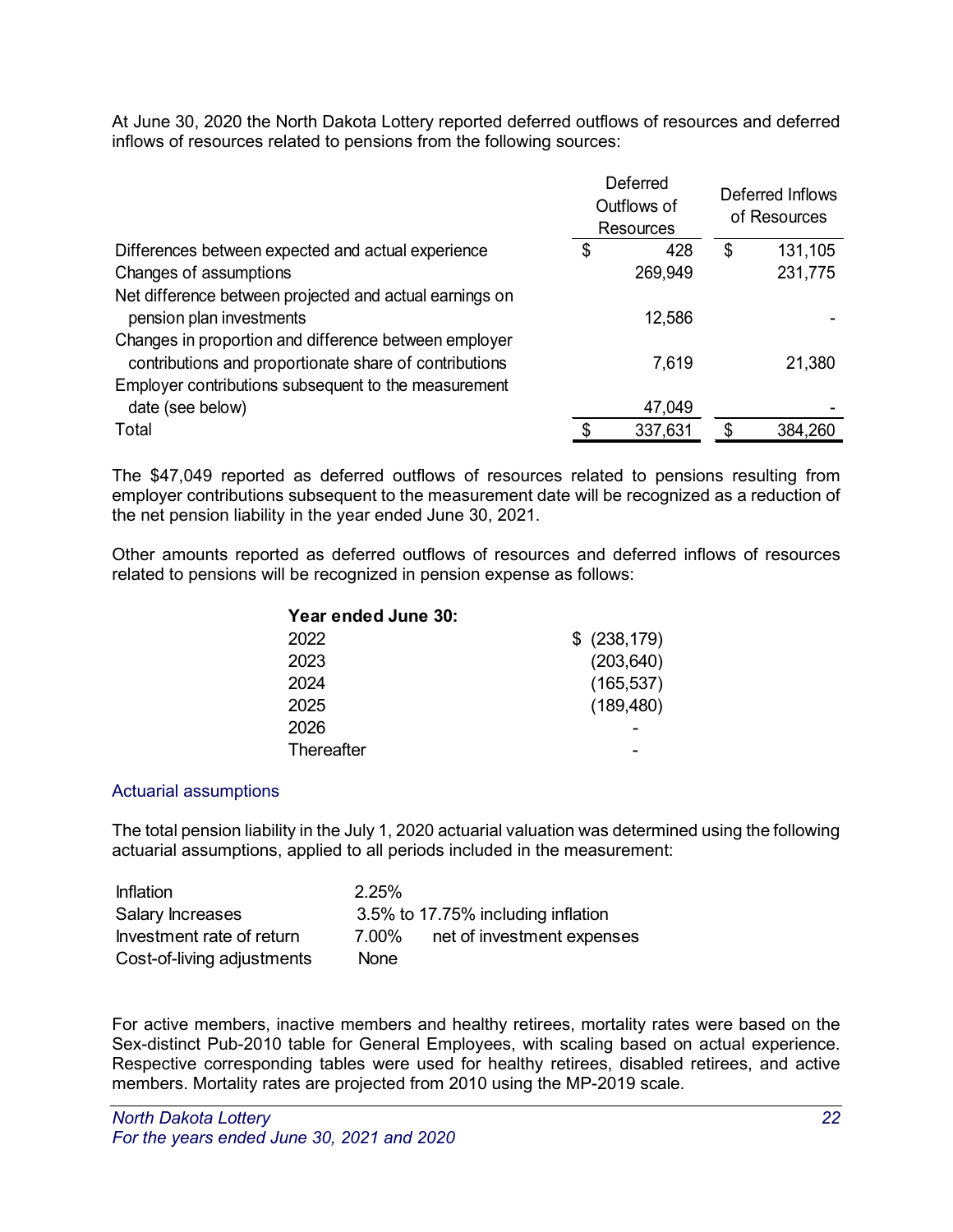The total pension liability in the July 1, 2019 actuarial valuation was determined using the following actuarial assumptions, applied to all periods included in the measurement:

| Inflation         | 2.50%      |
|-------------------|------------|
| Salary increases: |            |
|                   | Service at |

| טטו יוטט מנ  |          |           |
|--------------|----------|-----------|
| Beginning of | State    | Non-State |
| Year:        | Employee | Employee  |
| 0            | 12.00%   | 15.00%    |
|              | 9.50%    | 10.00%    |
| 2            | 7.25%    | 8.00%     |
| 3            |          |           |
| 4            |          |           |
| Age*         |          |           |
| Under 30     | 7.25%    | 10.00%    |
| 30-39        | 6.50%    | 7.50%     |
| 40-49        | 6.25%    | 6.75%     |
| 50-59        | 5.75%    | 6.50%     |
| 60+          | 5.00%    | 5.25%     |

\*Age-based salary increase rates apply for employees with three or more years of service

| Investment rate of return  | 7.50% | net of investment expenses |
|----------------------------|-------|----------------------------|
| Cost-of-living adjustments | None  |                            |

For active members, inactive members, and healthy retirees, mortality rates were based on the RP-2000 Combined Healthy Mortality Table set back two years for males and three years for females, projected generationally using the SSA 2014 Intermediate Cost scale from 2014. For disabled retirees, mortality rates were based on the RP-2000 Disabled Mortality Table set back one year for males (no setback for females) multiplied by 125%.

The long-term expected rate of return on pension plan investments was determined using a building-block method in which best-estimate ranges of expected future real rates of return (expected returns, net of pension plan investment expense and inflation) are developed for each major asset class. These ranges are combined to produce the long-term expected rate of return by weighting the expected future real rates of return by the target asset allocation percentage and by adding expected inflation. Best estimates of arithmetic real rates of return for each major asset class included in the Fund's target asset allocation as of June 30, 2020 are summarized in the following table: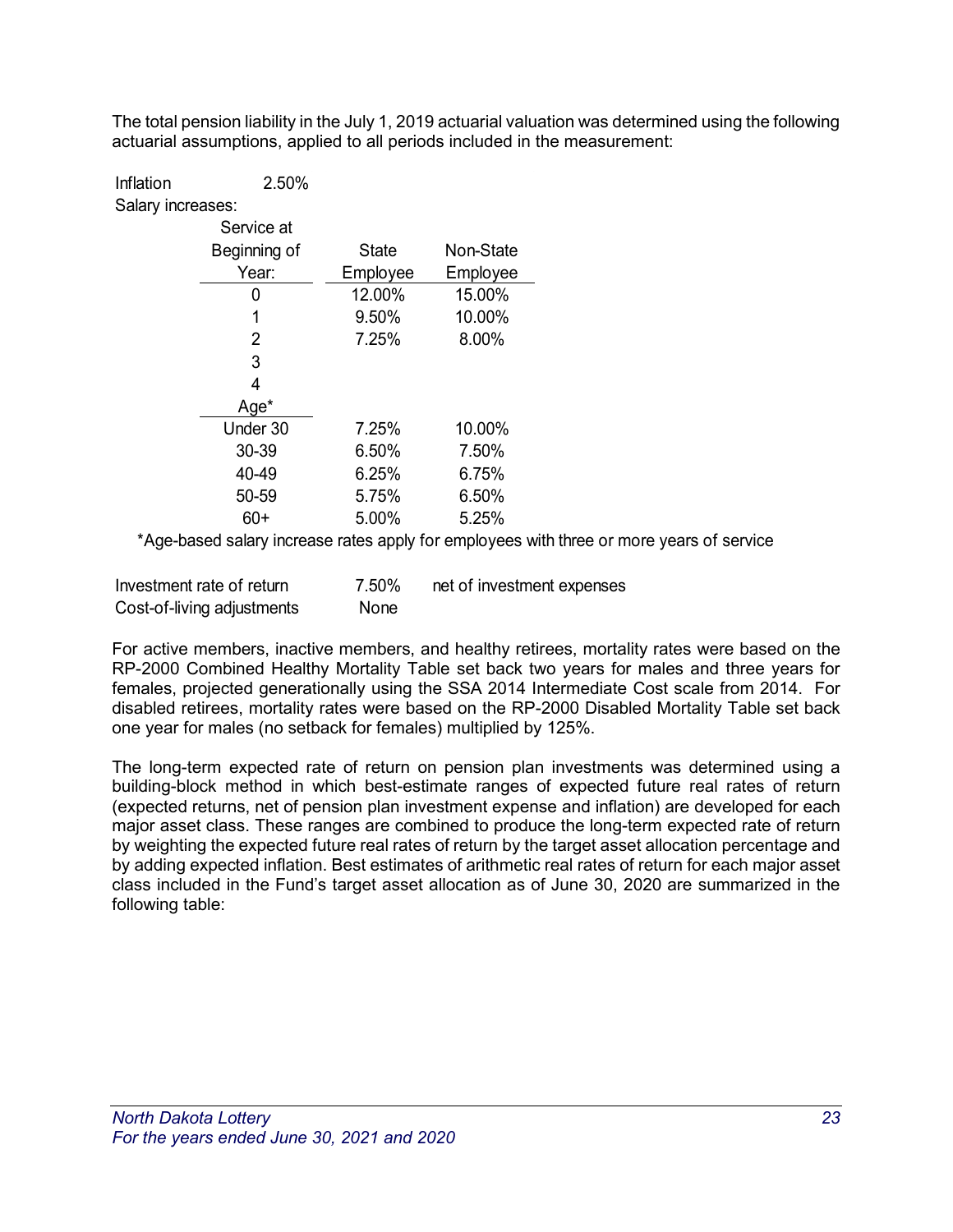| Asset Class                | <b>Target Allocation</b> | Long-Term Expected<br>Real Rate of Return |
|----------------------------|--------------------------|-------------------------------------------|
| Domestic Equity            | 30%                      | 6.30%                                     |
| International Equity       | 21%                      | 6.85%                                     |
| <b>Private Equity</b>      | 7%                       | 9.75%                                     |
| Domestic Fixed Income      | 23%                      | 1.25%                                     |
| International Fixed Income | 0%                       | $0.00\%$                                  |
| Global Real Assets         | 19%                      | 5.01%                                     |
| Cash Equivalents           | 0%                       | 0.00%                                     |

Best estimates of arithmetic real rates of return for each major asset class included in the Fund's target asset allocation as of June 30, 2019 are summarized in the following table:

| Asset Class                |                          | Long-Term Expected         |  |  |  |
|----------------------------|--------------------------|----------------------------|--|--|--|
|                            | <b>Target Allocation</b> | <b>Real Rate of Return</b> |  |  |  |
| Domestic Equity            | 30%                      | 6.25%                      |  |  |  |
| International Equity       | 21%                      | 6.95%                      |  |  |  |
| <b>Private Equity</b>      | 7%                       | 10.15%                     |  |  |  |
| Domestic Fixed Income      | 23%                      | 2.11%                      |  |  |  |
| International Fixed Income | 0%                       | $0.00\%$                   |  |  |  |
| Global Real Assets         | 19%                      | 5.41%                      |  |  |  |
| <b>Cash Equivalents</b>    | $0\%$                    | $0.00\%$                   |  |  |  |
| Discount Rate              |                          |                            |  |  |  |

For PERS, GASB Statement No. 67 includes a specific requirement for the discount rate that is used for the purpose of the measurement of the Total Pension Liability. This rate considers the ability of the System to meet benefit obligations in the future. To make this determination, employer contributions, employee contributions, benefit payments, expenses and investment returns are projected into the future. The current employer and employee fixed rate contributions are assumed to be made in each future year. The Plan Net Position (assets) in future years can then be determined and compared to its obligation to make benefit payments in those years. In years where assets are not projected to be sufficient to meet benefit payments, which is the case for the PERS plan, the use of a municipal bond rate is required.

The Single Discount Rate (SDR) is equivalent to applying these two rates to the benefits that are projected to be paid during the different time periods. The SDR reflects (1) the long-term expected rate of return on pension plan investments (during the period in which the fiduciary net position is projected to be sufficient to pay benefits) and (2) a tax-exempt municipal bond rate based on an index of 20-year general obligation bonds with an average AA credit rating as of the measurement date (to the extent that the contributions for use with the long-term expected rate of return are not met).

For the purpose of this valuation for measurement dates July 1, 2020 and 2019, the expected rate of return on pension plan investments is 7.00% and 7.50%, respectively; the municipal bond rate is 2.45% and 3.13%, respectively; and the resulting Single Discount Rate is 4.64% and 7.5%, respectively.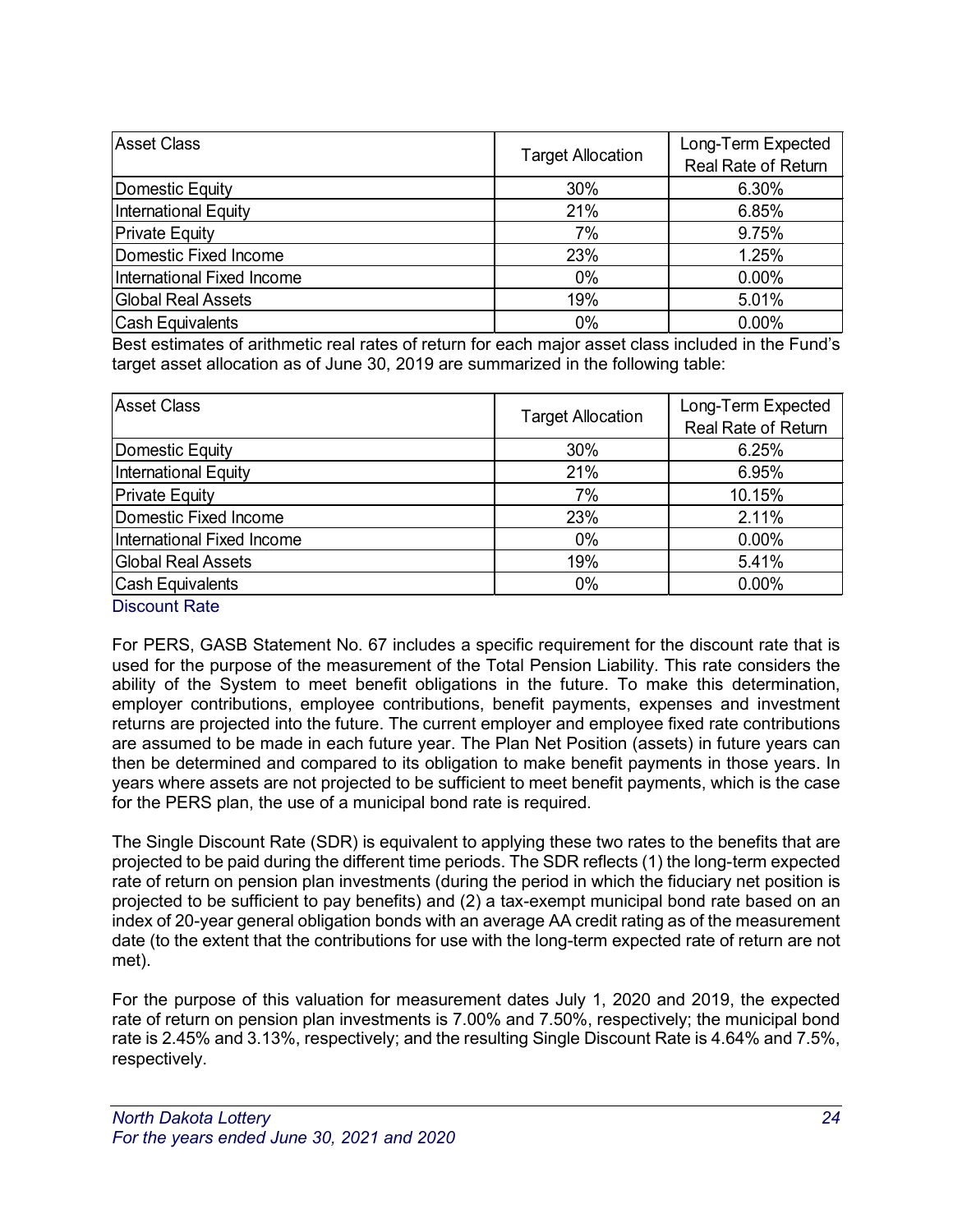## Sensitivity of the Employer's Proportionate Share of the Net Pension Liability to Changes in the Discount Rate

The following presents the employer's proportionate share of the net pension liability as of June 30, 2021 calculated using the discount rate of 4.64 percent, as well as what the North Dakota Lottery's proportionate share of the net pension liability would be if it were calculated using a discount rate that is 1-percentage-point lower (3.64 percent) or 1-percentage-point higher (5.64 percent) than the current rate:

|                                               | 1% Decrease<br>$(3.64\%)$ | Current<br><b>Discount Rate</b><br>$(4.64\%)$ | 1% Increase<br>$(5.64\%)$ |
|-----------------------------------------------|---------------------------|-----------------------------------------------|---------------------------|
| North Dakota Lottery's proportionate share of |                           |                                               |                           |
| the net pension liability                     | \$2,445,087               | \$1,884,569                                   | \$1,425,929               |

The following presents the employer's proportionate share of the net pension liability as of June 30, 2020 calculated using the discount rate of 7.50 percent, as well as what the North Dakota Lottery's proportionate share of the net pension liability would be if it were calculated using a discount rate that is 1-percentage-point lower (6.50 percent) or 1-percentage-point higher (8.50 percent) than the current rate:

|                                               | 1% Decrease<br>$(6.50\%)$ | <b>Current</b><br><b>Discount Rate</b><br>$(7.50\%)$ | 1% Increase<br>$(8.50\%)$ |
|-----------------------------------------------|---------------------------|------------------------------------------------------|---------------------------|
| North Dakota Lottery's proportionate share of |                           |                                                      |                           |
| the net pension liability                     | \$1,035,794               | \$722,420                                            | \$459,130                 |

Pension Plan Fiduciary Net Position

Detailed information about the pension plan's fiduciary net position is available in the separately issued NDPERS financial report.

## **Note 7. Other Postemployment Benefit Plan (OPEB)**

## **General Information about the OPEB Plan**

## North Dakota Public Employees Retirement System

The following brief description of NDPERS is provided for general information only. Participants should refer to NDAC Chapter 71-06 for more complete information.

NDPERS OPEB plan is a cost-sharing multiple-employer defined benefit OPEB plan that covers members receiving retirement benefits from the PERS, the HPRS, and Judges retired under Chapter 27-17 of the North Dakota Century Code a credit toward their monthly health insurance premium under the state health plan based upon the member's years of credited service. Effective July 1, 2015, the credit is also available to apply towards monthly premiums under the state dental, vision and long-term care plan and any other health insurance plan. Effective August 1, 2019 the benefit may be used for any eligible health, prescription drug plan, dental, vision, or long term care plan premium expense. The Retiree Health Insurance Credit Fund is advance-funded on an actuarially determined basis.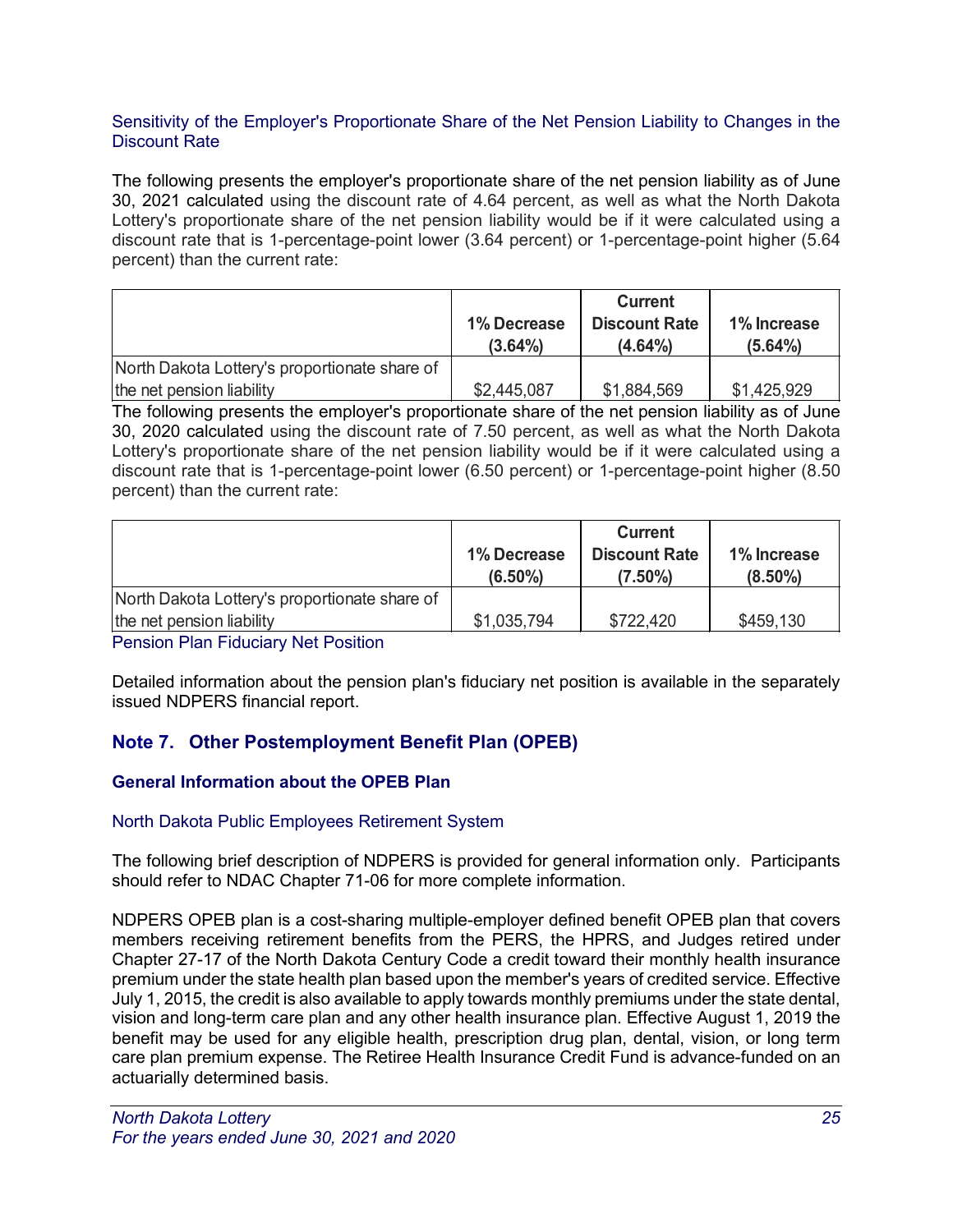Responsibility for administration of the NDPERS defined benefit OPEB plan is assigned to a Board comprised of nine members. The Board consists of a Chairman, who is appointed by the Governor; one member appointed by the Attorney General; one member appointed by the State Health Officer; three members elected by the active membership of the NDPERS system, one member elected by the retired public employees and two members of the legislative assembly appointed by the chairman of Legislative Management.

## OPEB Benefits

The employer contribution for the PERS, the HPRS and the Defined Contribution Plan is set by statute at 1.14% of covered compensation. The employer contribution for employees of the state board of career and technical education is 2.99% of covered compensation for a period of eight years ending October 1, 2015. Employees participating in the retirement plan as parttime/temporary members are required to contribute 1.14% of their covered compensation to the Retiree Health Insurance Credit Fund. Employees purchasing previous service credit are also required to make an employee contribution to the Fund. The benefit amount applied each year is shown as "prefunded credit applied" on the Statement of Changes in Plan Net Position for the OPEB trust funds. Beginning January 1, 2020, members first enrolled in the NDPERS Main System and the Defined Contribution Plan on or after that date will not be eligible to participate in RHIC. Therefore, RHIC will become for the most part a closed plan. There were no other benefit changes during the year.

Retiree health insurance credit benefits and death and disability benefits are set by statute. There are no provisions or policies with respect to automatic and ad hoc post-retirement benefit increases. Employees who are receiving monthly retirement benefits from the PERS, the HPRS, the Defined Contribution Plan, the Chapter 27-17 judges or an employee receiving disability benefits, or the spouse of a deceased annuitant receiving a surviving spouse benefit or if the member selected a joint and survivor option are eligible to receive a credit toward their monthly health insurance premium under the state health plan.

Effective July 1, 2015, the credit is also available to apply towards monthly premiums under the state dental, vision and long-term care plan and any other health insurance plan. Effective August 1, 2019 the benefit may be used for any eligible health, prescription drug plan, dental, vision, or long term care plan premium expense. The benefits are equal to \$5.00 for each of the employee's, or deceased employee's years of credited service not to exceed the premium in effect for selected coverage. The retiree health insurance credit is also available for early retirement with reduced benefits.

#### OPEB Liabilities, OPEB Expense, and Deferred Outflows of Resources and Deferred Inflows of Resources Related to OPEB

At fiscal years ending June 30, 2021 and 2020, the Lottery reported a liability of \$48,762 and \$46,147 respectively for its proportionate share of the net OPEB liability. The net OPEB liability was measured as of July 1, 2020 and July 1, 2019, respectively, and the total OPEB liability used to calculate the net OPEB liability was determined by an actuarial valuation as of that date. The North Dakota Lottery's proportion of the net OPEB liability was based on the North Dakota Lottery's share of covered payroll in the OPEB plan relative to the covered payroll of all participating OPEB employers. At June 30, 2020, the North Dakota Lottery's proportion was 0.057967%, which was a increase of 0.003212% from its proportion measured as of June 30,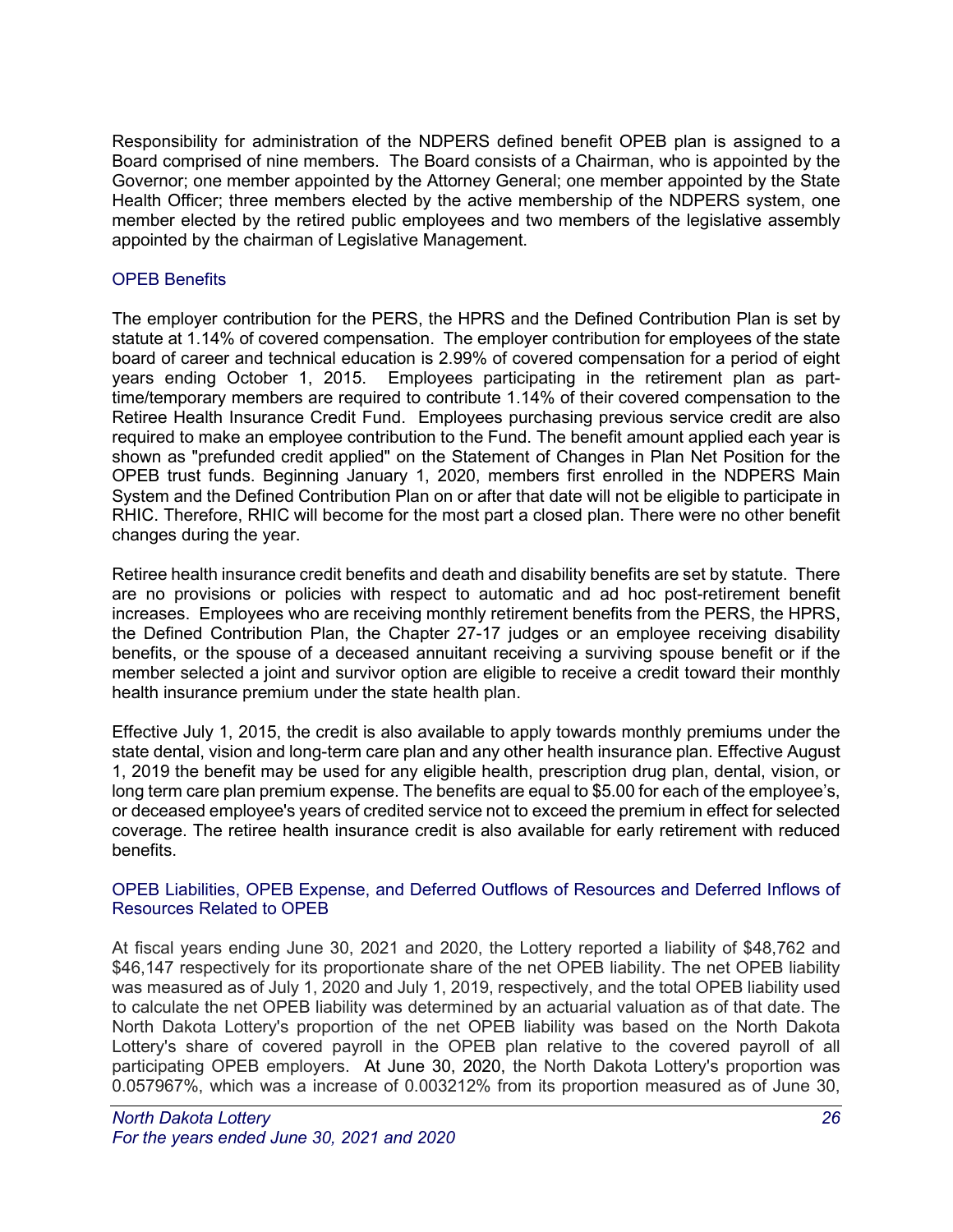2019, which was 0.054755%.

For the years ended June 30, 2021 and 2020, the North Dakota Lottery recognized OPEB expense of \$6,946 and \$6,219, respectively. At June 30, 2021, the Lottery reported deferred outflows of resources and deferred inflows of resources related to OPEB from the following sources:

|                                                         | Deferred    |                  | Deferred   |                  |
|---------------------------------------------------------|-------------|------------------|------------|------------------|
|                                                         | Outflows of |                  | Inflows of |                  |
|                                                         |             | <b>Resources</b> |            | <b>Resources</b> |
| Differences between expected and actual experience      | \$          | 1,083            | \$         | 1,169            |
| Changes of assumptions                                  |             | 6,538            |            |                  |
| Net difference between projected and actual earnings on |             |                  |            |                  |
| <b>OPEB</b> plan investments                            |             | 1,677            |            |                  |
| Changes in proportion and difference between employer   |             |                  |            |                  |
| contributions and proportionate share of contributions  |             | 609              |            | 1,688            |
| Employer contributions subsequent to the measurement    |             |                  |            |                  |
| date (see below)                                        |             | 7,813            |            |                  |
| Total                                                   |             | 17,720           |            | 2,857            |

\$7,813 reported as deferred outflows of resources related to OPEB resulting from Employer contributions subsequent to the measurement date will be recognized as a reduction of the net OPEB liability in the year ended June 30, 2022

At June 30, 2020, the Lottery reported deferred outflows of resources and deferred inflows of resources related to OPEB from the following sources:

|                                                         | Deferred<br>Outflows of<br><b>Resources</b> |        | Deferred<br>Inflows of<br><b>Resources</b> |       |
|---------------------------------------------------------|---------------------------------------------|--------|--------------------------------------------|-------|
| Differences between expected and actual experience      | \$                                          | 1,140  | \$                                         | 1,442 |
| Changes of assumptions                                  |                                             | 5,500  |                                            |       |
| Net difference between projected and actual earnings on |                                             |        |                                            |       |
| <b>OPEB</b> plan investments                            |                                             | 51     |                                            |       |
| Changes in proportion and difference between employer   |                                             |        |                                            |       |
| contributions and proportionate share of contributions  |                                             | 752    |                                            | 1,202 |
| Employer contributions subsequent to the measurement    |                                             |        |                                            |       |
| date (see below)                                        |                                             | 7,533  |                                            |       |
| Total                                                   | c                                           | 14,976 |                                            | 2,644 |

\$7,533 reported as deferred outflows of resources related to OPEB resulting from Employer contributions subsequent to the measurement date will be recognized as a reduction of the net OPEB liability in the year ended June 30, 2021.

Other amounts reported as deferred outflows of resources and deferred inflows of resources related to OPEB will be recognized in OPEB expense as follows: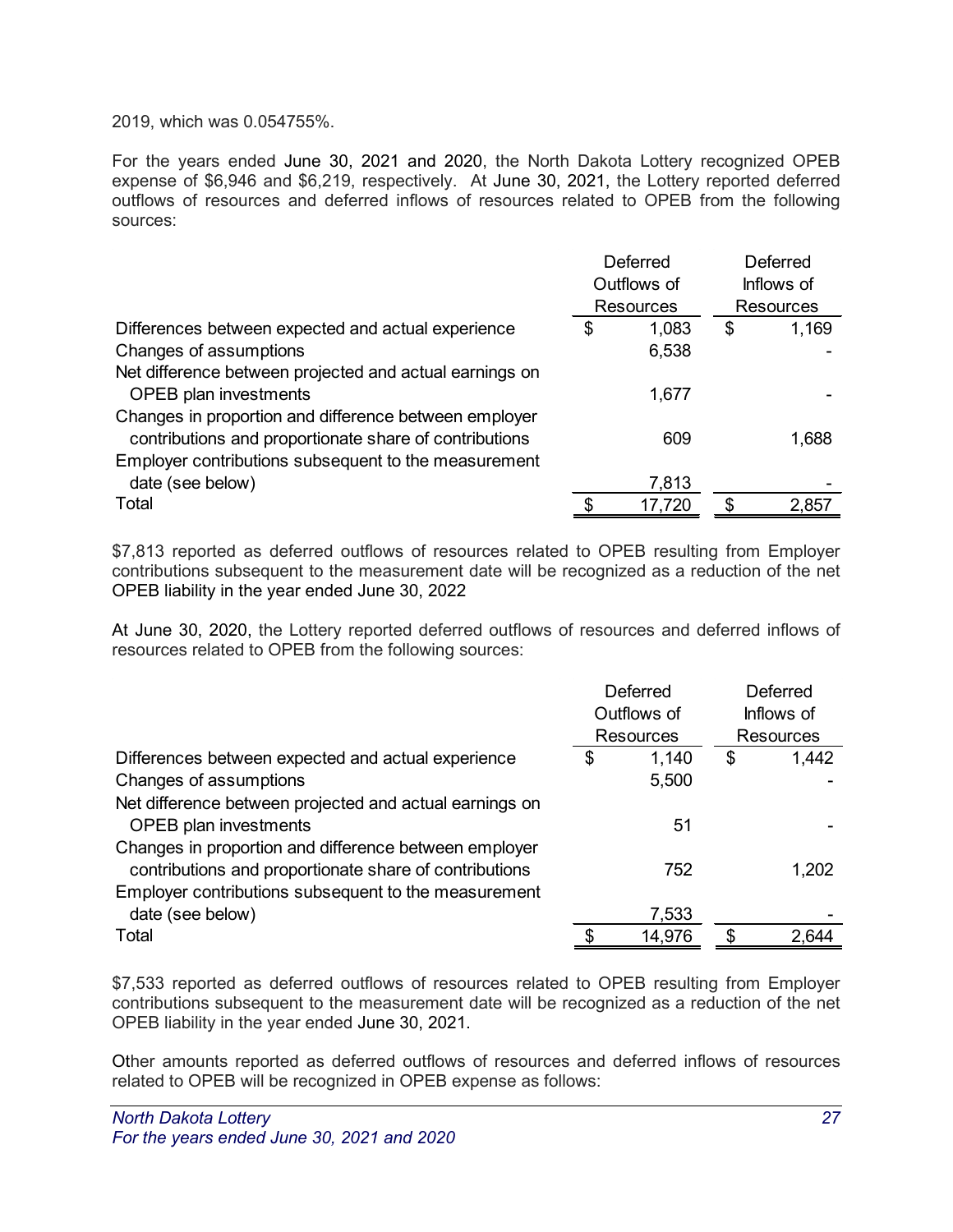|  | Year ended June 30: |  |  |
|--|---------------------|--|--|
|--|---------------------|--|--|

| 2022       | \$(1,497) |
|------------|-----------|
| 2023       | (1,931)   |
| 2024       | (1,851)   |
| 2025       | (1, 337)  |
| 2026       | (412)     |
| 2027       | (21)      |
| Thereafter |           |
|            |           |

#### Actuarial Assumptions

The total OPEB liability in the July 1, 2020, actuarial valuation was determined using the following actuarial assumptions, applied to all periods included in the measurement:

| Inflation                  | 2.25%                            |
|----------------------------|----------------------------------|
| Salary increases           | Not Applicable                   |
| Investment rate of return  | 6.50% net of investment expenses |
| Cost-of-living adjustments | None                             |

For active members, inactive members and healthy retirees, mortality rates were based on the MortalityPub-2010 Healthy Retiree Mortality table (for General Employees), sex-distinct, with rates multiplied by 103% for males and 101% for females. Pub-2010 Disabled Retiree Mortality table (for General Employees), sex-distinct, with rates multiplied by 117% for males and 112% for females. Pub-2010 Employee Mortality table (for General Employees), sex-distinct, with rates multiplied by 92% for both males and females. Mortality rates are projected from 2010 using the MP-2019 scale.

The total OPEB liability in the July 1, 2019 actuarial valuation was determined using the following actuarial assumptions, applied to all periods included in the measurement:

| Inflation                  | 2.50%                             |
|----------------------------|-----------------------------------|
| Salary increases           | Not Applicable                    |
| Investment rate of return  | 7.25%, net of investment expenses |
| Cost-of-living adjustments | None                              |

For active members, inactive members, and healthy retirees, mortality rates were based on the RP-2000 Combined Healthy Mortality Table set back two years for males and three years for females, projected generationally using the SSA 2014 Intermediate Cost scale from 2014. For disabled retirees, mortality rates were based on the RP-2000 Disabled Mortality Table set back one year for males (no setback for females) multiplied by 125%.

The long-term expected investment rate of return assumption for the RHIC fund was determined using a building-block method in which best-estimate ranges of expected future real rates of return (expected returns, net of RHIC investment expense and inflation) are developed for each major asset class. These ranges are combined to produce the long-term expected rate of return by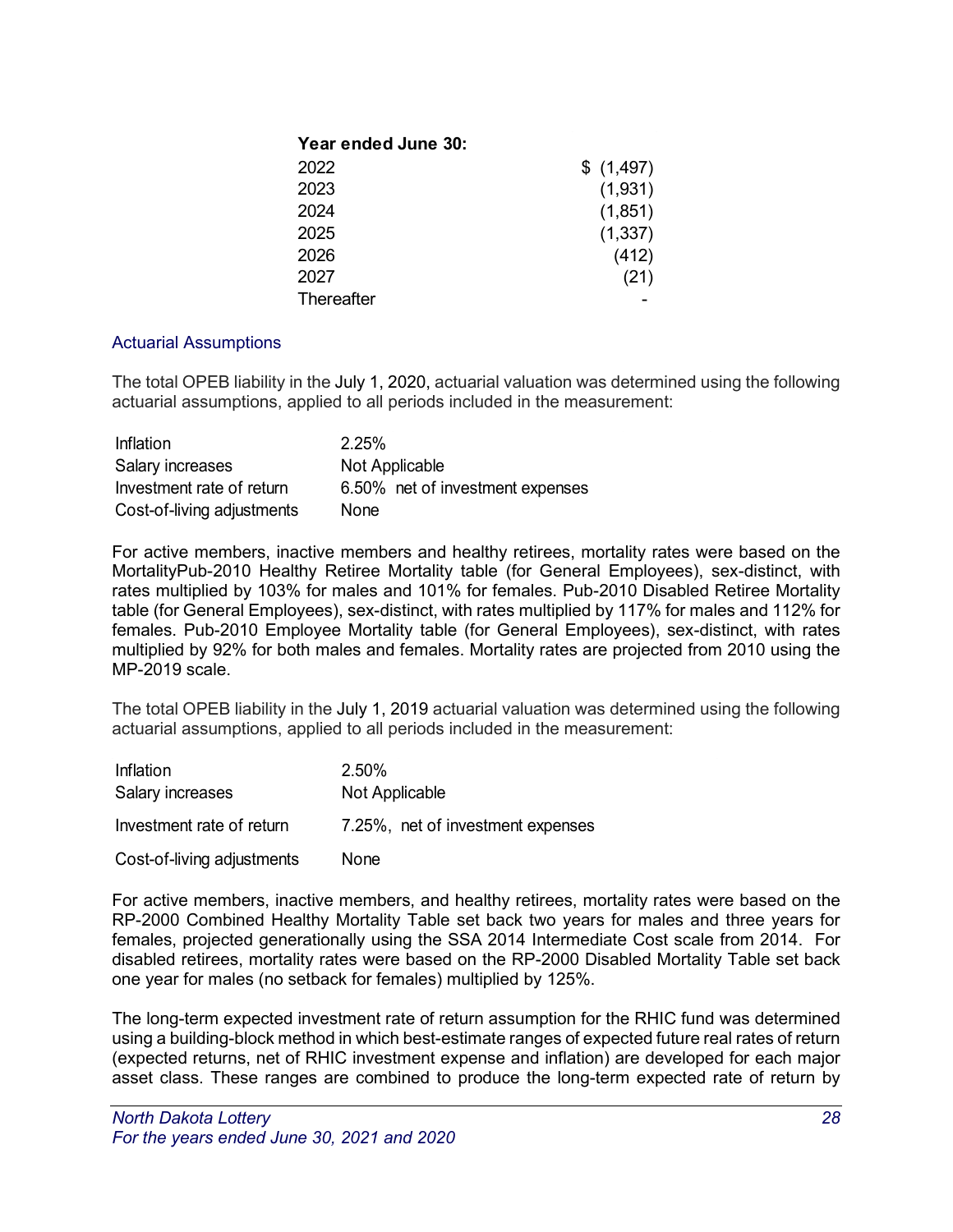weighting the expected future real rates of return by the target asset allocation percentage and by adding expected inflation. At June 30, 2021, estimates of arithmetic real rates of return, for each major asset class included in the RHIC's target asset allocation as of July 1, 2020 are summarized in the following table:

| Asset Class                 | <b>Target Allocation</b> | Long-Term Expected         |  |  |
|-----------------------------|--------------------------|----------------------------|--|--|
|                             |                          | <b>Real Rate of Return</b> |  |  |
| Large Cap Domestic Equities | 33%                      | 6.10%                      |  |  |
| Small Cap Domestic Equities | 6%                       | 7.00%                      |  |  |
| Domestic Fixed Income       | 40%                      | 1.15%                      |  |  |
| International Equities      | 21%                      | 6.45%                      |  |  |

At June 30, 2020, estimates of arithmetic real rates of return, for each major asset class included in the RHIC's target asset allocation as of July 1, 2019 are summarized in the following table:

| Asset Class                 |                          | Long-Term Expected  |  |  |
|-----------------------------|--------------------------|---------------------|--|--|
|                             | <b>Target Allocation</b> | Real Rate of Return |  |  |
| Large Cap Domestic Equities | 33%                      | 6.00%               |  |  |
| Small Cap Domestic Equities | 6%                       | 7.30%               |  |  |
| Domestic Fixed Income       | 40%                      | 2.07%               |  |  |
| International Equities      | 21%                      | 6.95%               |  |  |

## Discount Rate

At June 30, 2021 and 2020, the discount rate used to measure the total OPEB liability was 6.50% and 7.25%, respectively. The projection of cash flows used to determine the discount rate assumed plan member and statutory/Board approved employer contributions will be made at rates equal to those based on the July 1, 2018, and July 1, 2017, HPRS actuarial valuation reports. For this purpose, only employer contributions that are intended to fund benefits of current RHIC members and their beneficiaries are included. Projected employer contributions that are intended to fund the service costs of future plan members and their beneficiaries are not included. Based on those assumptions, the RHIC fiduciary net position was projected to be sufficient to make all projected future benefit payments of current plan members. Therefore, the long-term expected rate of return on RHIC investments was applied to all periods of projected benefit payments to determine the total OPEB liability.

## Sensitivity of the Employer's proportionate share of the net OPEB liability to changes in the discount rate

The following presents the net OPEB liability of the Plans as of June 30, 2020, calculated using the discount rate of 6.5%, as well as what the RHIC net OPEB liability would be if it were calculated using a discount rate that is 1-percentage-point lower (5.5 percent) or 1-percentage-point higher (7.5 percent) than the current rate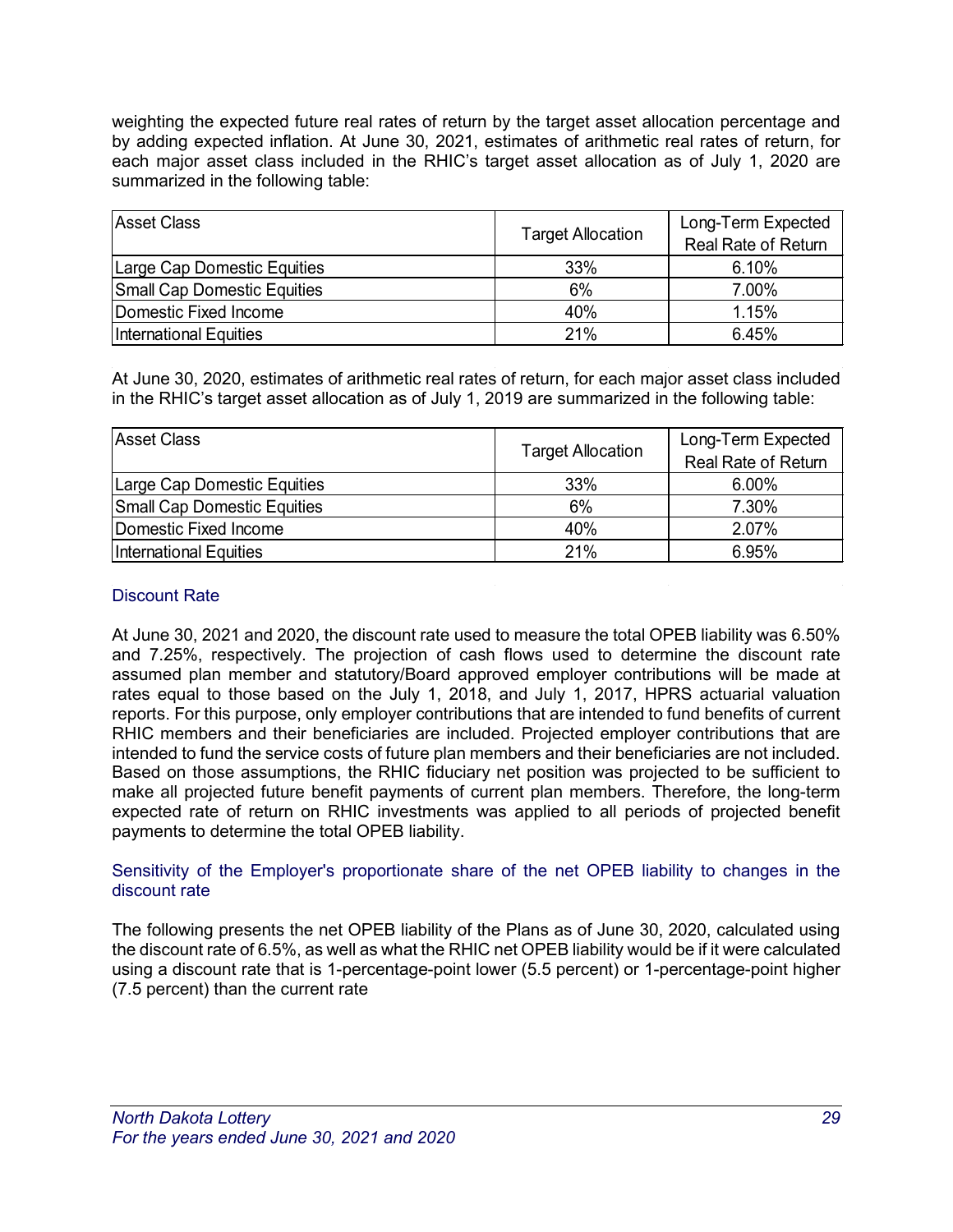|                                               | 1% Decrease<br>$(5.50\%)$ | <b>Current</b><br>Discount Rate<br>$(6.50\%)$ | 1% Increase<br>$(7.50\%)$ |
|-----------------------------------------------|---------------------------|-----------------------------------------------|---------------------------|
| North Dakota Lottery's proportionate share of |                           |                                               |                           |
| the net OPEB liability                        | \$63,952                  | \$48,762                                      | \$35,916                  |

The following presents the net OPEB liability of the Plans as of June 30, 2019, calculated using the discount rate of 7.25%, as well as what the RHIC net OPEB liability would be if it were calculated using a discount rate that is 1-percentage-point lower (6.25 percent) or 1-percentagepoint higher (8.25 percent) than the current rate

|                                               | 1% Decrease<br>(6.25%) | <b>Current</b><br>Discount Rate<br>(7.25%) | 1% Increase<br>(8.25%) |
|-----------------------------------------------|------------------------|--------------------------------------------|------------------------|
| North Dakota Lottery's proportionate share of |                        |                                            |                        |
| the net OPEB liability                        | \$58,901               | \$46.147                                   | \$35,230               |

## **Note 8. Multi-State Lottery Association (MUSL)**

The Lottery is a member of MUSL, which administers games on behalf of member lotteries. MUSL administers the Powerball, Mega Millions, Lotto America, and 2by2 games for the Lottery. Each member lottery sells game tickets through its retailers and makes weekly wire transfers to MUSL in an amount equal to the member lottery's share of the jackpot prize liability. If this results in a negative amount, MUSL transfers funds to the Lottery. Lesser prizes are paid directly to the winners by each member lottery. The prize pools for Powerball, Powerplay, Lotto America and All Star Bonus are 50% of each drawing period's sales, after the prize reserve accounts are funded to the amounts set by the game groups. The prize pool for Mega Millions is up to 55% of the Mega Millions and Megaplier sales. The prize pool for 2by2 is 39.5% with the prize expense being 66% after the free tickets as of June 30, 2021 and 2020. Up to 5% of sales for Powerball are deducted from the prize pool contribution and placed in one or more prize pool and prize reserve accounts. Up to 5% of sales for Mega Millions are added to the prize pool contribution and placed in one or more prize pool and prize reserve accounts. The Lotto America prize pool and prize reserve deduction is set at 2% when the annuity jackpot is \$3 million or more and less than \$5 million, and 4% when the annuity jackpot is \$5 million or more. The game group places the deducted sales in one or more prize pool and prize reserve accounts.

The prize reserve funds serve as a contingency reserve to protect MUSL from unforeseen prize liabilities and the money in this reserve fund is used at the discretion of the MUSL board of directors. The prize reserve fund monies are refundable to MUSL member lotteries if MUSL dissolves or if a member lottery leaves MUSL. A member lottery leaving MUSL must wait one year before receiving their remaining share, if any, of the prize reserve funds. Any amount remaining in the prize pools at the end of the games is carried forward to a replacement game or expended in a manner as directed by the game group. The MUSL prize reserve account balance and the Lottery's share of that balance are as follows: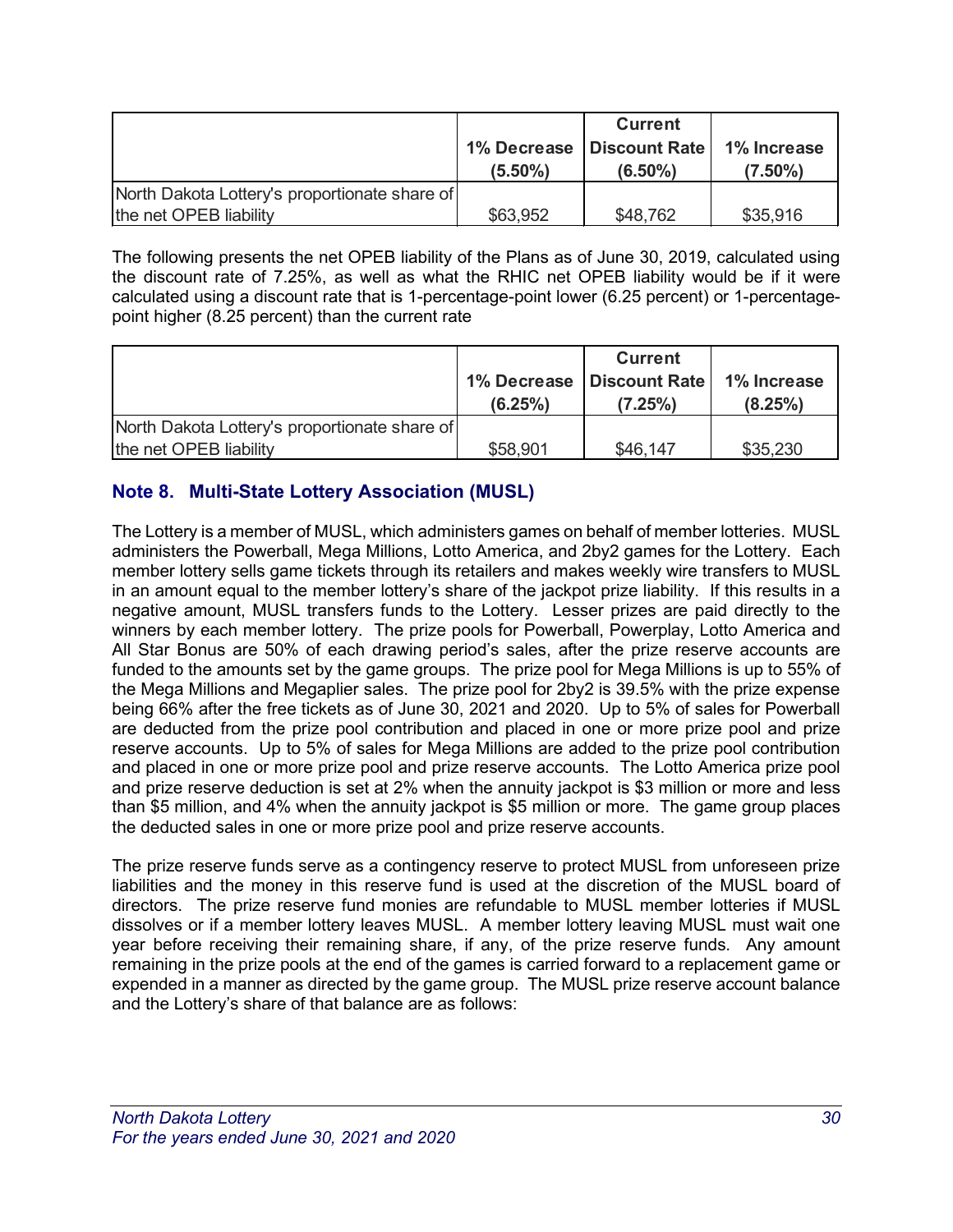|                                           | June 30, 2021  | June 30, 2020  |
|-------------------------------------------|----------------|----------------|
| MUSL prize reserve account                | \$ 207,500,427 | \$ 216,013,865 |
| Lottery's share of the MUSL prize reserve |                |                |
| account (on deposit)                      | 993.980        | 1,057,006      |

The Lottery also has an unreserved account with MUSL. Interest earned on MUSL funds, and any unclaimed jackpot prizes may be deposited into this account and Lottery board and game group dues and other MUSL related expenses may be paid from this fund.

|                                                  |  | June 30, 2021 | June 30, 2020 |               |
|--------------------------------------------------|--|---------------|---------------|---------------|
| MUSL unreserved account                          |  | \$ 19.878.441 |               | \$ 18,113,814 |
| Lottery's share of the MUSL's unreserved account |  | 375.442       |               | 377.063       |

A winner of a Powerball, Mega Millions or Lotto America jackpot prize may select that the prize be paid at the cash value of the prize or as an annuity. A Powerball or Lotto America jackpot prize is paid out in 30 installments and a Mega Millions jackpot prize is paid out in 26 installments. If a jackpot winner selects annual installments for Powerball, Mega Millions or Lotto America, MUSL purchases United States government securities to fund awarded prizes. The securities are held in Winner Trust accounts with the member lottery named as the trust beneficiary. MUSL transfers cash to the member lotteries to facilitate the payment of the annual jackpot prize amount. The source of this money is a game group's grand prize pool. The assets and related liabilities are reflected in MUSL's financial statements and, therefore, are not reflected in the Lottery's financial statements. MUSL is responsible for transferring the cash or the annuity installment amounts to the member lottery before the payment to the jackpot prize winner. The Lottery currently is not paying any Powerball, Mega Millions or Lotto America prize winner annuity prize payments. The 2by2 grand prize is paid in a single cash payment. The Powerball, Mega Millions and Lotto America jackpot prizes are divided equally among multiple winning tickets among the participating jurisdictions.

The North Dakota Lottery is a member of the MUSL board and Powerball, Mega Millions, Lotto America, and 2by2 game groups. The Lottery is responsible for its pro-rated share of the MUSL board dues. The MUSL Board dues for fiscal years ended June 30, 2021, and 2020, were \$0, and \$0, respectively. MUSL's non-game earnings including interest, web advertising, and trademark license fees decrease the MUSL board dues and game group dues.

During fiscal year ended June 30, 2016, the Lottery was licensed to begin selling the Lucky for Life game as offered by the group of lotteries known as the New England Lotteries. The New England Lotteries consists of the Connecticut Lottery Corporation, the Main State Liquor & Lottery Commission, the Massachusetts State Lottery Commission, the New Hampshire Lottery Commission, the Rhode Island Division of Lotteries and the Vermont Lottery Commission.

If a top prize or second tier prize winner selects annual installments for Lucky for Life, the Lottery is responsible for the purchase of an insurance annuity or other financial instrument to fully fund the respective annuitized prize won in North Dakota. The Lottery has contracted MUSL to purchase annuities following a claim of a lifetime prize that requires the acquisition of an annuity. The Lottery is currently paying one Lucky for Life second tier prize winner annuity prize payments.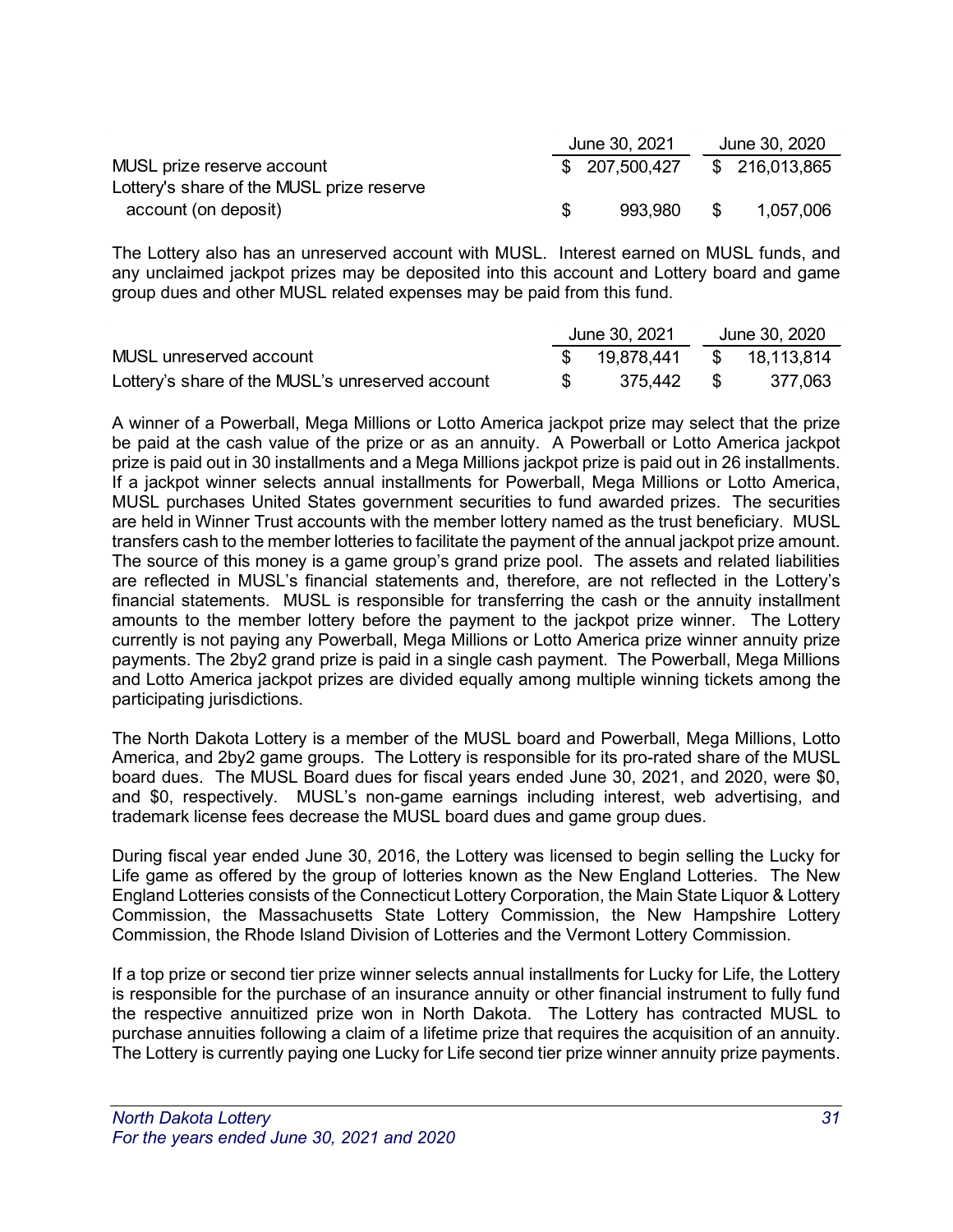The Lottery is assessed dues quarterly in proportion to the Lottery's percentage of Lucky for Life game sales to pay for operating expenses incurred during the assessed quarter. The Lottery is required to engage an independent auditor to conduct agreed upon procedures each year within 180 calendar days of March 31<sup>st</sup> and distributed to all participating lotteries. The New England Lotteries contracted MUSL as the Lucky for Life game administrator.

## **Note 9. Commitments and Contingencies**

The Lottery entered into contracts with:

1. Scientific Games International, Inc. (SGI) of Alpharetta, GA provides an online lottery gaming system; retailer network including retailer training, communications, equipment, ticket stock and management; and an internet lottery service. The contract was signed on February 19, 2014 with an operations date of July 6, 2014 and shall continue through June 30, 2024.

Payments for the fiscal years ended June 30, 2021 and 2020 totaled \$3,152,070 and \$2,846,522, respectively based on 10.473% of ticket sales. The Lottery's future obligation through June 30, 2022 is based on 10.473% of ticket sales. Additionally the Lottery pays SGI an annual minimum fee of \$325,000 to provide the Player's Club Points for Prizes program. In addition, SGI provides other products and services for which the Lottery pays various contracted fees. The total fees paid to SGI for all services for the fiscal years ended June 30, 2021 and 2020 were \$3,477,070 and \$3,171,522, respectively.

2. KKBold of Bismarck, ND provides marketing and related services. Payments for the fiscal years ended June 30, 2021, and 2020 totaled \$324,509 and \$404,052, respectively. The Lottery's future obligation is for actual services requested; there is no minimum fee or retainer fee. The contract can be extended by the state by written notice no later than 30 days prior to the expiration of the original contract. As of June 30, 2017 this contract expired and went through a competitive bid process, the Lottery awarded a new contract to KKBold with a term from July 1, 2017 through June 30, 2021. As of June 30, 2021 this contract expired and was renewed through June 30, 2022.

The Lottery has a contingent gain estimated at \$411,520 at June 30, 2021 from prizes that may be forfeited due to winning players not claiming them within the required time frame. The Lottery did not accrue this contingent gain on these financial statements. The Lottery will recognize the gain when realized. The contingent gain at June 30, 2020 was \$196,065.

## **Note 10. Line of Credit**

In accordance with subsection 2 of section 53-12.1-02 of the North Dakota Century Code, the Lottery has secured a short-term line of credit with the Bank of North Dakota. The law provides that the line of credit be limited to the amount of each cash prize of \$100,000 or more that relates to prize funds known to be due and forthcoming to the Lottery from other government-authorized lotteries through MUSL. The line of credit may not exceed \$1 million in the aggregate. The North Dakota Lottery did not request a credit advance during the fiscal years ending June 30, 2021 and 2020.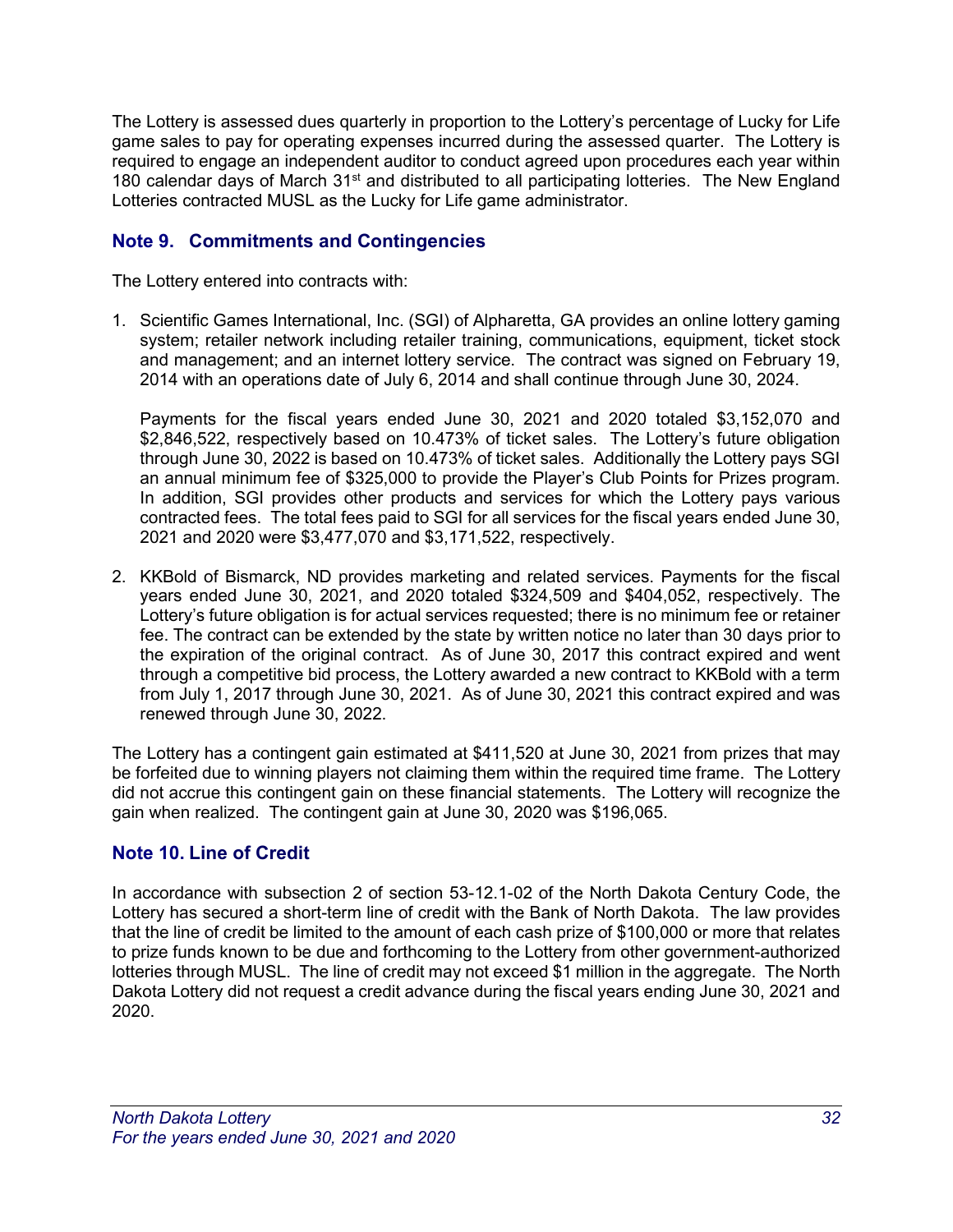## **Note 11. Risk Management**

The Lottery is exposed to various risks of loss related to torts; theft of, damage to, and destruction of assets; errors and omissions; injuries to employees; and natural disasters. The Lottery, as a division of the Office of Attorney General, participates in the same funds/pools established by the state for risk management issues.

The 1995 Legislative Assembly established the Risk Management Fund (RMF), an internal service fund, to provide a self-insurance vehicle for funding the liability exposures of state agencies resulting from the elimination of the state's sovereign immunity. The RMF manages the tort liability of the state, its agencies' employees, and the University System. All state agencies participating in the RMF and their fund contributions were determined using a projected cost allocation approach. The statutory liability of the state is limited to a total of \$250,000 per person and \$1 million per occurrence.

The Office of Attorney General also participates in the North Dakota Fire and Tornado Fund. The office pays an annual premium to the Fire and Tornado Fund to cover property damage to building and office contents. Replacement cost coverage is provided by estimating replacement cost in consultation with the Fire and Tornado Fund.

The Office of Attorney General also participates in the State Bonding Fund in which the office has blanket employee fidelity bond coverage in the amount of \$2 million. The State Bonding Fund did not charge any premium for this coverage at this point.

## **Note 12. Lease Commitments**

The North Dakota Lottery entered into an operating lease for its office space at 1050 East Interstate Avenue – Suite 200, Bismarck, ND 58503-5574. Lease expenditures for the fiscal year ended June 30, 2021 and 2020 totaled \$52,489 and \$52,489, respectively. The North Dakota Lottery signed an operating lease with a term from July 1, 2017 through June 30, 2021.

The North Dakota Lottery entered into a new lease for its office space located at 1720 Burlington Avenue, Bismarck, ND. The lease term is 10 years with a one ten-year extension.

The future annual rental commitments are as follows:

| Lease Commitments |    |         | Lease Commitments |                |        |  |
|-------------------|----|---------|-------------------|----------------|--------|--|
| June 30, 2021:    |    |         |                   | June 30, 2020: |        |  |
|                   |    |         |                   |                |        |  |
| Years Ending      |    |         | Years Ending      |                |        |  |
| 2022              | \$ | 60,785  | 2021              |                | 52,489 |  |
| 2023              | \$ | 60,785  | Total             | £.             | 52,489 |  |
| 2024              | \$ | 60,785  |                   |                |        |  |
| 2025              | \$ | 60,785  |                   |                |        |  |
| 2026              | \$ | 60,785  |                   |                |        |  |
| 2027-2031         | \$ | 313,920 |                   |                |        |  |
| Total             |    | 617.845 |                   |                |        |  |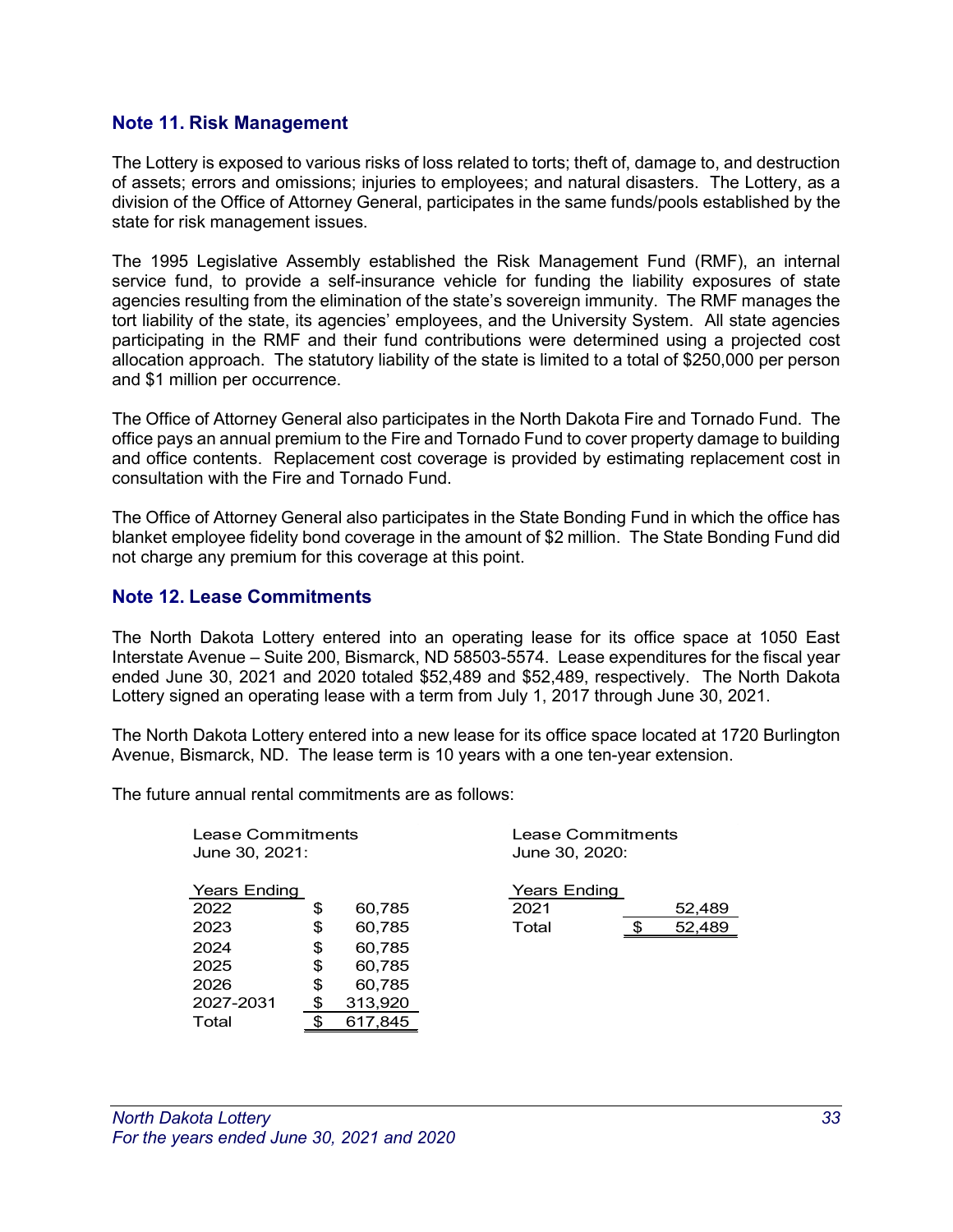# *Required Supplementary Information*

#### **Schedule of Employer's Share of Net Pension Liability ND Public Employees Retirement System Last 10 Fiscal Years\***

|      | Employer's<br>proportion of<br>the net<br>pension<br>liability (asset) | Employer's<br>proportionate<br>share of the<br>net pension<br>liability (asset) | Employer's<br>covered-<br>employee<br>payroll | Employer's<br>proportionate share of<br>the net pension liability<br>(asset) as a<br>percentage of its<br>covered-employee<br>payroll | Plan fiduciary<br>net position as<br>a percentage<br>of the total<br>pension<br>liability |
|------|------------------------------------------------------------------------|---------------------------------------------------------------------------------|-----------------------------------------------|---------------------------------------------------------------------------------------------------------------------------------------|-------------------------------------------------------------------------------------------|
| 2021 | 0.059903%                                                              | \$<br>1,884,569                                                                 | \$<br>660,805                                 | 285.19%                                                                                                                               | 48.91%                                                                                    |
| 2020 | 0.061636%                                                              | 722,420                                                                         | 641,120                                       | 112.68%                                                                                                                               | 71.66%                                                                                    |
| 2019 | 0.062132%                                                              | 1,048,537                                                                       | 638,288                                       | 164.27%                                                                                                                               | 62.80%                                                                                    |
| 2018 | 0.059981%                                                              | 964,098                                                                         | 612,316                                       | 157.53%                                                                                                                               | 61.98%                                                                                    |
| 2017 | 0.058897%                                                              | 574,007                                                                         | 593,541                                       | 96.71%                                                                                                                                | 70.46%                                                                                    |
| 2016 | 0.062919%                                                              | 427,838                                                                         | 560,531                                       | 76.33%                                                                                                                                | 77.15%                                                                                    |
| 2015 | 0.065803%                                                              | 417,667                                                                         | 554,314                                       | 75.35%                                                                                                                                | 77.70%                                                                                    |

\*Complete data for this schedule is not available prior to 2015.

The amounts presented for each fiscal year have a measurement date of the previous fiscal year end.

#### **Schedule of Employer Contributions ND Public Employees Retirement System Last 10 Fiscal Years\***

|      | Statutorily<br>required<br>contribution |        | Contributions<br>in relation to<br>the statutorily<br>required<br>contribution |                                                                  | Contribution<br>deficiency<br>(excess) |         | Employer's<br>covered-<br>employee<br>payroll |         | Contributions as a<br>percentage of covered-<br>employee payroll |
|------|-----------------------------------------|--------|--------------------------------------------------------------------------------|------------------------------------------------------------------|----------------------------------------|---------|-----------------------------------------------|---------|------------------------------------------------------------------|
|      |                                         |        |                                                                                |                                                                  |                                        |         |                                               |         |                                                                  |
| 2021 | \$                                      | 46,791 | \$                                                                             | (43, 784)                                                        | \$                                     | 3,007   | \$                                            | 685,368 | 6.83%                                                            |
| 2020 |                                         | 46,677 |                                                                                | (47, 333)                                                        |                                        | (656)   |                                               | 660,805 | 7.06%                                                            |
| 2019 |                                         | 47,013 |                                                                                | (45, 765)                                                        |                                        | 1,248   |                                               | 641,120 | 7.33%                                                            |
| 2018 |                                         | 44,400 |                                                                                | (47, 399)                                                        |                                        | (2,999) |                                               | 638,288 | 6.96%                                                            |
| 2017 |                                         | 42,972 |                                                                                | (43, 789)                                                        |                                        | (817)   |                                               | 612,316 | 7.02%                                                            |
| 2016 |                                         | 42,577 |                                                                                | (42, 514)                                                        |                                        | 63      |                                               | 593,541 | 7.17%                                                            |
| 2015 |                                         | 39,467 |                                                                                | (39, 467)                                                        |                                        |         |                                               | 560,531 | 7.04%                                                            |
|      |                                         |        |                                                                                | *Complete data for this schedule is not available prior to 2015. |                                        |         |                                               |         |                                                                  |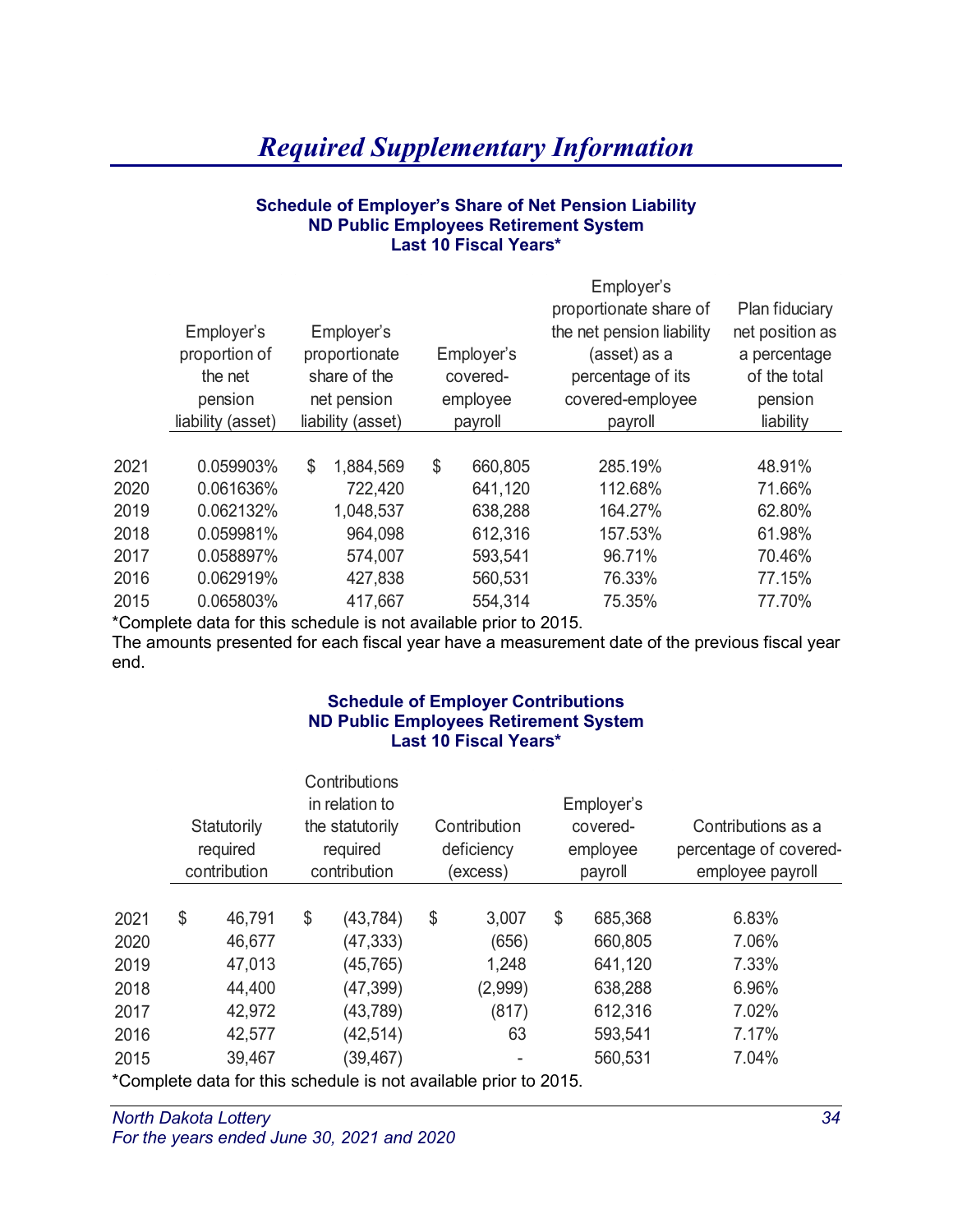## **Schedule of Employer's Share of Net OPEB Liability ND Public Employees Retirement System Last 10 Fiscal Years\***

|                              | Employer's<br>proportion of<br>the net OPEB<br>liability<br>(asset) | Employer's<br>proportionate<br>share of the<br>net OPEB<br>liability<br>(asset) |                                      | Employer's<br>covered-<br>employee<br>payroll  | Employer's<br>proportionate share<br>of the net OPEB<br>liability (asset) as a<br>percentage of its<br>covered-employee<br>payroll | Plan fiduciary<br>net position<br>as a<br>percentage of<br>the total<br><b>OPEB</b> liability |
|------------------------------|---------------------------------------------------------------------|---------------------------------------------------------------------------------|--------------------------------------|------------------------------------------------|------------------------------------------------------------------------------------------------------------------------------------|-----------------------------------------------------------------------------------------------|
| 2021<br>2020<br>2019<br>2018 | 0.057967%<br>0.057455%<br>0.058333%<br>0.056599%                    | \$                                                                              | 48,762<br>46,147<br>45,941<br>44,771 | \$<br>660,805<br>641,120<br>638,288<br>612,316 | 7.38%<br>7.20%<br>7.20%<br>7.31%                                                                                                   | 63.38%<br>63.13%<br>61.89%<br>59.78%                                                          |

\*Complete data for this schedule is not available prior to 2018.

The amounts presented for each fiscal year have a measurement date of the previous fiscal year end.

#### **Schedule of Employer Contributions ND Public Employees Retirement System Last 10 Fiscal Years\***

|                              | Statutorily<br>required<br>contribution |                                  | Contributions<br>in relation to<br>the statutorily<br>required<br>contribution |                                            | Contribution<br>deficiency<br>(excess) |                             | Employer's<br>covered-<br>employee<br>payroll |                                          | Contributions as a<br>percentage of<br>covered-employee<br>payroll |
|------------------------------|-----------------------------------------|----------------------------------|--------------------------------------------------------------------------------|--------------------------------------------|----------------------------------------|-----------------------------|-----------------------------------------------|------------------------------------------|--------------------------------------------------------------------|
| 2021<br>2020<br>2019<br>2018 | \$                                      | 7,763<br>7,456<br>7,487<br>7,118 | \$                                                                             | (7,033)<br>(7, 476)<br>(7,096)<br>(7, 422) | \$                                     | 730<br>(20)<br>391<br>(304) | \$                                            | 685,368<br>660,805<br>641,120<br>638,288 | 1.13%<br>1.13%<br>1.17%<br>1.12%                                   |

\*Complete data for this schedule is not available prior to 2018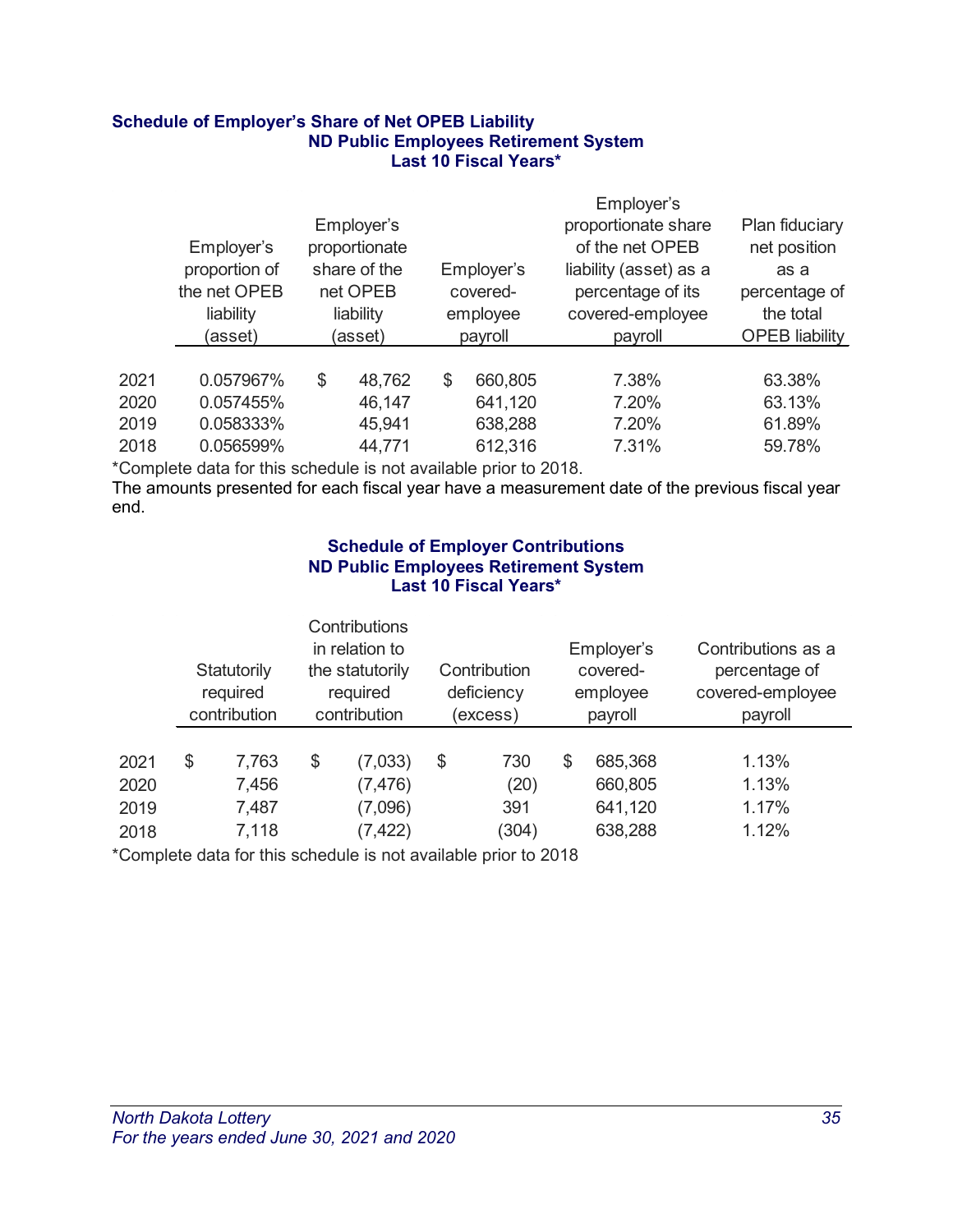# **Notes to the Required Supplementary Information**

## Changes of benefit terms

The interest rate earned on member contributions will decrease from 7.00 percent to 6.50 percent effective January 1, 2021 (based on the adopted decrease in the investment return assumption). New Main System members who are hired on or after January 1, 2020 will have a benefit multiplier of 1.75 percent (compared to the current benefit multiplier of 2.00 percent). The fixed employer contribution for new members of the Main System will increase from 7.12 percent to 8.26 percent. For members who terminate after December 31, 2019, final average salary is the higher of the final average salary calculated on December 31, 2019 or the average salary earned in the three highest periods of twelve consecutive months employed during the last 180 months of employment. There have been no other changes in plan provisions since the previous actuarial valuation as of July 1, 2019.

Beginning January 1, 2020, members first enrolled in the NDPERS Main System and the Defined Contribution Plan on or after that date will not be eligible to participate in RHIC. Therefore, RHIC will become for the most part a closed plan. There have been no other changes in plan provisions since the previous actuarial valuation as of July 1, 2019.

## Changes of assumptions

The Board approved the following changes to the actuarial assumptions beginning with the July 1, 2020 valuation:

- The pension investment return assumption was lowered from 7.5% to 7.0%
- The OPEB investment return assumption was lowered from 7.25% to 6.5%
- The assumed rate of price inflation was lowered from 2.5 to 2.25 percent for the July 1, 2020 valuation
- The assumed rate of total payroll growth was updated for the July 1, 2020 valuation
- Mortality table updates were made for the July 1, 2020 valuation

All other actuarial assumptions and the actuarial cost method are unchanged from the last actuarial valuation as of July 1, 2019.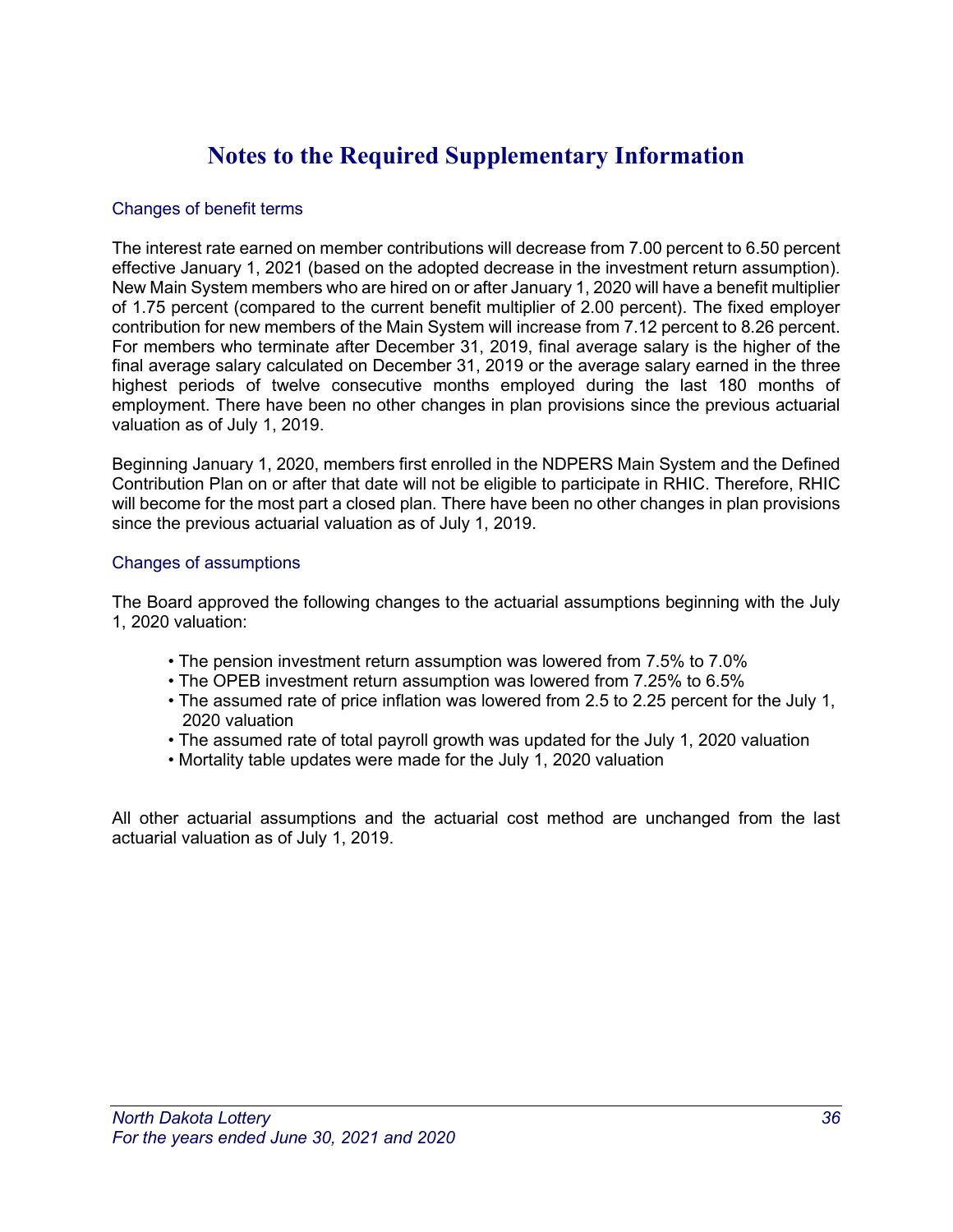**STATE AUDITOR** Joshua C. Gallion



Phone (701)328-2241

STATE OF NORTH DAKOTA OFFICE OF THE STATE AUDITOR STATE CAPITOL 600 E. BOULEVARD AVENUE - DEPT 117 BISMARCK, NORTH DAKOTA 58505

# *Exhibits*

## **Independent Auditor's Report on Internal Control Over Financial Reporting and on Compliance and Other Matters Based on an Audit of Financial Statements Performed in Accordance with Government Auditing Standards**

Independent Auditor's Report

Members of the Legislative Assembly

Honorable Drew Wrigley, Attorney General

Randy Miller, Director North Dakota Lottery

We have audited, in accordance with the auditing standards generally accepted in the United States of America and the standards applicable to financial audits contained in *Government Auditing Standards*, issued by the Comptroller General of the United States, the financial statements of the business-type activities of the North Dakota Lottery, a division of the Office of the Attorney General of the state of North Dakota as of and for the year ended June 30, 2021, and the related notes to the financial statements, which collectively comprise the North Dakota Lottery's financial statements, and have issued our report thereon dated March 24, 2022.

## **Internal Control Over Financial Reporting**

In planning and performing our audit of the financial statements, we considered the North Dakota Lottery's internal control over financial reporting (internal control) as a basis for designing audit procedures that are appropriate in the circumstances for the purpose of expressing our opinion on the financial statements, but not for the purpose of expressing an opinion on the effectiveness of the North Dakota Lottery's internal control. Accordingly, we do not express an opinion on the effectiveness of the North Dakota Lottery's internal control.

A *deficiency in internal control* exists when the design or operation of a control does not allow management or employees, in the normal course of performing their assigned functions, to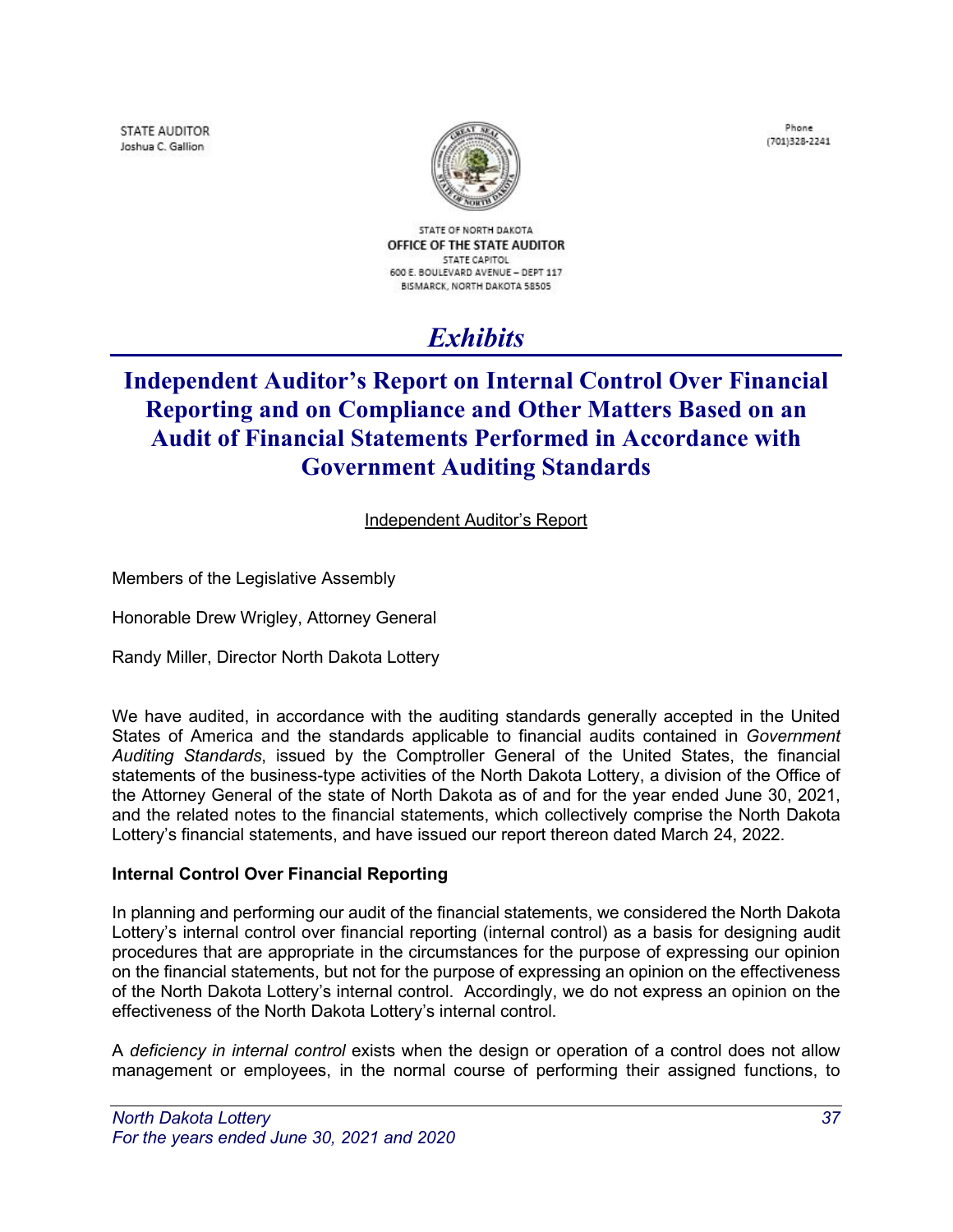prevent, or detect and correct, misstatements on a timely basis. A *material weakness* is a deficiency, or a combination of deficiencies, in internal control, such that there is a reasonable possibility that a material misstatement of the entity's financial statements will not be prevented, or detected and corrected on a timely basis. A *significant deficiency* is a deficiency, or a combination of deficiencies, in internal control that is less severe than a material weakness, yet important enough to merit attention by those charged with governance.

Our consideration of internal control was for the limited purpose described in the first paragraph of this section and was not designed to identify all deficiencies in internal control that might be material weaknesses or significant deficiencies. Given these limitations, during our audit we did not identify any deficiencies in internal control that we consider to be material weaknesses. However, material weaknesses may exist that have not been identified.

## **Compliance and Other Matters**

As part of obtaining reasonable assurance about whether the North Dakota Lottery's financial statements are free from material misstatement, we performed tests of its compliance with certain provisions of laws, regulations, contracts, and grant agreements, noncompliance with which could have a direct and material effect on the determination of financial statements. However, providing an opinion on compliance with those provisions was not an objective of our audit, and accordingly, we do not express such an opinion. The results of our tests disclosed no instances of noncompliance or other matters that are required to be reported under *Government Auditing Standards.*

## **Purpose of this Report**

The purpose of this report is solely to describe the scope of our testing of internal control and compliance and the results of that testing, and not to provide an opinion on the effectiveness of the North Dakota Lottery's internal control or on compliance. This report is an integral part of an audit performed in accordance with *Government Auditing Standards* in considering the entity's internal control and compliance. Accordingly, this communication is not suitable for any other purpose.

/S/

Joshua C. Gallion State Auditor

Bismarck, North Dakota March 24, 2022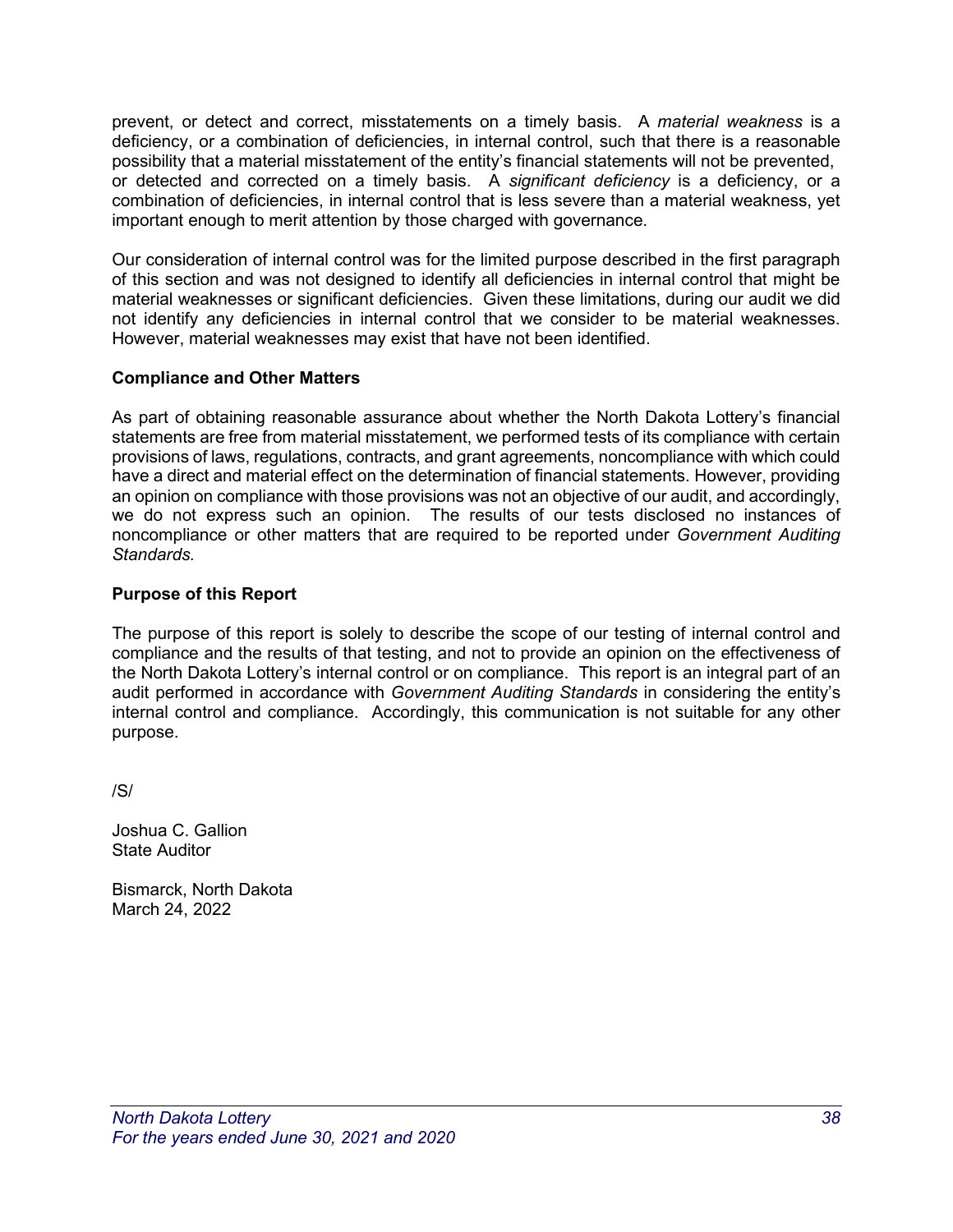## **Special Comments Requested by the Legislative Audit and Fiscal Review Committee**

The Legislative Audit and Fiscal Review Committee requires that certain items be addressed by auditors performing audits of state agencies. These items and our responses are as follows:

## *Responses to LAFRC Audit Questions*

## **1. What type of opinion was issued on the financial statements?**

Unmodified.

**2. Was there compliance with statutes, laws, rules, and regulations under which the agency was created and is functioning?** 

Yes.

## **3. Was internal control adequate and functioning effectively?**

Yes.

**4. Were there any indications of lack of efficiency in financial operations and management of the agency?** 

No.

**5. Has action been taken on findings and recommendations included in prior audit reports?** 

There were no formal recommendations included in the prior audit report.

**6. Was a management letter issued? If so, provide a summary below, including any recommendations and the management responses.**

No.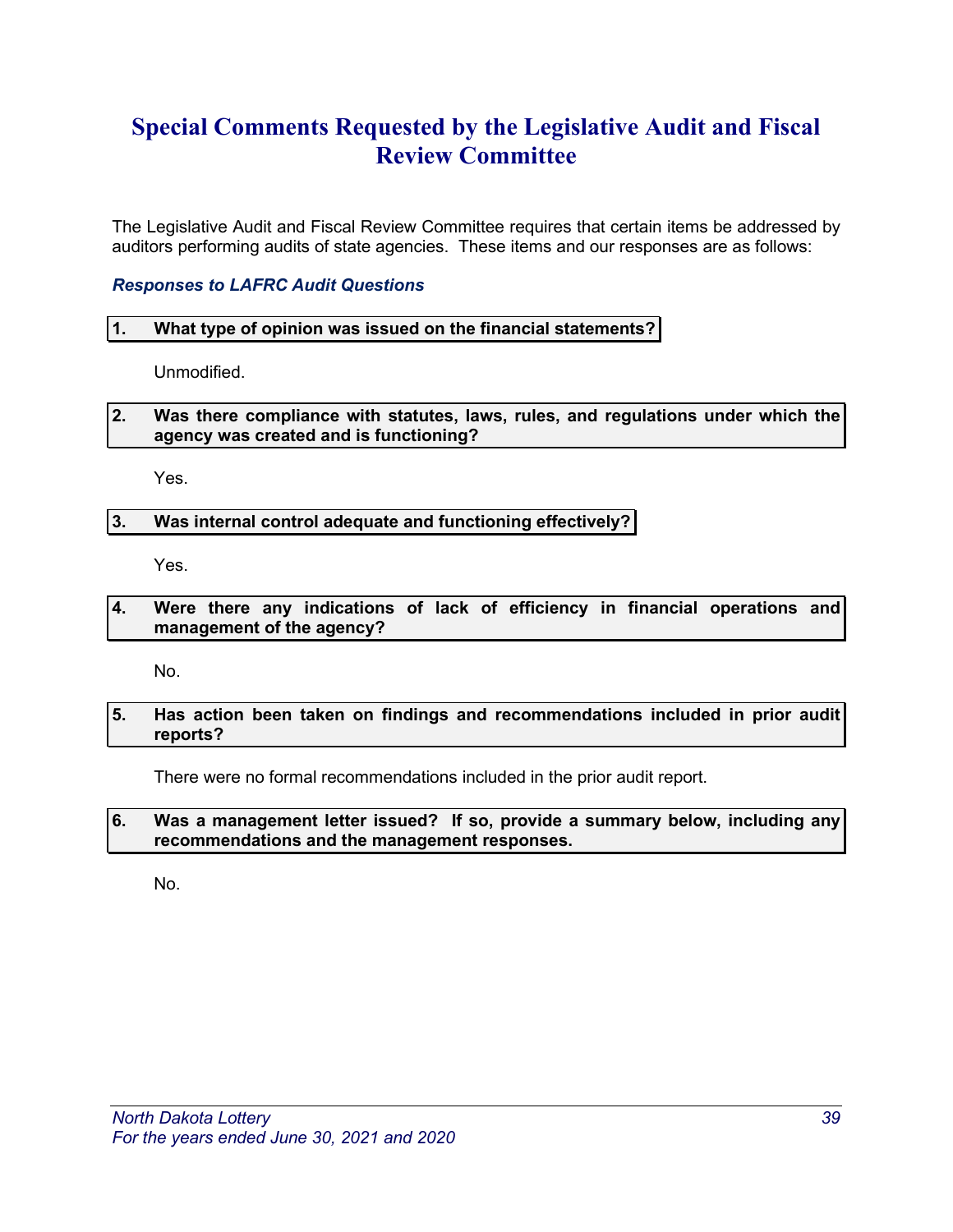## *LAFRC Audit Communications*

**1. Identify any significant changes in accounting policies, any management conflicts of interest, any contingent liabilities, or any significant unusual transactions.** 

None noted.

**2. Identify any significant accounting estimates, the process used by management to formulate the accounting estimates, and the basis for the auditor's conclusions regarding the reasonableness of those estimates.**

Management's estimate of the useful lives, as described in Note 1, is used to compute depreciation on capital assets. Management's estimate of the net pension liability and net OPEB liability is based on an actuary's calculation in accordance with the employment contracts. We evaluated the key factors and assumptions used to develop the useful lives, net pension liability and net OPEB liability in determining that they are reasonable in relation to the financial statements taken as a whole.

## **3. Identify any significant audit adjustments.**

Significant audit adjustments were not necessary.

**4. Identify any disagreements with management, whether or not resolved to the auditor's satisfaction relating to a financial accounting, reporting, or auditing matter that could be significant to the financial statements.** 

None.

## **5. Identify any serious difficulties encountered in performing the audit.**

None.

## **6. Identify any major issues discussed with management prior to retention.**

This is not applicable for audits conducted by the Office of the State Auditor.

#### **7. Identify any management consultations with other accountants about auditing and accounting matters.**

None.

**8. Identify any high-risk information technology systems critical to operations based on the auditor's overall assessment of the importance of the system to the agency and its mission, or whether any exceptions identified in the six audit report questions to be addressed by the auditors are directly related to the operations of an information technology system.** 

ConnectND Finance, Human Resource Management System (HRMS), Games Management System (GMS), and Internal Control System (ICS) are high risk systems critical to the ND Lottery.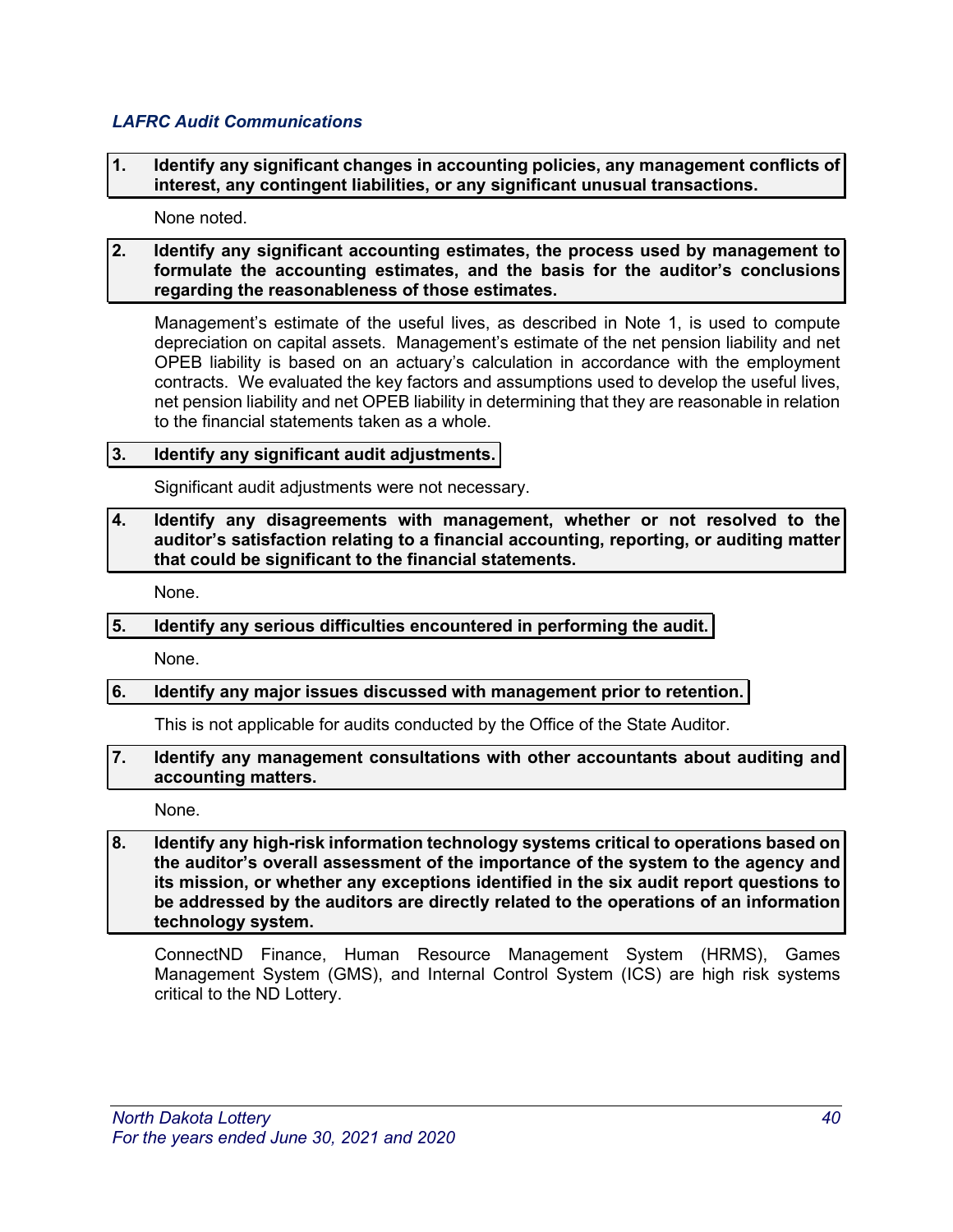**STATE AUDITOR** Joshua C. Gallion



Phone (701)328-2241

STATE OF NORTH DAKOTA OFFICE OF THE STATE AUDITOR STATE CAPITOL 600 E. BOULEVARD AVENUE - DEPT 117 BISMARCK, NORTH DAKOTA 58505

# **Governance Communications**

March 24, 2022

Honorable Drew Wrigley, Attorney General

The Legislative Audit and Fiscal Review Committee

We have audited the financial statements of the North Dakota Lottery for the years ended June 30, 2021 and June 30, 2020 and have issued our report thereon dated March 24, 2022. Professional standards require that we provide you with information about our responsibilities under generally accepted auditing standards and *Government Auditing Standards* as well as certain information related to the planned scope and timing of our audit. We have communicated such information in our letter to you dated January 5, 2022. Professional standards require that we provide you with the following information related to our audit.

## **Significant Audit Findings**

## **Qualitative Aspects of Accounting Practices**

Management is responsible for the selection and use of appropriate accounting policies. The significant accounting policies used by North Dakota Lottery are described in Note 1 to the financial statements. No new accounting policies were adopted and the application of existing policies was not changed during the year. We noted no transactions entered into by the governmental unit during the year for which there is a lack of authoritative guidance or consensus. There are no significant transactions that have been recognized in the financial statements in a different period than when the transaction occurred.

Accounting estimates are an integral part of the financial statements prepared by management and are based on management's knowledge and experience about past and current events and assumptions about future events. Certain accounting estimates are particularly sensitive because of their significance to the financial statements and because of the possibility that future events affecting them may differ significantly from those expected. The most sensitive estimates affecting the financial statements were: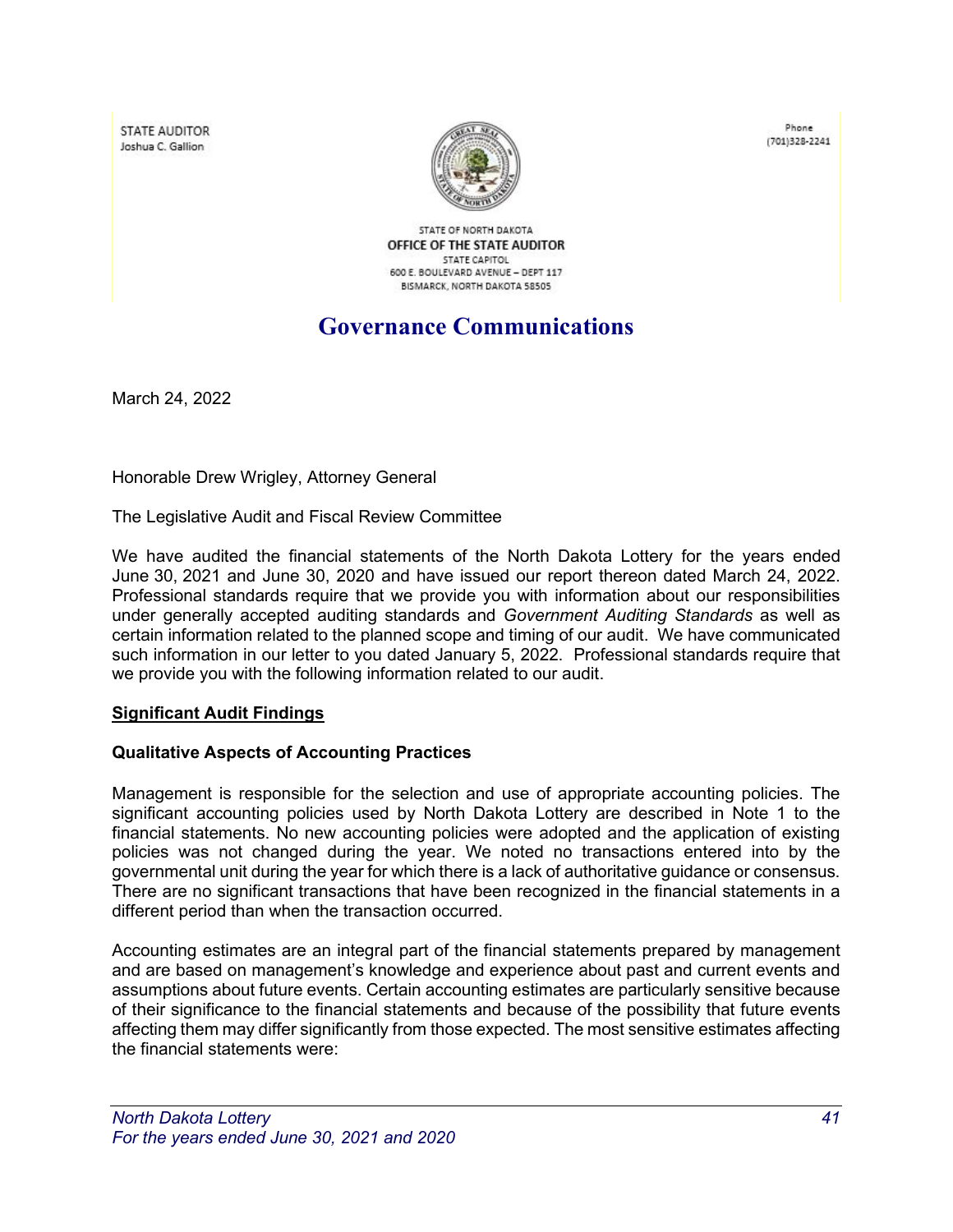- Useful lives of capital assets
- Net pension and OPEB liabilities

Management's estimate of the useful lives, as described in Note 1, is used to compute depreciation on capital assets. Management's estimate of the net pension liability and net OPEB liability is based on an actuary's calculation in accordance with the employment contracts. We evaluated the key factors and assumptions used to develop the useful lives, net pension liability and net OPEB liability in determining that they are reasonable in relation to the financial statements taken as a whole.

## **Difficulties Encountered in Performing the Audit**

We encountered no significant difficulties in dealing with management in performing and completing our audit.

## **Corrected and Uncorrected Misstatements**

Professional standards require us to accumulate all known and likely misstatements identified during the audit, other than those that are trivial, and communicate them to the appropriate level of management. No such misstatements were noted.

## **Disagreements with Management**

For purposes of this letter, professional standards define a disagreement with management as a financial accounting, reporting, or auditing matter, whether or not resolved to our satisfaction, that could be significant to the financial statements or the auditor's report. We are pleased to report that no such disagreements arose during the course of our audit.

#### **Management Representations**

We have requested certain representations from management that are included in the management representation letter dated March 24, 2022.

## **Management Consultations with Other Independent Accountants**

In some cases, management may decide to consult with other accountants about auditing and accounting matters, similar to obtaining a "second opinion" on certain situations. If a consultation involves application of an accounting principle to the governmental unit's financial statements or a determination of the type of auditor's opinion that may be expressed on those statements, our professional standards require the consulting accountant to check with us to determine that the consultant has all the relevant facts. To our knowledge, there were no such consultations with other accountants.

## **Other Audit Findings or Issues**

We generally discuss a variety of matters, including the application of accounting principles and auditing standards, with management. However, these discussions occurred in the normal course of our professional relationship and our responses were not a condition to our retention. It should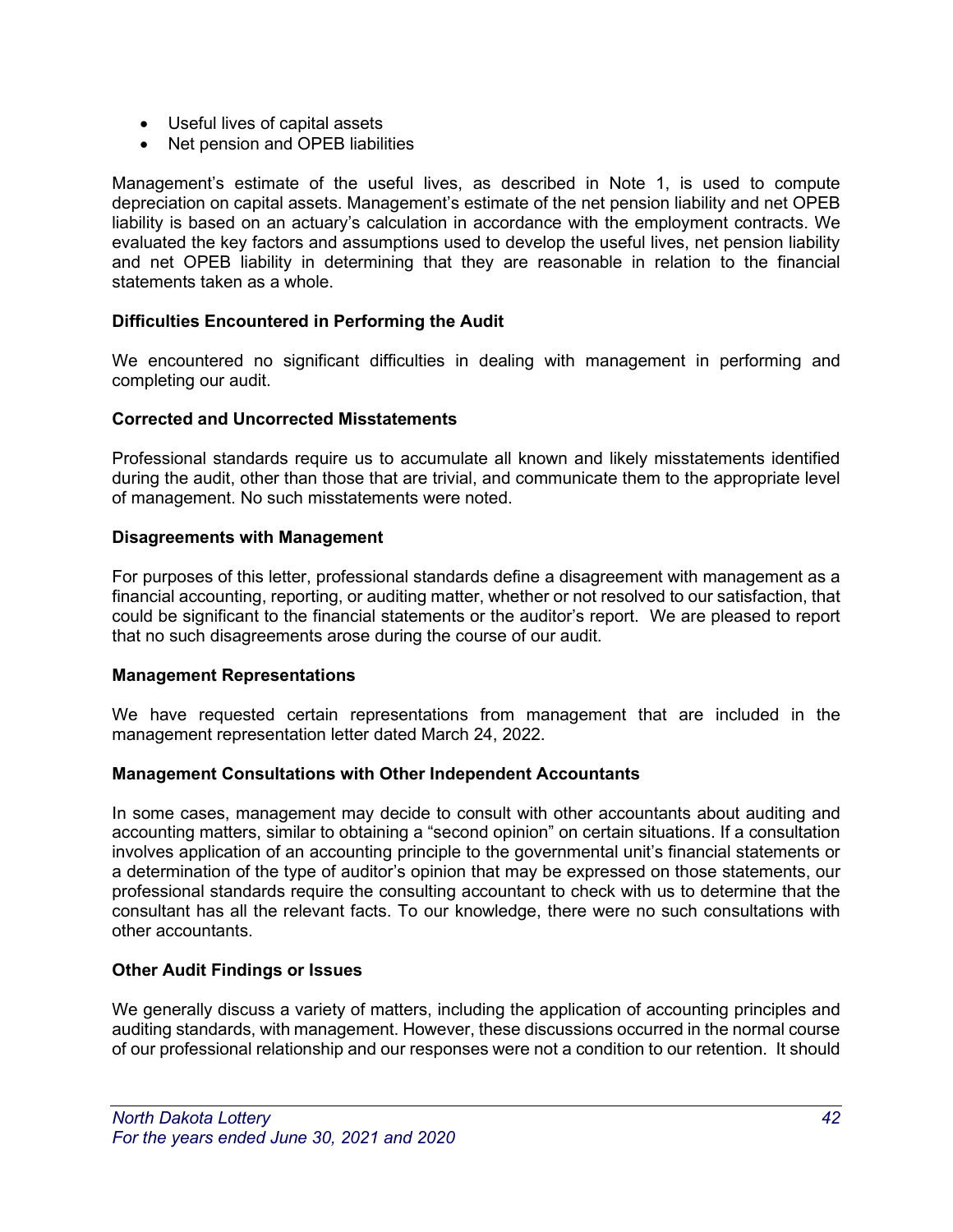be noted that the retention of the State Auditor is a matter of state law and is not under control of the North Dakota Lottery.

This information is intended solely for the use of Attorney General Drew Wrigley, the Legislative Audit and Fiscal Review Committee, and management of the North Dakota Lottery and is not intended to be and should not be used by anyone other than these specified parties.

Sincerely,

*<i>Fundary* Sloppy

Lindsey Slappy Audit Manager